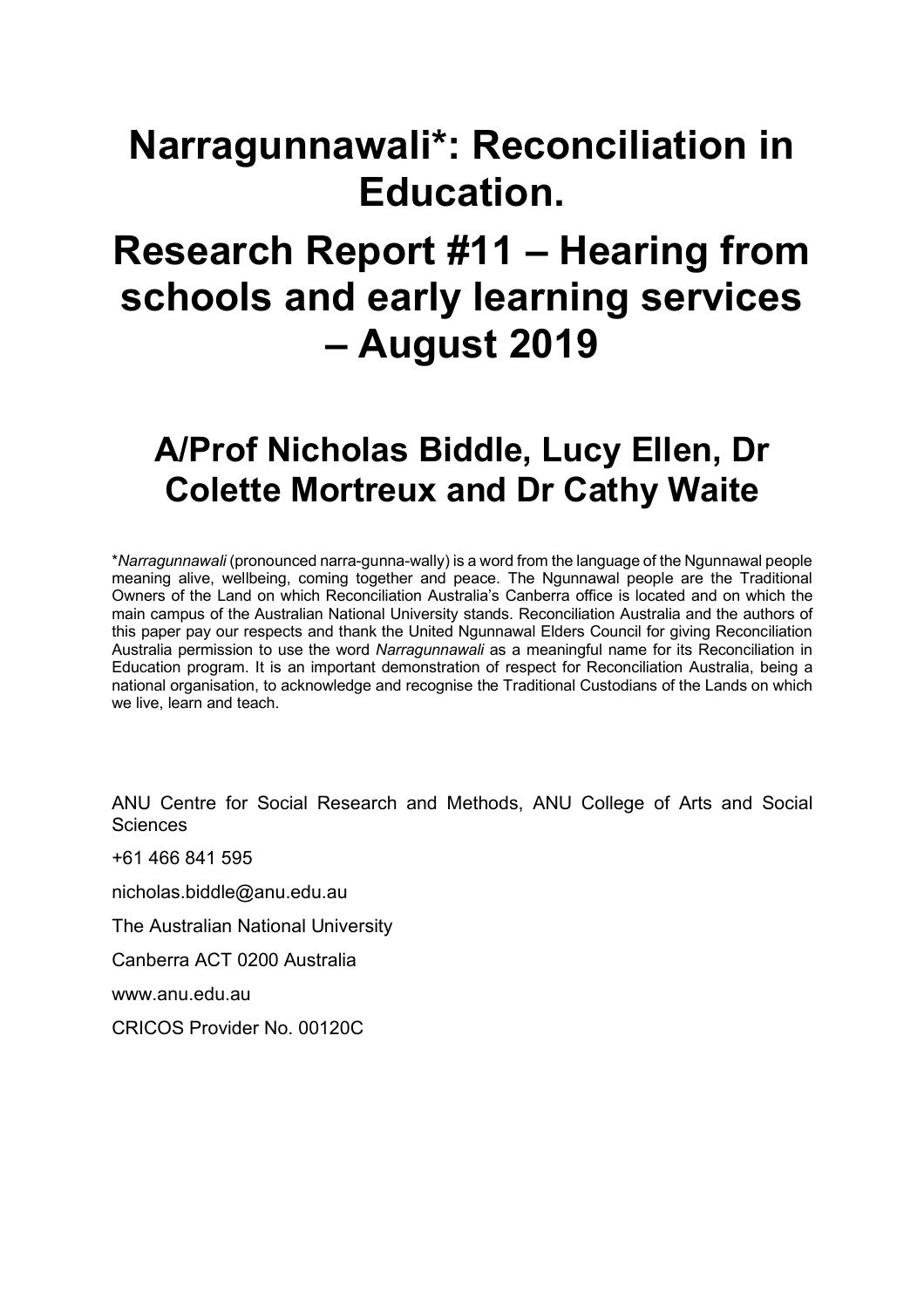# **Contents**

| $\mathbf 1$ . |                                                                      |  |
|---------------|----------------------------------------------------------------------|--|
| 1.1           |                                                                      |  |
| 1.2           | Facilitating Reconciliation in Education: Narragunnawali2            |  |
| 1.3           |                                                                      |  |
| 1.3.1         |                                                                      |  |
| 1.3.2         |                                                                      |  |
| 1.3.3         |                                                                      |  |
| 1.3.4         |                                                                      |  |
| 1.4           |                                                                      |  |
| 2.            |                                                                      |  |
| 2.1           |                                                                      |  |
| 2.1.1         |                                                                      |  |
| 2.1.2         |                                                                      |  |
| 2.1.3         |                                                                      |  |
| 2.1.4         |                                                                      |  |
| 2.2           |                                                                      |  |
| 2.2.1         | Phase 2: Narragunnawali Research Report #9 - The Importance of       |  |
| 2.2.2         | Phase 2: Narragunnawali Research Report #10 - Revisiting Visions for |  |
|               | 2.2.3 Phase 2: Narragunnawali Monitoring Reports11                   |  |
| 3.            | Methods: Data Collection and Analysis                                |  |
| 3.1           |                                                                      |  |
| 3.1.1         |                                                                      |  |
| 3.1.2         |                                                                      |  |
| 3.2           |                                                                      |  |
| 3.3           |                                                                      |  |
| 4.            |                                                                      |  |
| 4.1           |                                                                      |  |
| 4.2           | Information sharing and within-institution knowledge24               |  |
| 4.3           |                                                                      |  |
| 4.4           |                                                                      |  |
| 4.5           |                                                                      |  |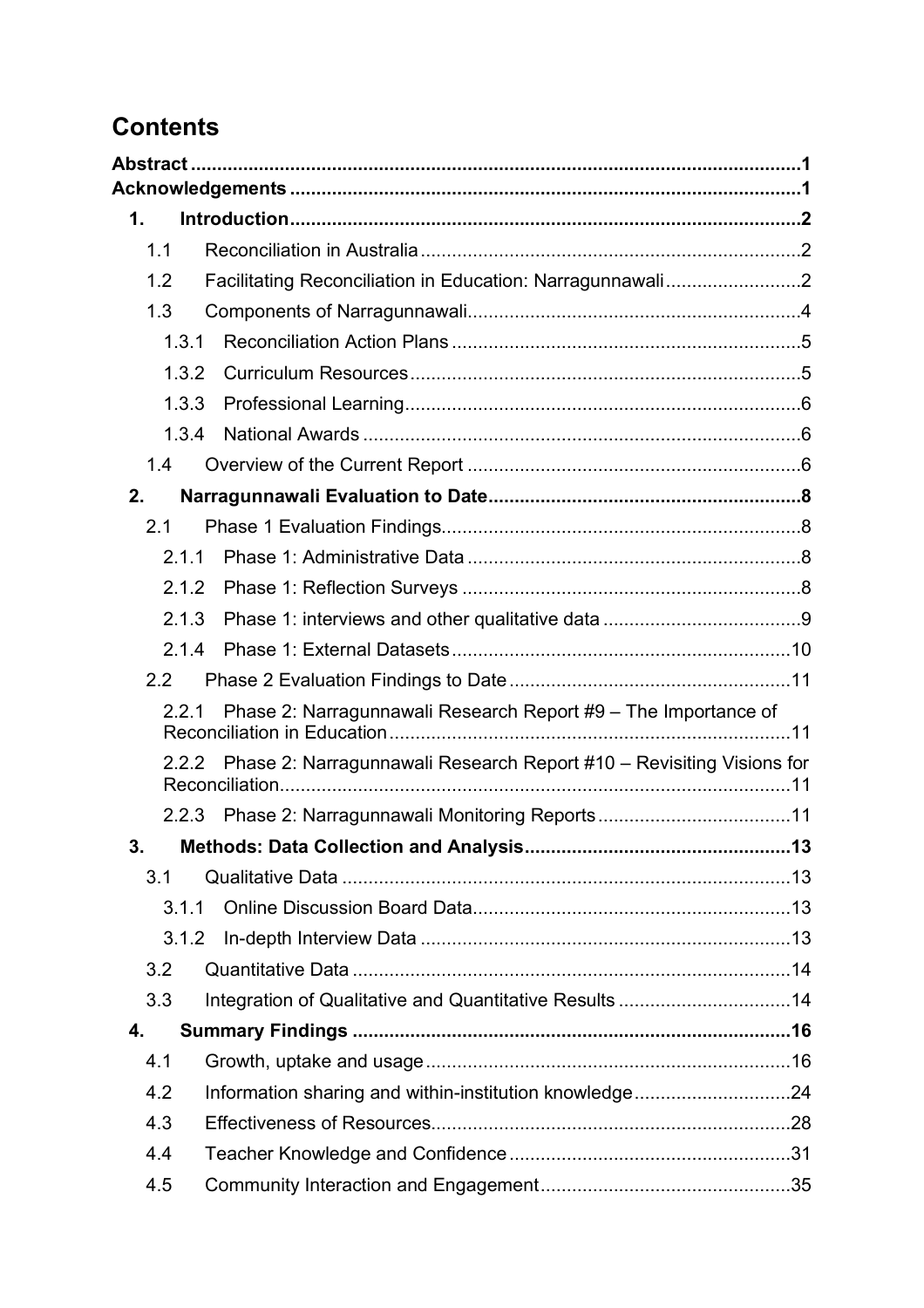| 4.6 |                                                        |  |
|-----|--------------------------------------------------------|--|
| 5.  |                                                        |  |
| 5.1 |                                                        |  |
| 5.2 | Information sharing and within-institution knowledge45 |  |
| 5.3 |                                                        |  |
| 5.4 |                                                        |  |
| 5.5 |                                                        |  |
| 5.6 |                                                        |  |
| 6.  |                                                        |  |
|     |                                                        |  |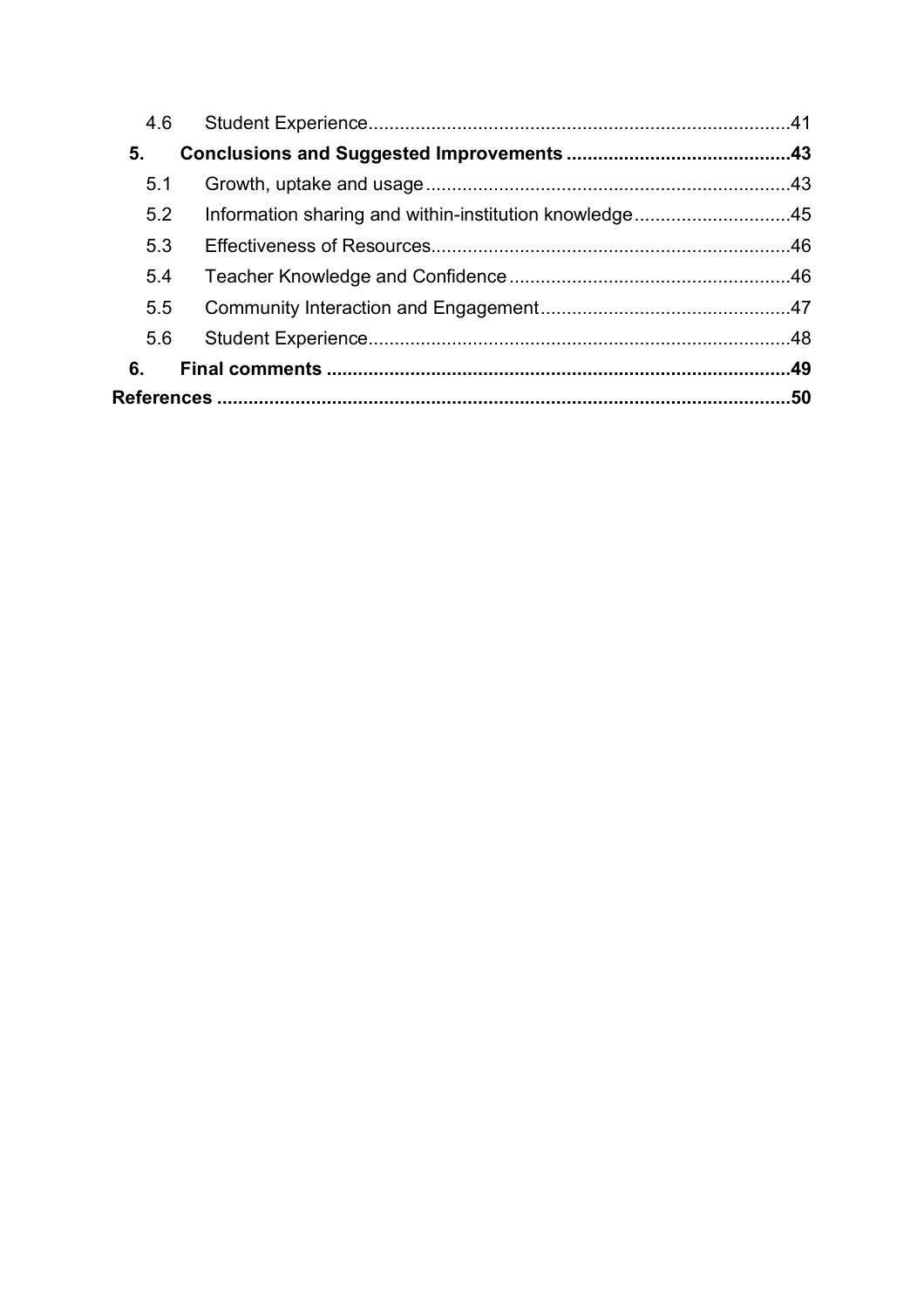# **Abstract**

This report is the eleventh in an evaluation series for Narragunnawali: Reconciliation in Education (formally Narragunnawali: Reconciliation in Schools and Early Learning), commissioned by Reconciliation Australia. The current report provides a summary of findings from the analysis of qualitative and quantitative data collected as part of Phase 2 of the Narragunnawali evaluation project. Qualitative data analysed for the current report includes online discussion board data and in-depth interview data. Qualitative data were collected and initially analysed by the members of the Social Research Centre's Qualitative Research Unit. Quantitative data analysed include responses to the Reconciliation Action Plan Reflection Survey. Ultimately, feedback through these qualitative and quantitative mechanisms demonstrate a high level of engagement, and very positive attitudes towards Narragunnawali and reconciliation in education.

# **Acknowledgements**

The analysis presented in this paper was supported by funds and data from Reconciliation Australia as part of an evaluation of the program. Reconciliation Australia's support and comments on an earlier version of this paper were greatly appreciated. Qualitative data collection and detailed analysis were undertaken by the Social Research Centre. The summary, presented in this report, of the fuller qualitative analysis, and analysis and integration of quantitative data was undertaken by the ANU Centre for Social Research and Methods. The results presented should be attributed to the named authors only.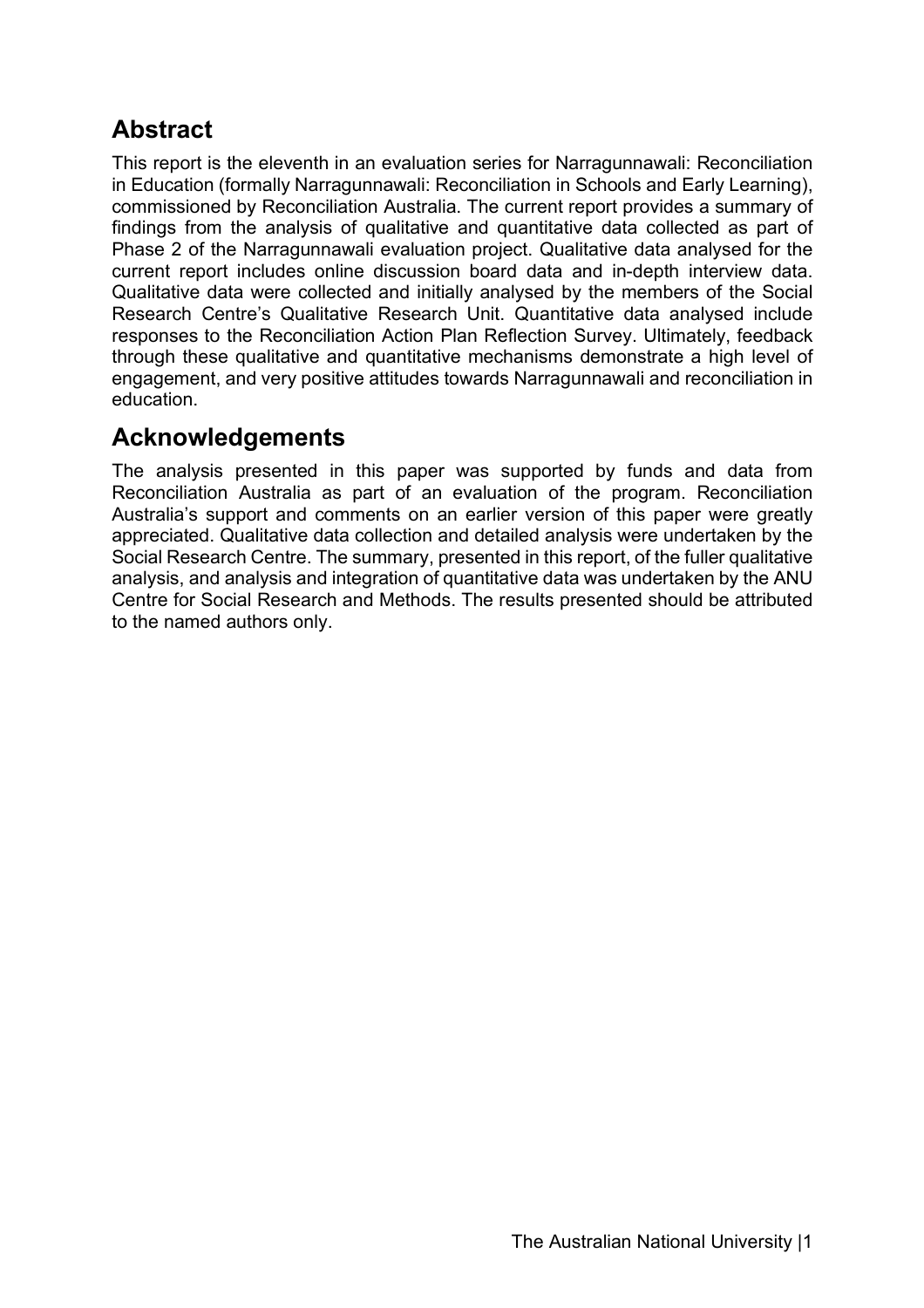# **1. Introduction**

# **1.1 Reconciliation in Australia**

Reconciliation as a concept has broad support in Australia, by both Aboriginal and Torres Strait Islander and non-Indigenous populations. This support is evidenced by the most recent 2018 Australian Reconciliation Barometer in which 90 per cent of the general community reported that the relationship between Indigenous and non-Indigenous Australians is fairly or very important (Polity Research & Consulting, 2019). At the same Barometer, 74 per cent of the general community agreed or strongly agreed that 'Aboriginal and Torres Strait Islander people hold a unique place as the First Australians'. Furthermore, 86 per cent of the general Australian population indicated that it was very or fairly important for 'for all Australians to learn more about the past issues of European settlement and government policy for Indigenous people' (Polity Research & Consulting, 2019). Despite this considerable support, a singular definition of what is meant by reconciliation in Australia has not been reached. Reconciliation can mean different things to different people and organisations (Biddle & Priest, 2019). It is also important to acknowledge that Aboriginal and Torres Strait Islander peoples are heterogeneous with diverse histories, cultures, and varying expectations for or understandings of reconciliation. Nonetheless, Reconciliation Australia, our lead national expert body for reconciliation, has developed a working definition (Reconciliation Australia, 2016). At its core, this working definition is about strengthening relationships between Aboriginal and Torres Strait Islander peoples and non-Indigenous peoples, for the benefit of all Australians.

Reconciliation Australia has identified five interrelated and interdependent dimensions of reconciliation: Race Relations, Equality and Equity, Institutional Integrity, Unity, and Historical Acceptance. Within the Race Relations dimension all Australians understand and value Aboriginal and Torres Strait Islander and non-Indigenous cultures, rights, and experiences. This, in turn, fosters stronger relationships based on trust and respect and that are free of racism. Equality and Equity recognises the need for equal participation of Aboriginal and Torres Strait Islander peoples in a range of life opportunities. Further, that the unique rights of Aboriginal and Torres Strait Islander peoples are recognised and upheld. The Institutional Integrity dimension acknowledges that active support for reconciliation from our nation's political, business and community structures is needed. Unity is reflected through an Australian society which values and recognises Aboriginal and Torres Strait Islander cultures and heritage as a proud part of our shared national identity. Lastly, the Historical Acceptance dimension documents the importance of all Australians understanding and accepting the wrongs of the past and their impact on Aboriginal and Torres Strait Islander peoples. Additionally, that Australia makes amends for these past policies and practices, and ensures that they are never repeated (Reconciliation Australia, 2016).

# **1.2 Facilitating Reconciliation in Education: Narragunnawali**

Narragunnawali: Reconciliation in Education (Narragunnawali), is a Reconciliation Australia program designed to address reconciliation in educational contexts. Programs that address reconciliation in educational contexts are an essential component of the broader reconciliation movement in Australia. Such programs are designed to engage all students in learning about the longstanding and continuing significance of Aboriginal and Torres Strait Islander histories, cultures and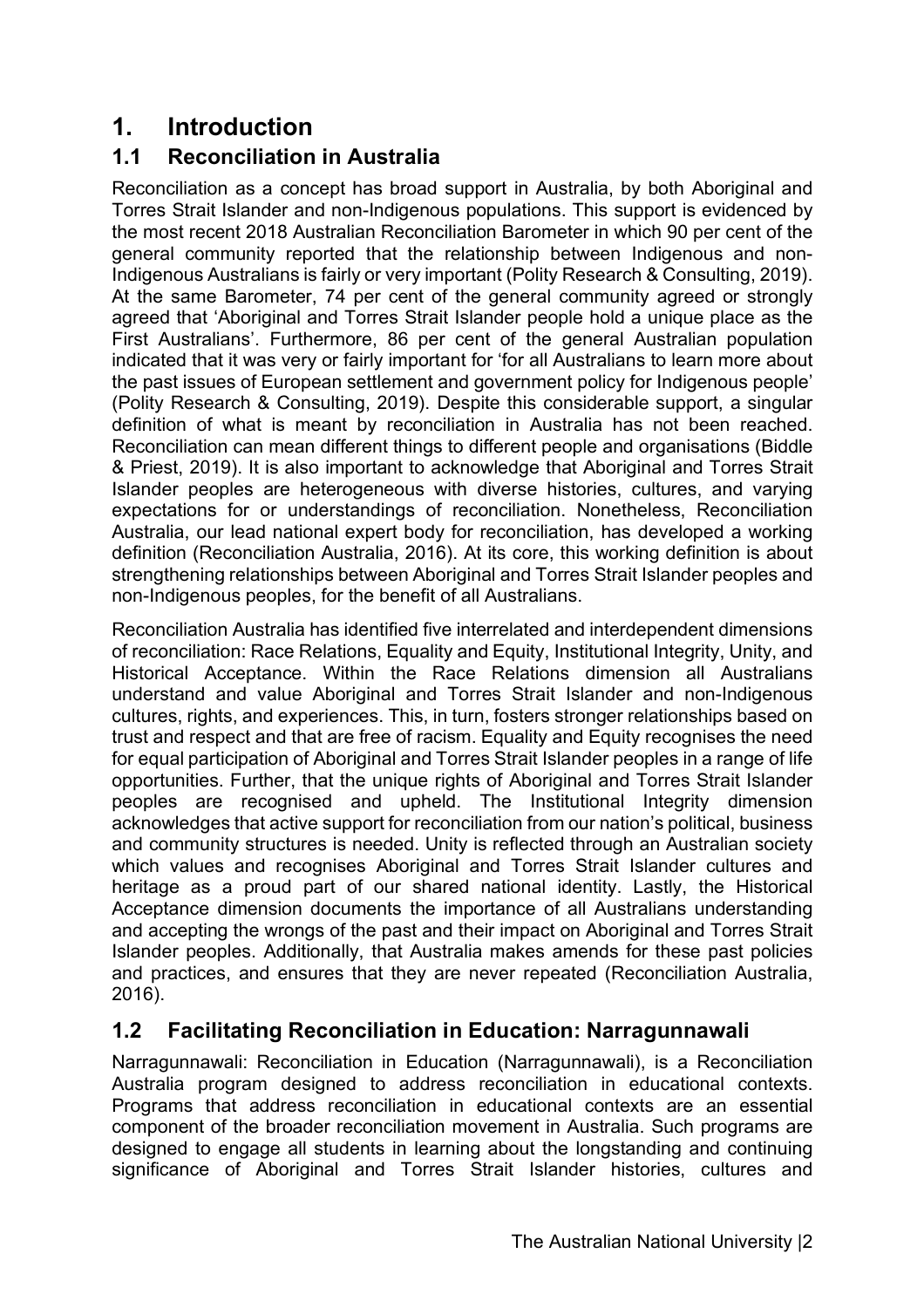contributions. Improved educational opportunities and outcomes for Aboriginal and Torres Strait Islander students, and indeed all Australian students, will likely follow as a result. If effectively implemented, these programs also serve as an opportunity to develop cultural competencies within our young people. As these students then graduate from our educational institutions, they will take these learnings within them and positively effect change within our broader Australian communities.

Increasing reconciliation efforts specifically in relation to education has significant, though not overwhelming, support from the Australian public. The 2018 Australian Reconciliation Barometer, found that 52 per cent of the general community sampled and 70 per cent of the Indigenous people sampled felt that 'Educational institutions' need to do more or a lot more to 'help close the gap between non-Indigenous and Indigenous peoples in education'. Narragunnawali may assist teachers and the education sector more broadly to work towards these objectives. Reconciliation in education is reflected through each of Reconciliation Australia's 'Five Dimensions of Reconciliation', though perhaps most directly through the Equality and Equity and Institutional Integrity dimensions. Significant inequities in education are experienced by Aboriginal and Torres Strait Islander Australians when compared to their non-Indigenous counterparts. This is likely, in part, the consequence of schooling systems that historically may not have been welcoming of Aboriginal and Torres Strait Islander children, their families, or their cultures (Biddle & Priest, 2019). These hostile aspects of our education systems and subsequent inequalities, can only be fully understood within the broader context of Australia's colonisation. The importance of this historical understanding is additionally reflected through the Historical Acceptance dimension of reconciliation. The Race Relations dimension of Reconciliation Australia's framework is highly relevant when considering reconciliation activities in educational contexts as an opportunity to build stronger relationships based on trust and respect, between the future generations of Aboriginal and Torres Strait Islander and non-indigenous Australians. Finally, reconciliation through education is an avenue for instilling pride in our Aboriginal and Torres Strait Islander cultures and heritage as a part of Australian society's identity. This last aspect of reconciliation in education is encapsulated within Reconciliation Australia's Unity dimension.

The Closing the Gap framework was established by the Australian Commonwealth Government in 2008, as the government's core initiative designed to address key areas of inequalities and inequities experienced by Aboriginal and Torres Strait Islander people (Commonwealthof Australia, 2019, p9). The most recent 2019 Closing the Gap progress report (as with previous reports) provides some insights into progress made towards reconciliation, as well as areas where this progress has not yet been achieved. These insights are reported across each of the key areas of disadvantage identified, one of which is education. One critique of the Closing the Gap framework, made by Fogarty and colleagues from the National Centre for Indigenous Studies (2018) is that, in some regards, the Closing the Gap initiative promotes a deficit discourse in relation to Aboriginal and Torres Strait Islander peoples; with 'Gap' being an articulation of what is missing (Fogarty, Lovell, Langenberg, & Heron, 2018). While focusing primarily on Aboriginal and Torres Strait islander health and wellbeing, their critique may be reasonably generalised to educational contexts. Other academic thinkers have also made this (or similar) observation about the Closing the Gap initiative (examples include: Fforde, Bamblett, Lovett, Gorringe, & Fogarty, 2013; Maxwell, Lowe, & Salter, 2018). Strength or resilience based approaches to Aboriginal and Torres Strait islander health and wellbeing may be more appropriate and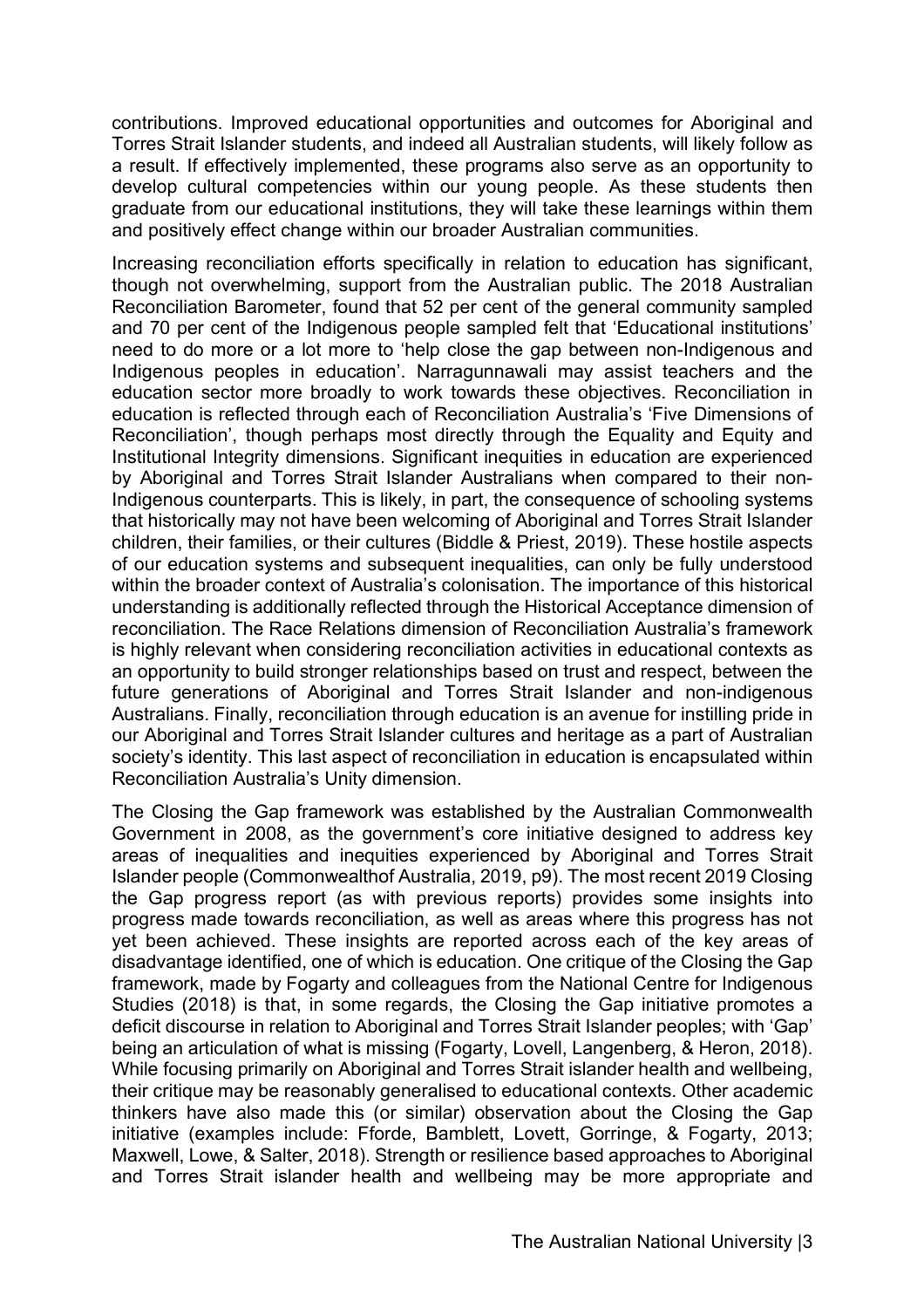efficacious. Fogarty and colleagues (2018) point to the New Zealand Ministry of Māori Development as a model more closely aligned with this strengths based approach (Comer, 2008). Nonetheless, the Australian Closing the Gap framework is a significant government initiative and highlights the importance of reconciliation in education to the broader process of reconciliation in Australia.

The most recent Closing the Gap report indicates that while some progress has been achieved towards reconciliation in Education, real and continuing barriers to equity persist within our current educational systems. The 2019 Closing the Gap progress report documents that Aboriginal and Torres Strait Islander children are less likely to consistently attend preschool and school, compared to non-Indigenous students (Commonwealth of Australia, 2019). While some improvements have been made over the preceding decade, there remains a gap between the literacy and numeracy outcomes for Indigenous and non-Indigenous students. (Commonwealth of Australia, 2018 - no new data included in 2019 report). The proportion of all Indigenous people aged 20-24 years who have completed year 12 (or equivalent) has increased significantly between 2006 and 2016, from 47.4 per cent to 65.3 percent. Nevertheless these completion rates remain behind those of non-Indigenous peers who completed at rates of 83.8 and 89.1 per cent for the years 2006 and 2016 (Commonwealth of Australia, 2018). Notwithstanding notable challenges, First Australians continue to participate and contribute a breath of rich knowledge and cultures to our education systems. Narragunnawali can, in part, facilitate our continued striving towards equity and equality between Aboriginal and Torres Strait Islander students and non-Indigenous students within our education systems.

The Narragunnawali program acknowledges that collaboration between Indigenous and non-Indigenous people is vital in making progress towards reconciliation. However, Narragunnawali is also designed to position non-Indigenous educators as the primary agents of change for reconciliation within education, and emphasises that the heavy lifting of reconciliation should not be left with Aboriginal and Torres Strait Islander staff, students or their families. Rather, focus is placed on non-Indigenous educators and, through them, non-Indigenous non-teaching staff, students and families to engage with reconciliation. Importantly, the responsibility of non-Indigenous Australians to engage with reconciliation should not be considered as responsibility *for or over* Indigenous Australians, but as a responsibility *to* Indigenous Australians (Maddison & Stastny, 2016). Resistance from non-Indigenous Australians to engaging with Aboriginal and Torres Strait Islander peoples and with reconciliation remains a challenge (Maddison & Stastny, 2016). Narragunnawali seeks to overcome this challenge, positively shaping the behaviours and attitudes of all of our young people, creating a safer and more equitable environment for the future Indigenous population.

## **1.3 Components of Narragunnawali**

Narragunnawali is a program designed to support all Australian schools and early learning services in developing a higher level of knowledge and pride in Aboriginal and Torres Strait Islander histories, cultures and contributions. The Narragunnawali online platform is free to access and provides practical ways to introduce meaningful reconciliation initiatives in the classroom, around the school and with the community. While the platform can be accessed by any individual interested in reconciliation in education, it also provides a framework and aligned resources for driving reconciliation at the whole school or early learning service level. Through the Narragunnawali platform, schools and early learning services can develop a Reconciliation Action Plan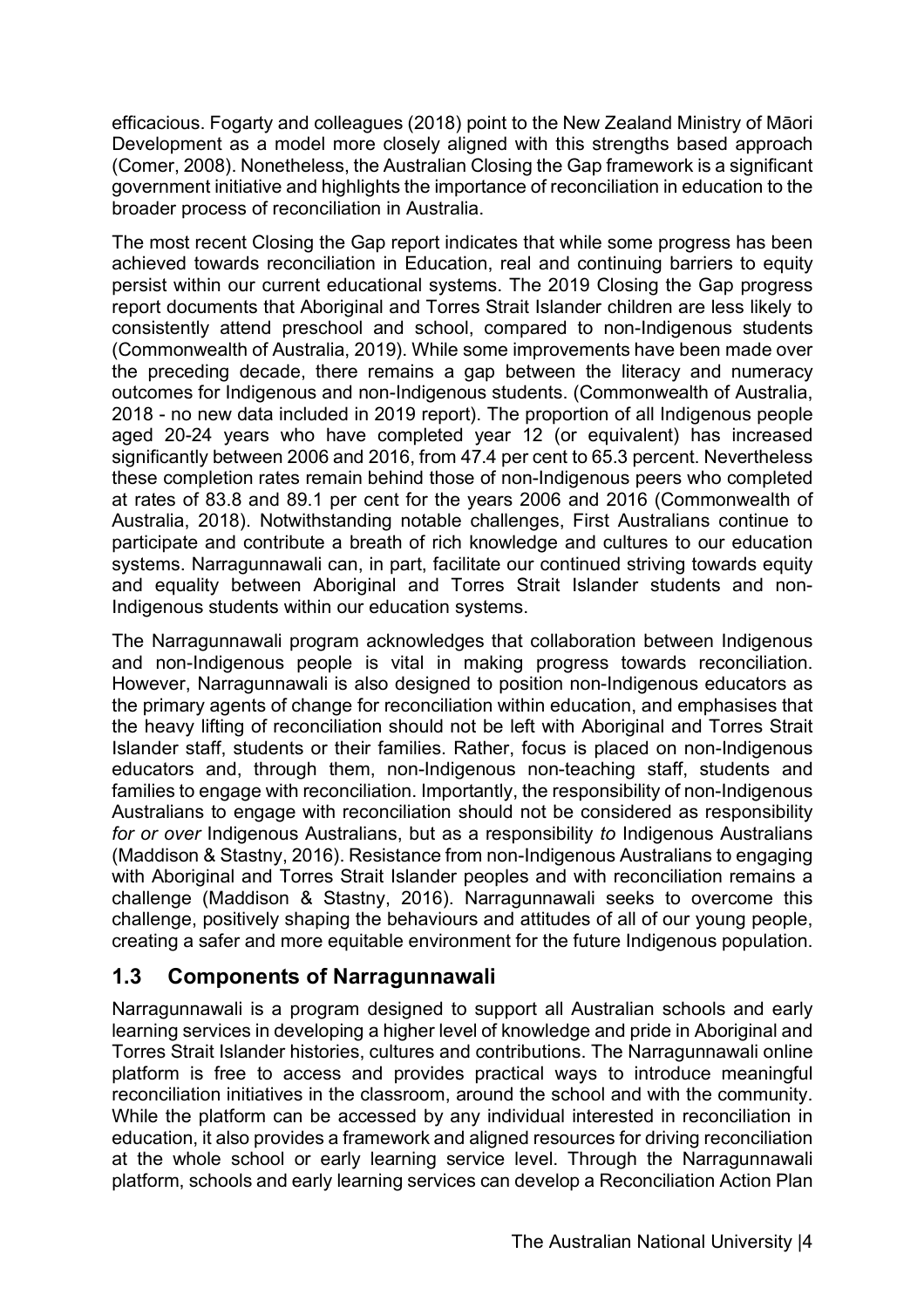(RAP), and teachers and educators can access professional learning and curriculum resources to support the implementation of reconciliation initiatives.

#### **1.3.1 Reconciliation Action Plans**

A Reconciliation Action Plan (RAP) is a formal statement of commitment to reconciliation. A school or early learning service can use the Narragunnawali platform to register existing initiatives or to begin a new journey towards reconciliation. There are some compulsory and largely sequential key steps in the initial RAP development process. Namely, a RAP Working Group must be established, and can include teaching and non-teaching staff, parents, students and community members. For institutional integrity purposes, and to provide executive-level approval of the RAP prior to its publication, the school or early learning service Principal/Director must be represented on the RAP Working Group. Additional individuals may also be identified as belonging to the school or early learning service's broader RAP support network; though this is not compulsory. As another key step, the completion of a Reflection Survey facilitates a self-assessment as to the current state of reconciliation within the school or early learning service. Each participating school or early learning service then develops their unique Vision for Reconciliation statement – an overarching, aspirational statement that provides an opportunity to publicly articulate what reconciliation means to the school or early learning service, and what it is that motivates the school or service's commitment to reconciliation. Schools or early learning services commit to the 14 minimally required RAP Actions (though there are a total of 39 RAP Actions that may be selected), and can document – through setting specific Goals and Deliverables – how they will implement each of these Actions within their individual contexts.

Reconciliation Australia has developed RAP Actions that focus on strengthening relationships, respect, and opportunities within domains of in the classroom (teaching, learning, curricula), around the school (the ethos within the school or service gates) and with the community (the links beyond the school gates). The relationships, respect, and opportunities framework was adapted from that utilised by Reconciliation Australia's Work Place RAP Framework. The incorporation of the in the classroom, around the school, and with the community domains are an adaptation of the World Health Organisation's Health Promoting Schools approach (WHO, 2017; WHO and UNSECO, 2018).

Draft RAPs can be submitted, via the Narragunnawali platform, to the school Principal or early learning service Director for approval and then onwards to Reconciliation Australia for final review and publication. To ensure that RAPs remains a living document, Working Groups undertake a refreshment process every 12 months after their initial RAP publication. At a minimum, RAP refreshment requires recompletion of the Reflection Survey and re-submission of the RAP for review and republication. As part of the refresh process schools and early learning services may also make updates to their Vision for Reconciliation statement and Action commitments, based on learnings from the previous 12 months.

#### **1.3.2 Curriculum Resources**

The Narragunnawali curriculum resources can be used as a part of implementing RAP Actions, or they can be accessed independently as standalone resources. As well as being aligned to one or more RAP Actions, each resource is aligned to the Early Years Learning Framework and the Australian Curriculum (primary and secondary).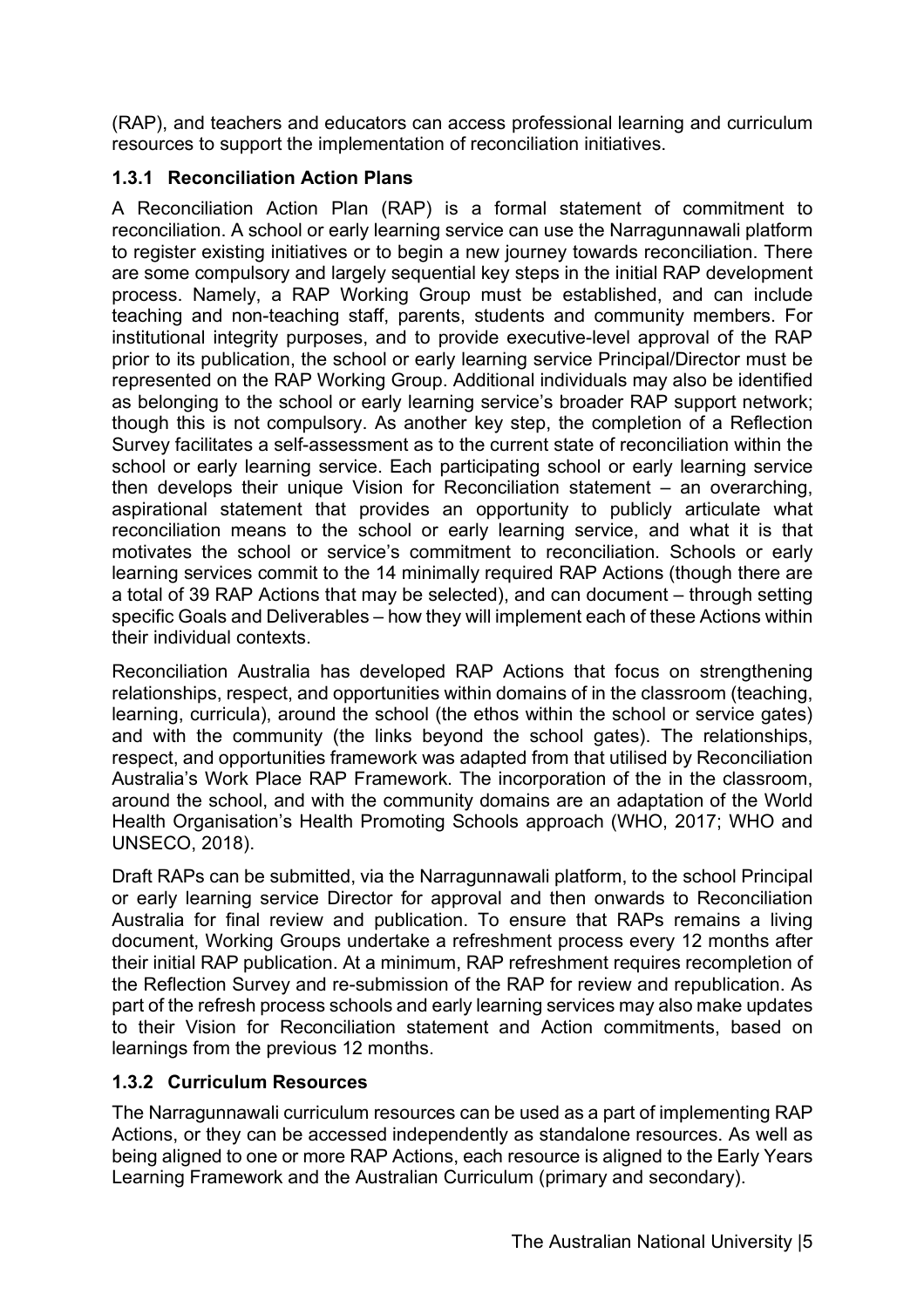#### **1.3.3 Professional Learning**

Narragunnawali professional learning resources are designed to build staff awareness and understanding of Aboriginal and Torres Strait Islander histories, cultures, and contributions; and to support the implementation of reconciliation initiatives. Each resource is linked to the National Quality Standard (early learning) and the Australian Professional Standards for Teachers (primary and secondary), and is also aligned with one or more Narragunnawali RAP Actions.

The Narragunnawali platform also includes: a terminology guide (to assist in using respectful and inclusive language); a RAP Working Group Kit; a suite of subjectspecific resource guides; an emerging webinar series; reconciliation related news updates; and some information for Initial Teacher Education staff and students.

#### **1.3.4 National Awards**

The Narragunnawali Awards were first held in 2017, and represent the first national awards program to celebrate reconciliation excellence in the education sector. These biennial Awards are designed to recognise and celebrate educational environments that have demonstrated exceptional commitment to reconciliation in the classroom, around the school and with the community. There are currently two award categories: one for schools, and one for early learning services.

#### **1.4 Overview of the Current Report**

This report is the eleventh in an evaluation series for Narragunnawali: Reconciliation in Education (formally Narragunnawali: Reconciliation in Schools and Early Learning), commissioned by Reconciliation Australia. This longitudinal evaluation has two phases and several waves of fieldwork over a four-year period (2016-2020). The initial phase of this evaluation research (Phase One) was completed in 2015-2016 (Biddle, 2017a).

The current report provides a summary of findings from the analysis of qualitative and quantitative data collected as part of Phase 2 the Narragunnawali evaluation project. Qualitative data analysed for the current report includes online discussion board data and in depth interview data. Quantitative data analysed included responses to the Reconciliation Action Plan Reflection Survey (RAP-RS). The summary findings for this report are presented against the seven key themes of the Phase 2 Monitoring and Evaluation Framework (Biddle, 2017b):

- 1. Growth, uptake and usage
- 2. Information sharing and within-institution knowledge
- 3. Effectiveness of resources
- 4. Teacher knowledge and confidence
- 5. Community interaction and engagement
- 6. Student experience
- 7. Expansion of Narragunnawali.

Before presenting the current summary of findings; we first summarise the findings of the Narragunnawali evaluation project to date in section 2. Then in section 3, we present the methods used for data collection and analysis in the current report. In section 4 we document current summary of findings against the key themes. Finally, section 5 provides conclusions and suggested improvements, against the key themes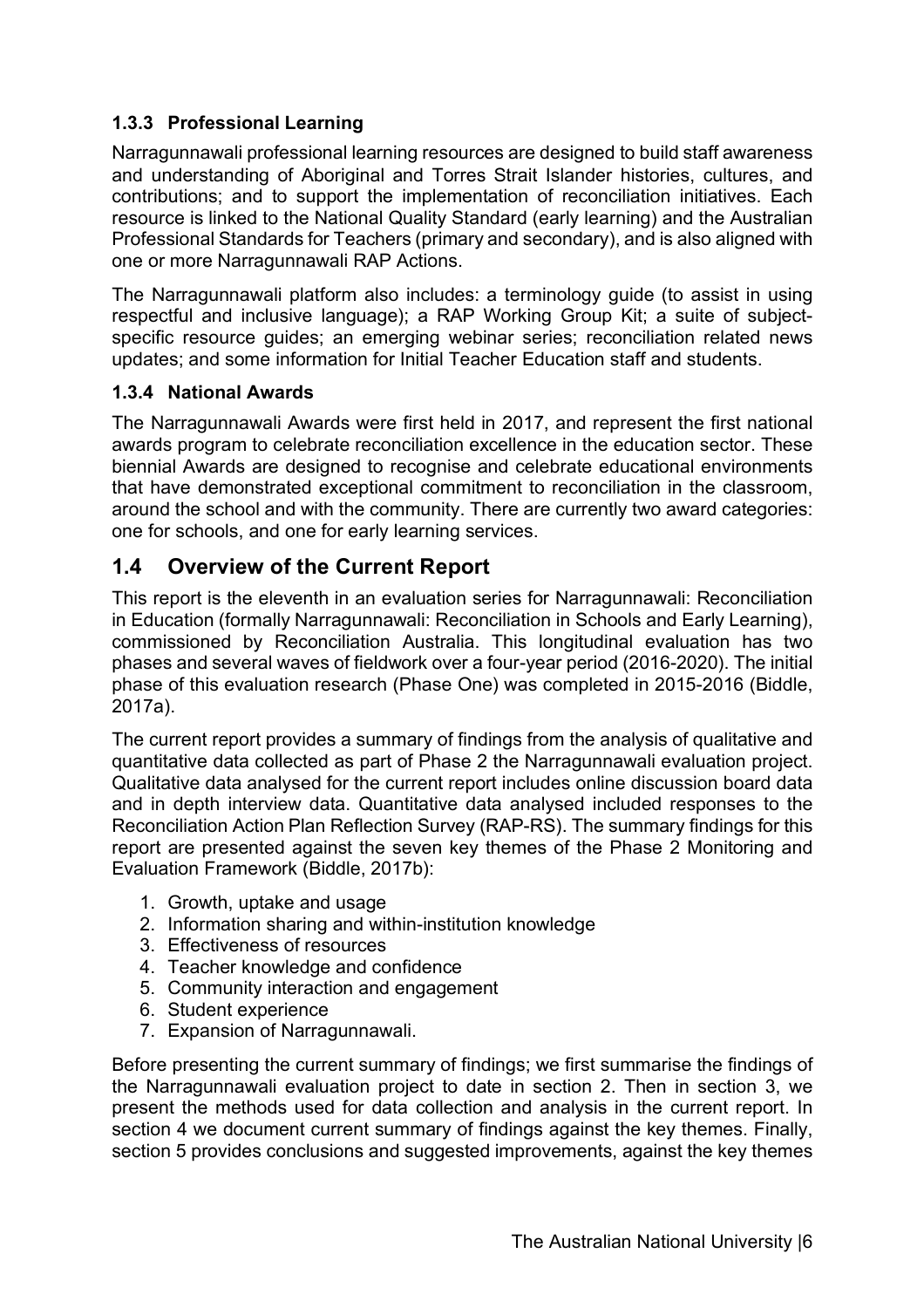of the evaluation framework. The Appendix to this report provides some more detailed RAP-RS results.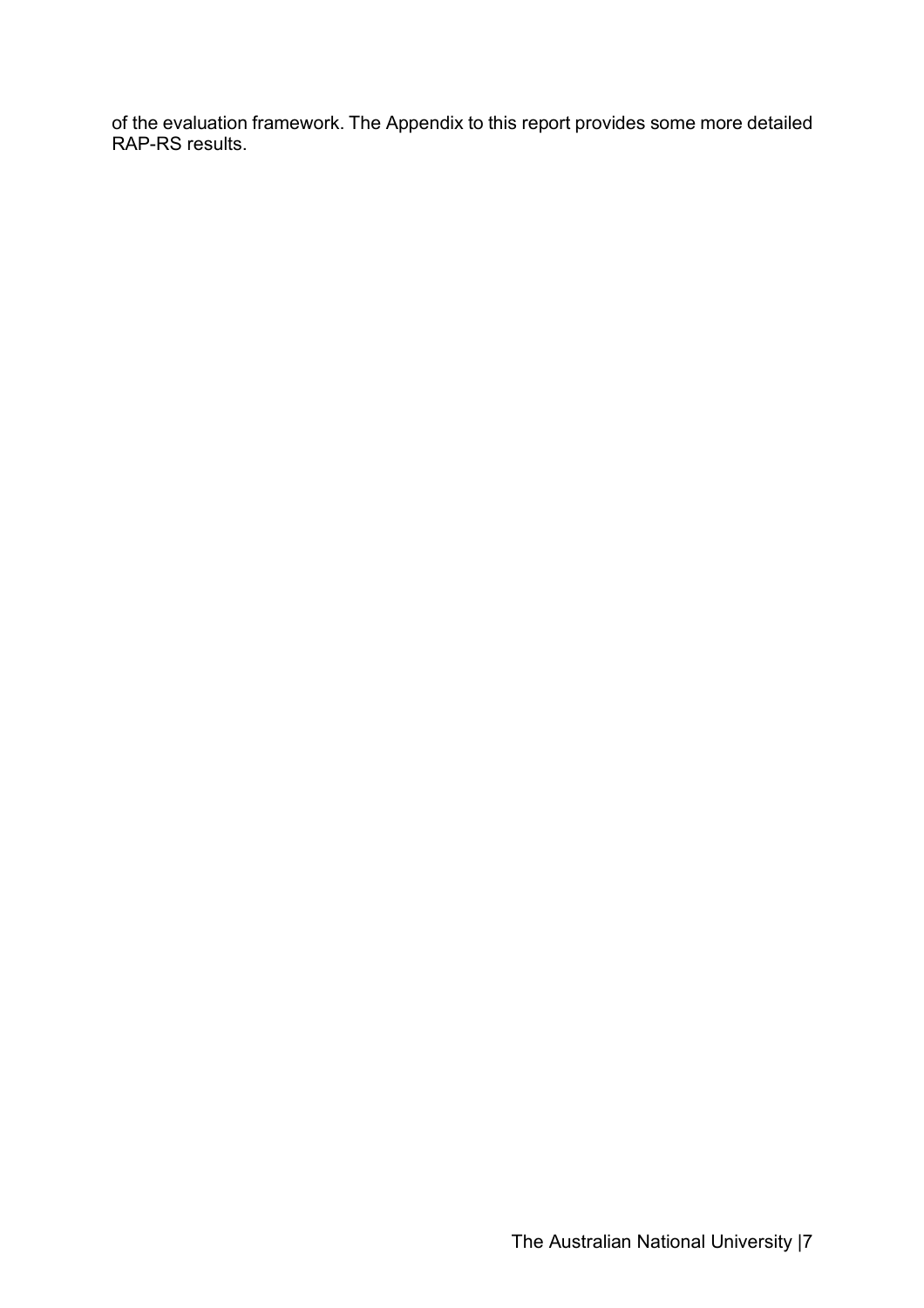# **2. Narragunnawali Evaluation to Date**

# **2.1 Phase 1 Evaluation Findings**

Phase 1 of the evaluation commenced in early 2015 and concluded in December 2017. It was completed through a genuine collaboration between the ANU and Reconciliation Australia; using mixed quantitative and qualitative methods. Since the commencement of Narragunnawali in 2014, the evaluation has found it to be a remarkably successful program. Phase 1 evaluation concentrated on important aspects of a program that was in its infancy; focusing on program growth, why particular schools or early learning services are more or less likely to engage in the program, change in engagement patterns across time, and rates of progress through the stages of developing a RAP.

Phase 1 of the evaluation made use of as much existing (administrative and program) data as possible. Broadly, the main evaluation findings can be summarised into the following categories: administrative data; reflection surveys, interviews and other qualitative data, and external datasets.

#### **2.1.1 Phase 1: Administrative Data**

Administrative data findings demonstrated a significant increase in engagement with RAPs from 357 schools and early learning services recorded as having a RAP in September 2015 to 1,230 schools and early learning services in November 2017. This engagement likely demonstrates support for Narragunnawali and reconciliation in general amongst Australian schools and early learning services. Throughout the Phase 1 evaluation period, regression-style analysis of administrative data suggested consistent associations between some demographic type factors and participation in the Narragunnawali RAP development process. For example, higher rates of participation were found amongst: Catholic schools (as opposed to government schools); single sex schools; boarding schools; those in relatively advantaged areas; and schools and early learning services in South Australia, the Australian Capital Territory, and Queensland (compared to New South Wales, Victoria, Tasmania and the Northern Territory). There were lower rates of participation amongst schools for students with additional needs; those in outer regional and remote Australia (compared to major cities or inner regional areas); and Western Australia. Notably, between November 2015 and April 2017 the percentage of the community (in which a school or early learning service was located) that identified as Indigenous was positively associated with Narragunnawali RAP participation. However, at November 2017, this finding was no longer significant. This is as a particularly noteworthy finding as it is important that the focus of reconciliation programs (especially Narragunnawali) is not assumed to be the responsibility of Aboriginal and/or Torres Strait Islander people only.

#### **2.1.2 Phase 1: Reflection Surveys**

One hundred and twenty-nine schools and early learning services completed the Reflection Survey in both 2016 and 2017. Analysis of this linked data found there is strong evidence that those schools who continue to engage with Narragunnawali increase the types of activities that the program is designed to support. Specifically, there was some positive change observed across time within these schools for: awareness of Australian Curriculum sections relevant to reconciliation; undertaking reconciliation relevant discussion at staff meetings; participation in National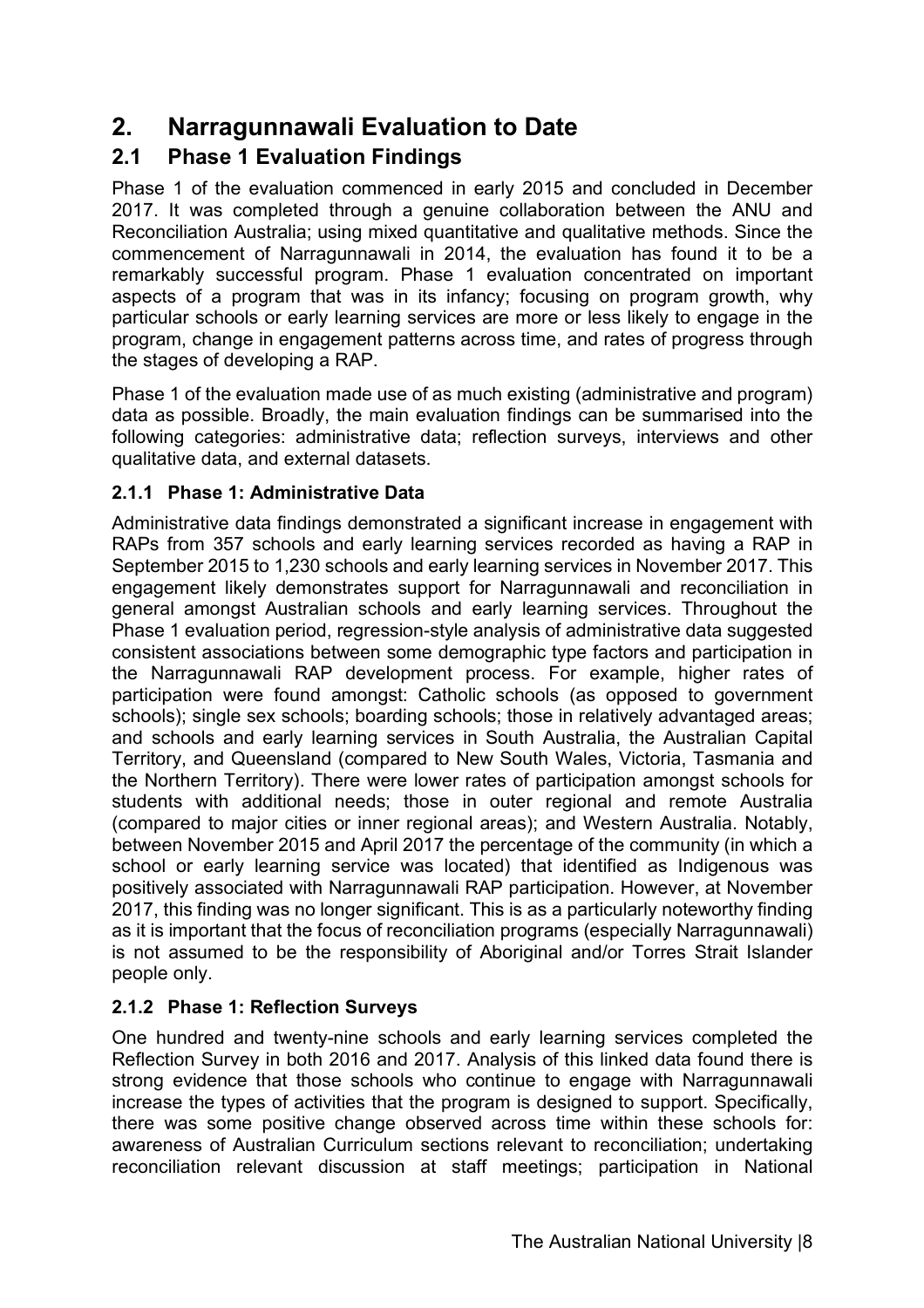Reconciliation Week/NAIDOC week activities; facilitation of Welcomes to Country; and consultation with Aboriginal and Torres Strait Islander advisory groups. There were also positive changes observed for collaborating with Aboriginal and Torres Strait Islander people in preparing and delivering lessons; Acknowledging of Country; and staff undertaking Aboriginal and Torres Strait Islander cultural competency, proficiency or awareness training. Promisingly, there were very few schools or early learning services whose performance on key outcome measures decreased over time.

While acknowledging the encouraging findings of the time-linked Reflection Survey data; single time point data analysis also elucidated areas for improvement. The 2017 Reflection Survey data totalled 447 responses, and analyses indicated that while there was considerable self-reported knowledge of and confidence in incorporating Aboriginal and Torres Strait Islander content within the school or early learning service, Narragunnawali has the potential to do much more in facilitating direct interaction with Aboriginal and Torres Strait Islander communities, where appropriate. Promisingly, 54% of 2017 respondents indicated that their school or early learning service had an anti-racism strategy; however, 28.2 per cent of respondents were unsure and unable to answer the question as to whether or not their school or early learning service had a specific strategy for taking action against racism. In general, the analysis of 2016 data found considerable uncertainty among the RAP Working Group (who filled out the Reflection Survey) about what RAP Action activities are happening within their school or early learning service.

This Reflection Survey analysis also found that certain school or early learning service characteristics predict reconciliation activities and outcomes. Teachers at Independent schools were less likely to be knowledgeable of Aboriginal and Torres Strait Islander histories, cultures and perspectives and significantly less likely to Acknowledge Country. Schools or early learning services in relatively disadvantaged areas were less likely to display an Aboriginal and/or Torres Strait Islander flag. (This may be a resourcing issue.) Teachers in schools or early learning services in areas with a high Indigenous population were more likely to have undertaken cultural competency, proficiency or awareness training.

#### **2.1.3 Phase 1: interviews and other qualitative data**

This data included the Baseline Reconciliation in Schools and Early Learning Services Survey (Baseline RISELSS), interviews with five schools and early learning services, and an analysis of Vision for Reconciliation statements.

The RISELESS survey was designed for the Narragunnawali evaluation to capture the attitudes and confidence of teachers and others working in schools and early learning services, with a particular focus on reconciliation, and incorporating Aboriginal and Torres Strait Islander histories and cultures in the curriculum. Analysis of Baseline RISELESS data showed that most respondents agreed that Aboriginal and Torres Strait Islander peoples hold a unique place as First Australians (93.9%), and that their cultures are important to Australia's identity (93.9%), and that respondents feel proud of Aboriginal and Torres Strait Islander cultures (89.0%). A very large majority agreed that racism against Aboriginal and Torres Strait Islander people was a problem in Australia (82.9%), though few agreed that it was a problem in their school or early learning service (13.4%). There was a fairly high self-reported level of knowledge about Aboriginal and Torres Strait Islander histories and cultures (61.7%) and confidence in teaching about these topics (53.1%).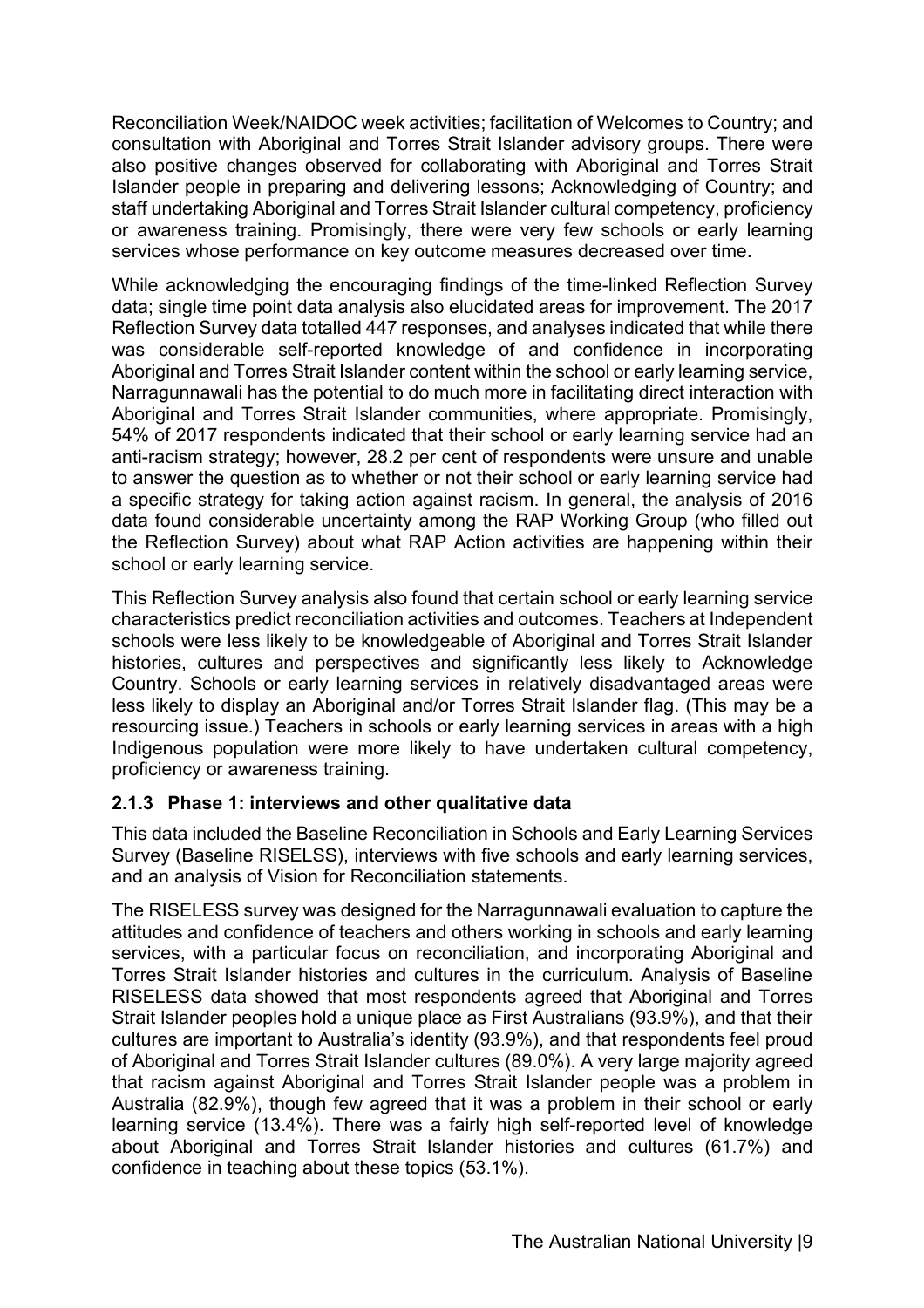The analysis of interview data showed that, while participation in reconciliation processes and outcomes were unique in each school or early learning service, there was a genuinely positive view towards Narragunnawali and RAPs. Interviewees reported that the program provided a framework and the impetus to actively progress and sustain reconciliation activities within their school or early learning service. Interviewees also identified a number of perceived barriers to engagement with Narragunnawali, the most common of which were: no knowledge of whether Aboriginal or Torres Strait Islander students attended their school of early learning service; gaining and maintaining staff 'buy in'; not knowing how they can respectfully embed Aboriginal and Torres Strait Islander cultures and histories throughout the curriculum; and time constraints.

The analysis of Vision for Reconciliation statements included examining statements for 633 schools and early learning services, of which a randomised subsample was extracted for more detailed analysis. While heterogeneous in content, Vision for Reconciliation statements indicated a strong commitment and confidence in the ability of the school or early learning service to achieve its aims. Themes frequently occurring included: respect and recognition; partnerships and relationships; and learning about Aboriginal and Torres Strait Islander histories and cultures. Vision statements were rarely used to articulate concrete actions to implement the RAP processes. This is in keeping with the programs intention that Vision statements be an overarching aspirational statement for reconciliation.

#### **2.1.4 Phase 1: External Datasets**

Cross sectional analysis of an external data set, the 2015 Release 8.0 Longitudinal Study of Indigenous Children (LSIC), was undertaken to investigate any possible differences in reconciliation based activities undertaken, teacher experience, and Aboriginal and Torres Strait Islander student experience between schools that have (or are developing) a RAP and schools that do not have a RAP. LSIC is administered by the Australian Department of Social Services, and data is collected annually from Aboriginal and Torres Strait Islander children, their families, and their teachers and educators

Four hundred and fourteen responding teachers (all primary school teachers), in the 2015 Release 8.0 survey, were asked whether the school currently had a RAP. The majority of teachers responded that they did not know (57.6%); and there was a higher percentage that had a RAP or were working on one (26.3%) compared to those that did not have a RAP (16.1%). Schools with (or working on) a RAP were more engaged with Indigenous education aspects of school (e.g. endorsing "(An) Indigenous Education Worker/s is/are employed at the school.").

Findings suggest that there may be an association between schools with (or developing) a RAP, and level of teacher engagement in some reconciliation relevant activities. For schools that have (or are developing) a RAP teachers were more likely (compared with those from schools without a RAP) to: '…have participated in Indigenous community events in the community where I teach'; '…have had a conversation with Indigenous community members outside of school in the community where I teach'; and '…have met with the parent or caregiver of an Indigenous student I teach'. No differences were found for Aboriginal and Torres Strait Islander student outcomes. This may suggest that it will take some time before the presence of a RAP may impact Indigenous student outcomes.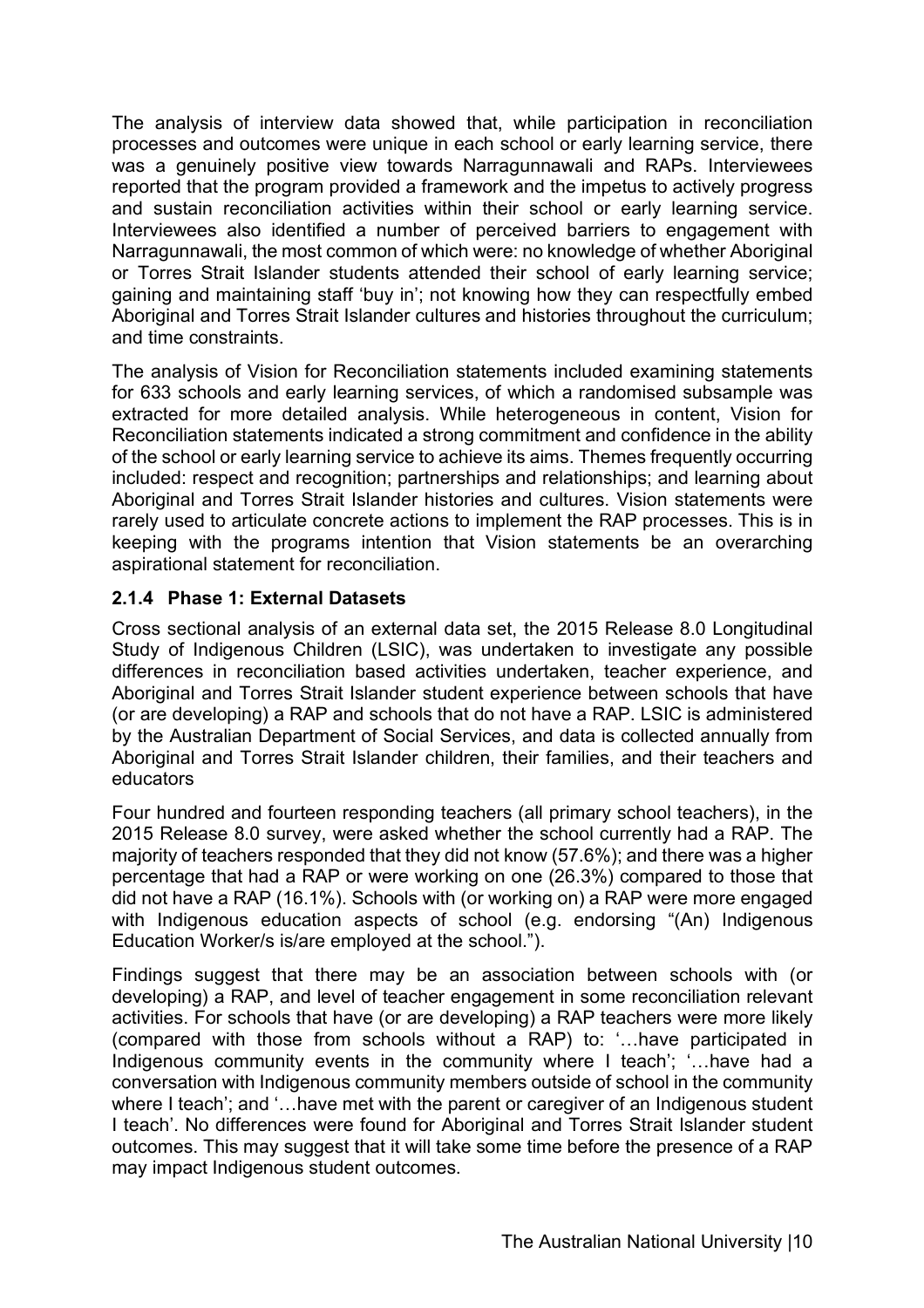# **2.2 Phase 2 Evaluation Findings to Date**

In 2017, Reconciliation Australia commissioned the ANU Centre for Social Research and Methods (CSRM) and the Social Research Centre's Qualitative Research Unit (QRU) to undertake Phase 2 of the evaluation of Narragunnawali: Reconciliation in Education (formally Narragunnawali: Reconciliation in Schools and Early Learning).

To coincide with the launch of the updated Narragunnawali platform, an updated Phase 2 evaluation framework for Narragunnawali was developed (Biddle, 2017b). This framework is designed, primarily, to address the aims and objectives of Narragunnawali as articulated by Reconciliation Australia and supported by the five dimensions of reconciliation identified in The State of Reconciliation in Australia report (2016). The updated evaluation framework also takes into consideration the expansion of the program, as well as, key learnings gained from the Phase 1 evaluation.

#### **2.2.1 Phase 2: Narragunnawali Research Report #9 – The Importance of Reconciliation in Education**

This report summarises existing evidence and presents new analyses that shed light on the role of reconciliation in education. An analysis of the Longitudinal Study of Indigenous Children (LSIC) data (described under Phase 1: External Datasets section above) showed a negative and statistically significant relationship between racism/discrimination and cognitive development among the Indigenous Australian population. There was a particularly large negative effect found for the experience of racism/discrimination on a student's self-perception and on their mathematics test scores. These findings provide evidence for a relationship between racism/discrimination and poorer developmental and learning outcomes for Aboriginal and Torres Strait Islander Australians. Such findings further impress the needs for reconciliation initiatives in our schools and early learning services.

#### **2.2.2 Phase 2: Narragunnawali Research Report #10 – Revisiting Visions for Reconciliation**

This paper presented as analysis of RAP Vision for Reconciliation statements prepared by a large sample of schools and early learning services as part of their Narragunnawali RAP development process. This research updated and extended Phase 1 analysis of Vision statements. Computational text analysis was used to relate these Vision for Reconciliation statements to the five dimensions of reconciliation identified in the 2016 The State of Reconciliation in Australia report –Race Relations; Equality and Equity; Institutional Integrity; Unity; and Historical Acceptance. The words that were found to be most likely used in Vision for Reconciliation statements (community, people/peoples, children, culture/cultures, and respect) are in line with the goals and terminological guidance of Reconciliation Australia. The Equality and Equity dimension was found to have the greatest similarity with the Vision for Reconciliation statements, and the Historical Acceptance dimension was found to be the least similar. The Race Relations, Institutional Integrity and Unity dimensions fell somewhere in between.

#### **2.2.3 Phase 2: Narragunnawali Monitoring Reports**

In addition to periodic Evaluation Summary Reports, regular monitoring reports have been and will continue to be produced throughout Phase 2. Monitoring reports provide a brief update on: the number and types of schools and early learning services engaging with the Narragunnawali platform; the stage at which schools and early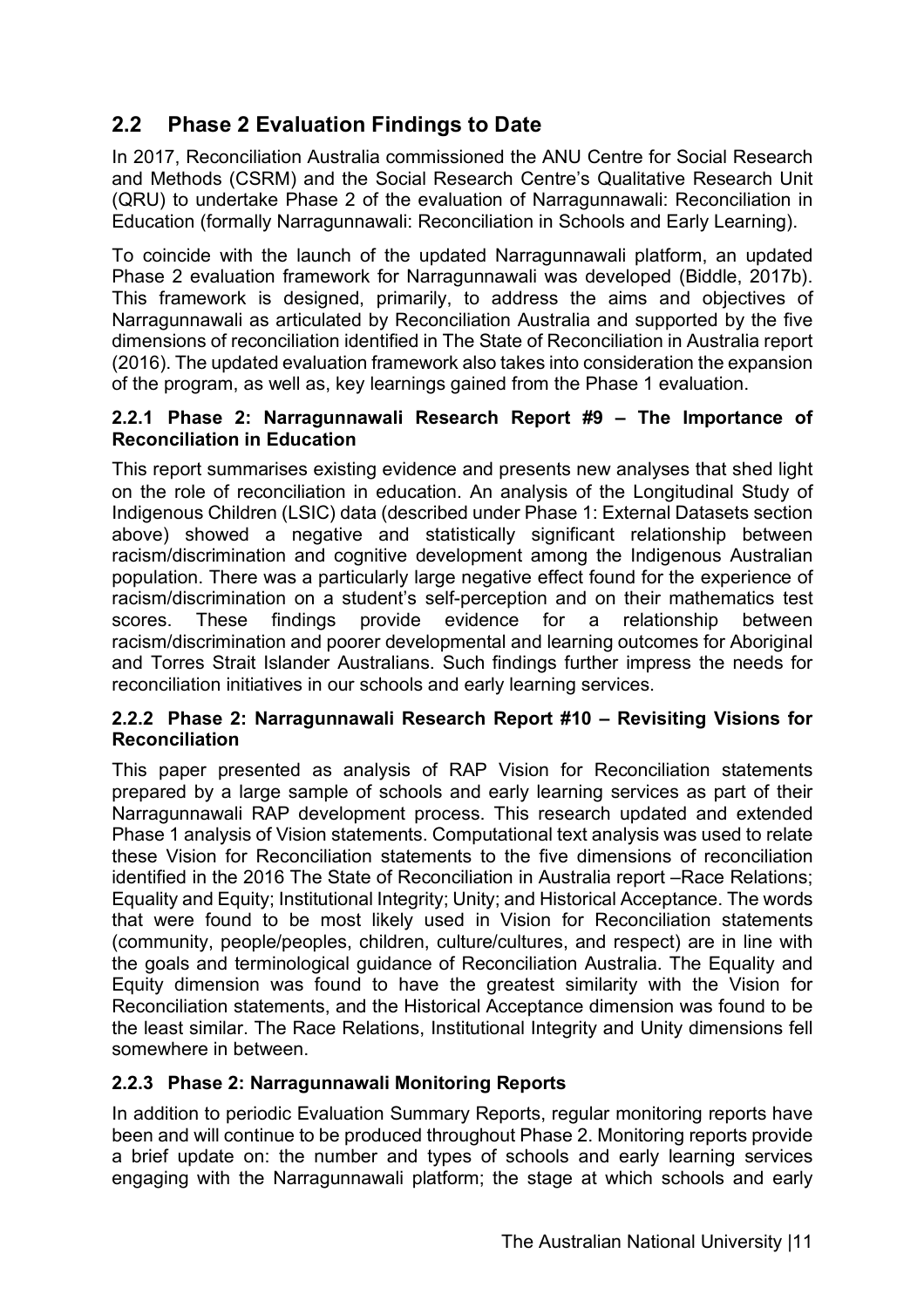learning services are currently engaged; and feedback about individual users experiences of the platform.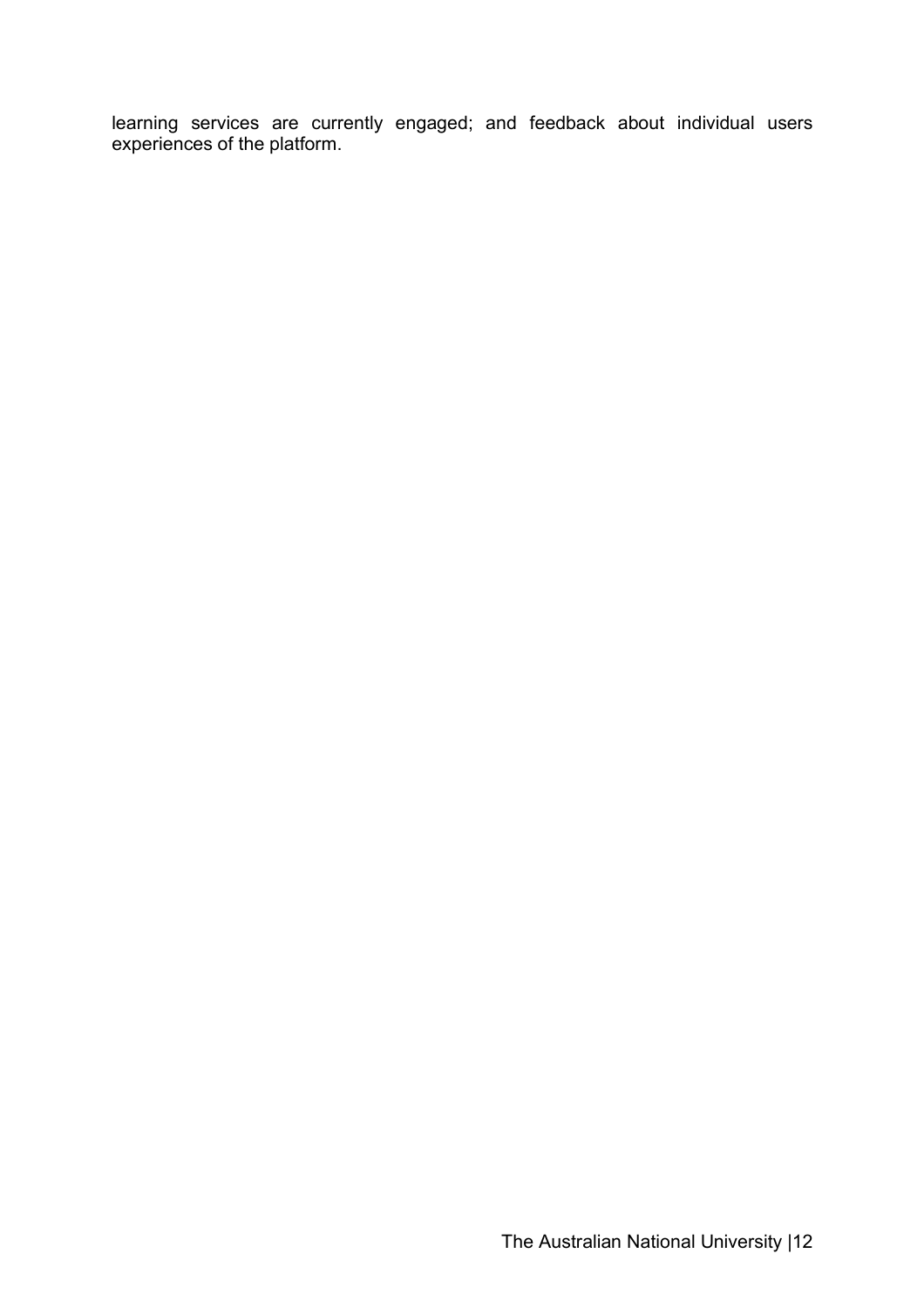# **3. Methods: Data Collection and Analysis**

# **3.1 Qualitative Data**

Qualitative data analysed for the current report includes online discussion board data and in-depth interview data. Qualitative data was collected and initial analysis undertaken by colleagues at the Social Research Centre's Qualitative Research Unit.

### **3.1.1 Online Discussion Board Data**

Online Discussion Board participant recruitment was completed via an email invitation (developed in consultation with Reconciliation Australia), which was sent to all active users of the Narragunnawali platform who were also members of a RAP Working Group. A subgroup of all individuals who expressed an interest were then invited to participate. A total of 42 individuals were invited and, out of those, 27 participated. Sixteen participants were representatives from early learning services, 10 from schools, and 1 from an out of school hours care (OSHC) service. The majority of participants were educators. Participants were recruited from all Australian states and Territories.

Participants joined an online discussion board and were presented with a range of topics: the RAP development process; putting the RAP into action; using the Narragunnawali platform; using Narragunnawali professional learning and curriculum resources; interactions with Reconciliation Australia; and recommendations for improvements to Narragunnawali. Participants were invited to offer their insight and share their thoughts. Moderators could respond to comments and ask further probing questions to gain more detailed responses. The development of the online topic guide was conducted in consultation with Reconciliation Australia. The topics were released at two time points over the course of the live online discussion board,  $(23 \text{ July} - 6)$ August 2018), to help to ensure respondents would not be overwhelmed by the task, and maintain interest and engagement over the period the boards were live. Using NVivo, an initial thematic content analysis of anonymised data was undertaken within each of the key topics presented to participants.

#### **3.1.2 In-depth Interview Data**

In-depth Interview participant recruitment involved approaching those who had previously participated in the online discussion board, as well as approaching new potential participants. Discussion board participants, who had indicated an interest in further research participation received a personalised email and follow-up phone calls. A broader email invitation was also sent to all active users of the Narragunnawali platform who were also members of a RAP Working Group. Five discussion board participants consented to undertaking an in-depth interview, and eight additional participants were recruited. Two participants were representatives from early learning services, 10 from schools, and 1 from an out of school hours care service. While concerted efforts were made to ensure a balanced sample, the sample has an underrepresentation of government schools and no representatives from WA or NSW-based schools or early learning services. Participants each completed an audio recorded indepth semi-structured phone interview (between November 2018 and April 2019). The interview discussion guide was developed in consultation with Reconciliation Australia. The discussion guide focussed on the composition of the RAP Working Group, how RAP Working Groups developed and implemented their Reconciliation Action Plan (RAP), what resources they used, any interaction they had with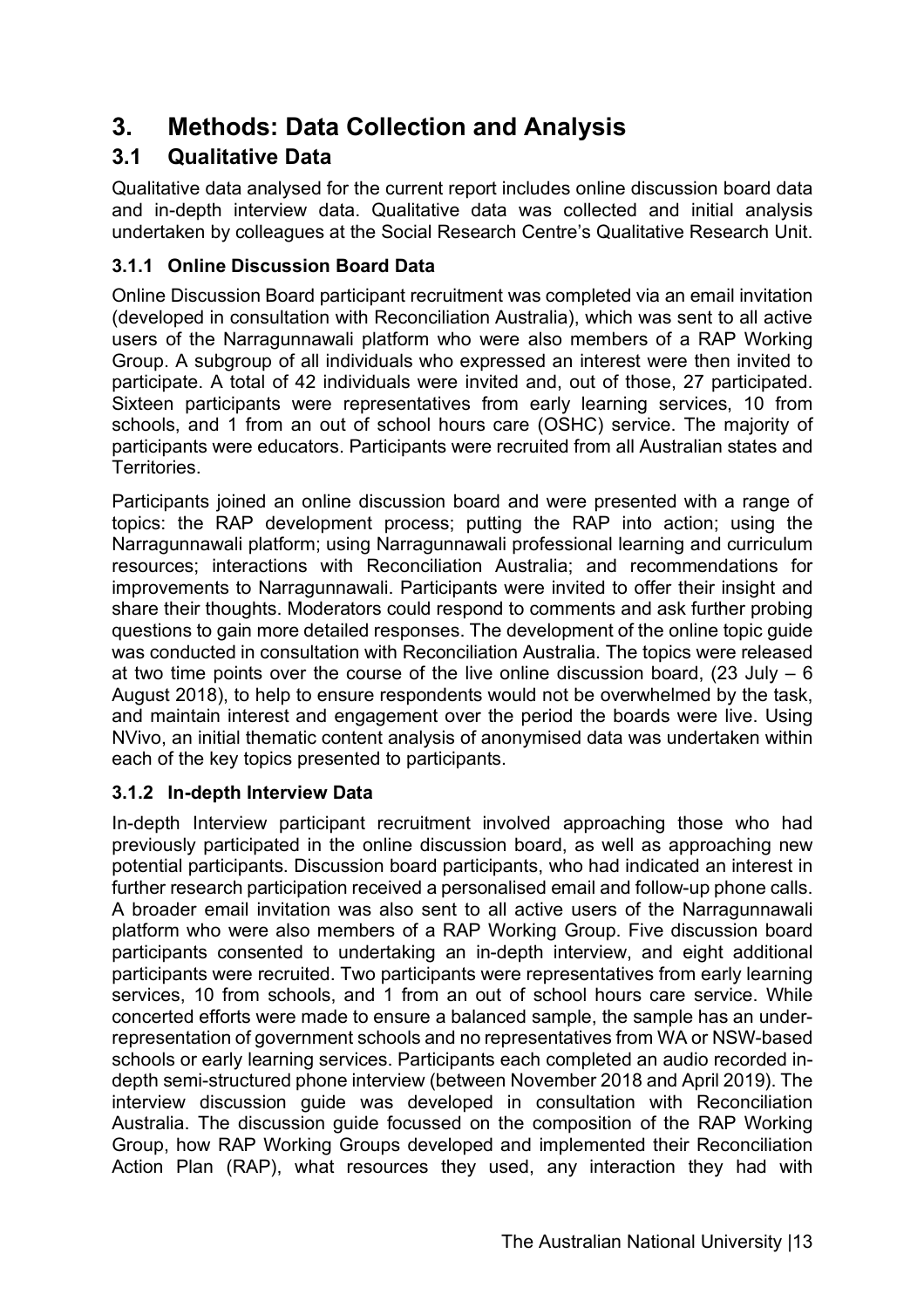Reconciliation Australia and its Narragunnawali team, any progress they had observed as a result of the RAP, and barriers to further progress. Interview transcripts were then anonymised and coded, using NVivo. Data were largely coded into the a priori themes identified within the discussion guide, though inductively generated themes were also added as needed.

# **3.2 Quantitative Data**

Quantitative data analysed for the current report are responses to the Reconciliation Action Plan Reflection Survey (RAP-RS). The RAP-RS was designed as a collaboration between Reconciliation Australia and the ANU with the primary aim of facilitating reflection by RAP Working Groups as to the current state of reconciliation within their school or early learning service. RAP-RS completion is one of the compulsory steps in developing a RAP and recompletion 12 months after a RAP's publication is required as part of RAP refreshment process. While the RAP-RS was designed as a tool for schools and early learning services, it also has significant analytical use.

The RAP-RS is comprised of 22 substantive questions across three main domains: in the classroom, around the school, and within the community. Refer to the Appendix to view the full RAP-RS instrument. Respondents indicate how their school or early learning service preforms against each question on a Likert-type scale; the structure which varies responsively to the different types of questions asked. Data for the analysis was extracted on the  $30<sup>th</sup>$  of June 2019 with information available on between 2,219 and 2,273 schools and early learning services, depending on the question. While RAP-RS questions were designed (at face value) to address the three domains, items are analysed on an individual basis, and no total scores are calculated. Descriptive statistical analysis of individual items was undertaken using STATA.

# **3.3 Integration of Qualitative and Quantitative Results**

After initial qualitative and quantitative analyses were complete across each of the three data sets (discussion board, in-depth interviews, and RAP-RS), a secondary analysis was undertaken to integrate initial results across each data set and to map them against the themes of the Phase 2 Evaluation Framework. Not all of the Phase 2 Evaluation Framework broader research themes or questions will be addressed by this report. Furthermore, where rich qualitative data are relevant to more than one of the specific research questions within a given theme, these questions will be addressed together (rather than separately). Each of the relevant research questions are listed, followed by the summary of findings that address the question/s. Finally, where qualitative data is relevant across more than one of the broader evaluation framework themes, data is presented in full against one theme and then cross referenced at the other relevant theme/s

Qualitative discussion board and in-depth interview data collection methods were designed such that each dataset broadly addresses the same topics. The two time points of data collection were designed to enable analysis of participant experience with the Narragunnawali program over time. However, there were challenges reengaging online discussion board participants, to complete an in-depth interview at the second time point. Subsequently, a largely new sample of participants was recruited to complete the in-depth interview data collection; limiting the capacity to analyse qualitative data longitudinally.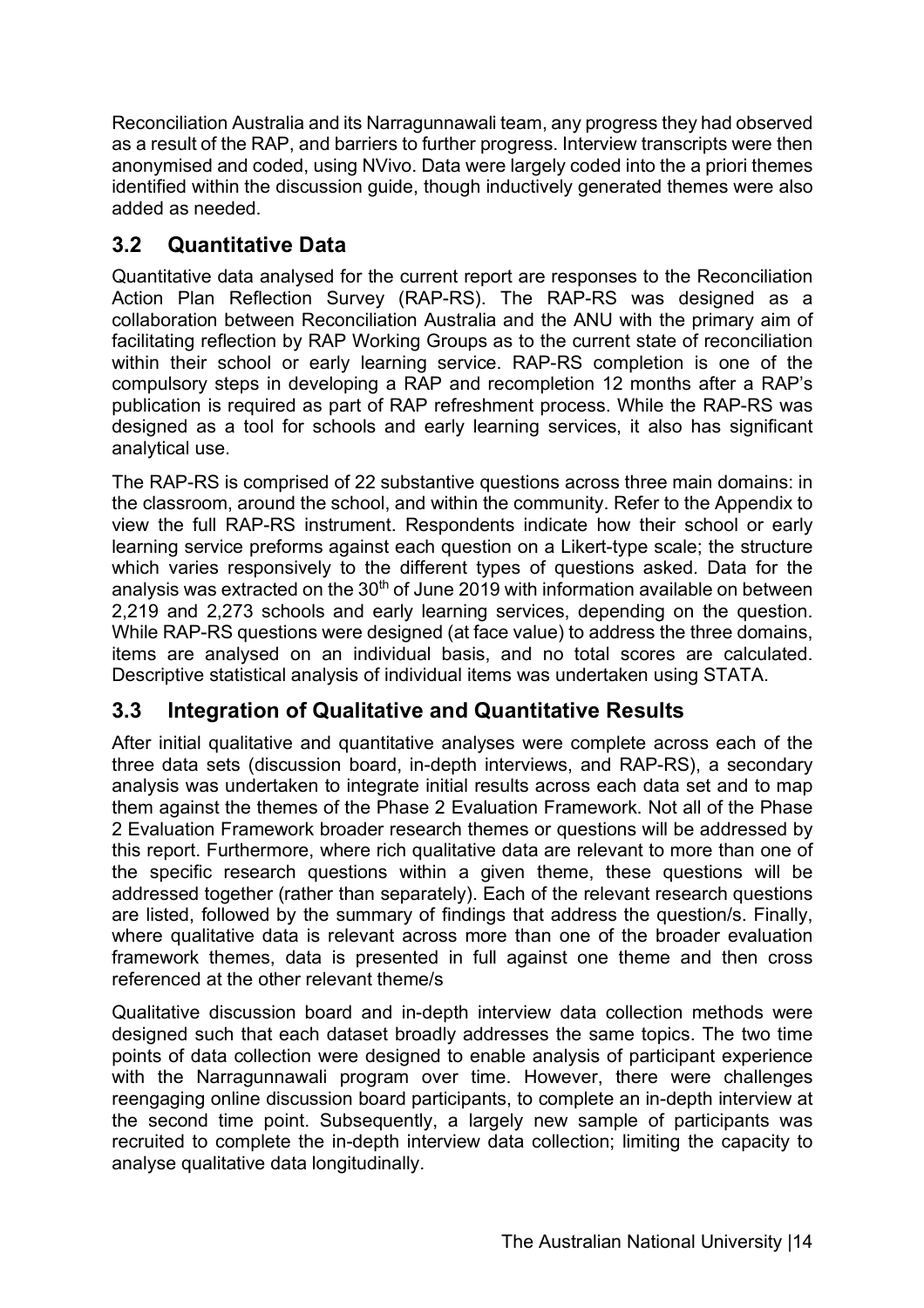Through-out the summary of findings, qualitative results are identified as originating from the discussion board and/or in-depth interview data sets. Also identified throughout the summary of findings, are areas of consistency and points divergence between both qualitative datasets. While broadly designed to address the same topics, there are also aspects of the Phase 2 Evaluation Frame work that are more thoroughly addressed by one of the two datasets. In these instances, only the relevant data set may be referred to.

Quantitative RAP-RS results are interwoven though-out, and linked with relevant qualitative results.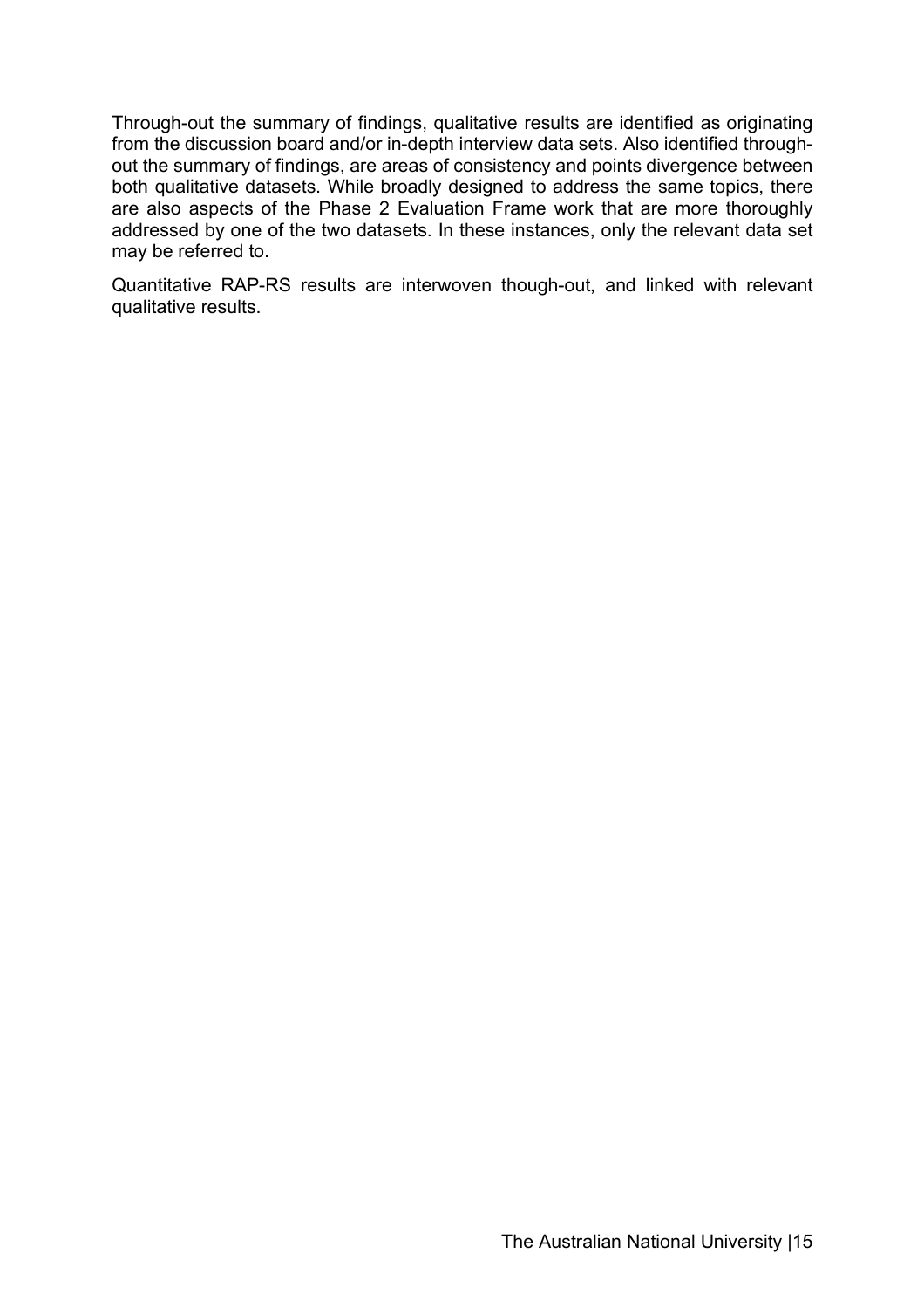# **4. Summary Findings**

In this section we present a summary of findings from the analysis of Phase 2 online discussion board, in-depth interview, and RAP-RS data. Integrated qualitative and quantitative findings are presented against the Phase 2 Evaluation Framework. Not all of the Phase 2 Evaluation Framework broader research themes or questions will be addressed by this report. Furthermore, where rich qualitative data are relevant to more than one of the specific research questions within a given theme, these questions will be addressed together (rather than separately). Each of the relevant research questions are listed, followed by the summary of findings that address the question/s. Where qualitative data is relevant across more than one of the broader evaluation framework themes, data is presented in full against one theme and then cross referenced at the other relevant theme/s.

For the qualitative findings, each quote presented is followed by a descriptor indicating: whether it is from the online discussion board or in-depth interview data set (ODB or in-depth); whether the participant represented a school, early learning service, or was associated with an educational peak body. Where the participant was part of a Cluster RAP – a RAP that is shared across more than one individual school or early learning services – this is also indicated.

### **4.1 Growth, uptake and usage**

#### **a. To what extent are new schools and early learning services engaging with Narragunnawali, and what are some of the factors that motivate this engagement?**

At the end of June 2019, there were 4,211 schools or early learning services that had commenced developing a Reconciliation Action Plan (RAP). As shown in Figure 1, this represents a rapid growth since the program's inception, and a continued growth over 2019.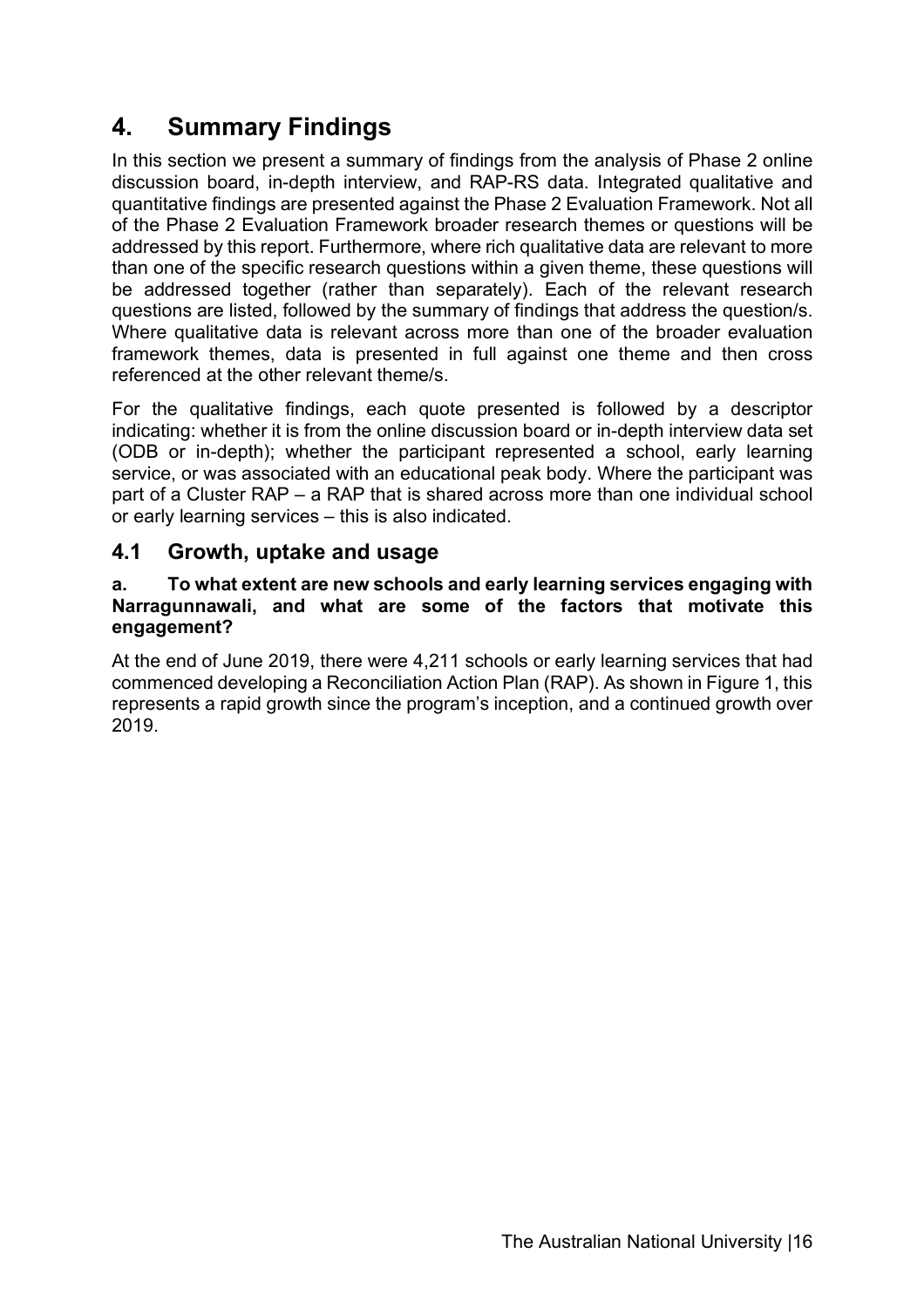

#### **Figure 1. Number of schools and early learning services with (or developing) a Narragunnawali RAP**

Online discussion board and in-depth interview data elucidated some factors that motivate schools and early learning services to engage with their Narragunnawali RAP. A key motivator outlined at both the discussion board and in-depth interviews related to the presence of Aboriginal and Torres Strait Islander students and families within the school or early learning service community. Participants reported that Narragunnawali provides them with a framework for highlighting and incorporating Aboriginal and Torres Strait Islander cultures into their curriculums. This was understood as an important means of promoting inclusion and addressing reconciliation within their school or early learning service community.

*We're a small school, about 20% of our students are Aboriginal or Torres Strait Islanders. It (the RAP) was just, probably, a good way of putting everything together. (In-depth - school)*

*Some of our Aboriginal parents were feeling that their voice wasn't being heard and that the school wasn't really catering for Aboriginal students. (In-depth early learning service and school cluster)*

Importantly though, some in-depth interview participants reported they had no Aboriginal or Torres Strait Islander identifying students at their school of early learning service; and did not see this as a pre-condition for needing a RAP. Some in-depth interview participants also reported that they had developed knowledge of RAPs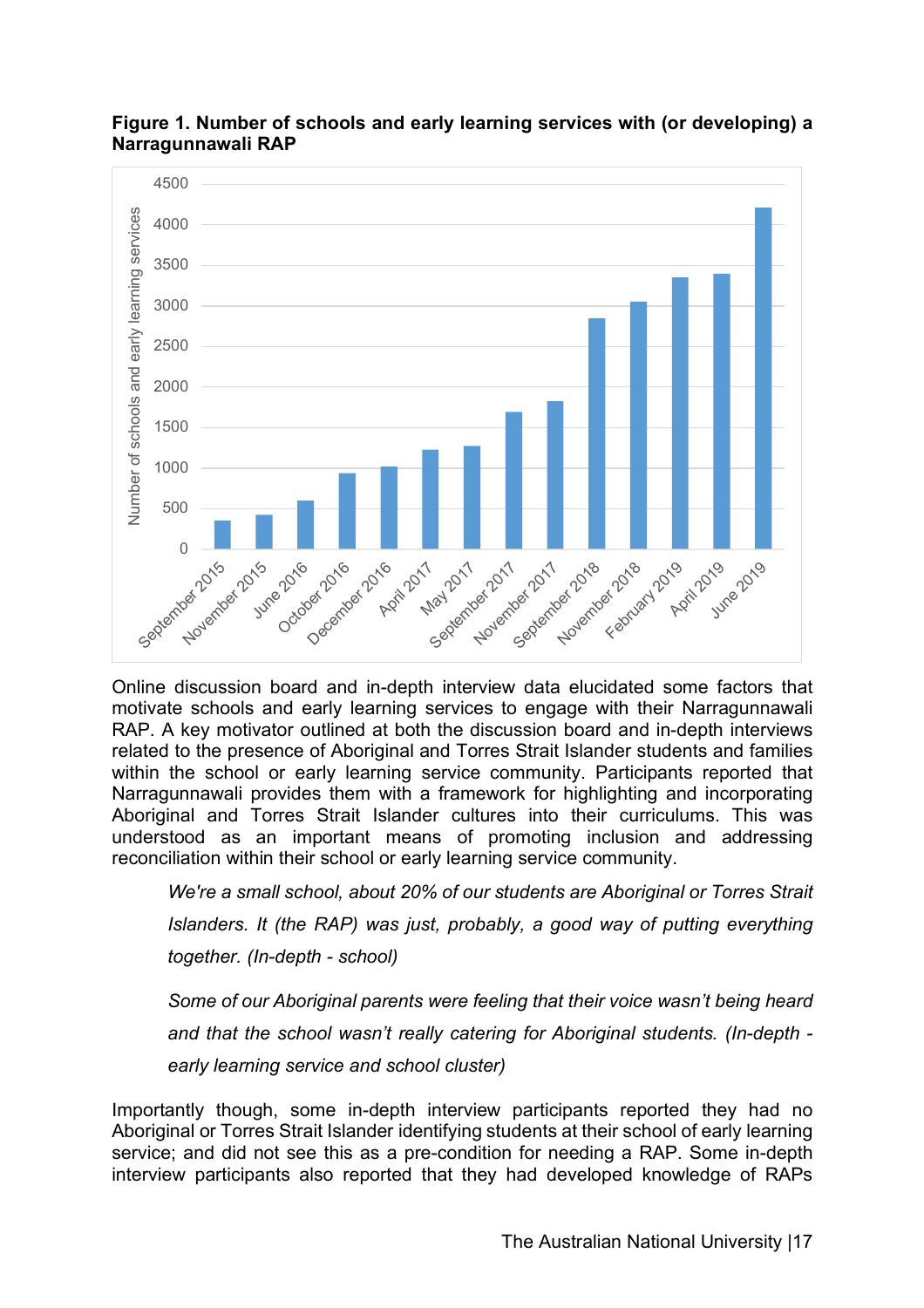through experiences at a different workplace or via other personal connections; and this motivated their decision to start the Narragunnawali RAP development process at their school or early learning service.

The robustness and quality of the Narragunnawali online platform was another key motivator for a developing RAP for some in-depth interview participants. Finally, a few interview participants were not able to articulate their motivations for engaging with Narragunnawali, instead stating that it was an institutional requirement.

#### **b. Are existing schools and early learning services continuing to engage after the initial implementation of a RAP, and what are some of the reasons why/why not?**

As a part of continuing engagement with the Narragunnawali RAP development and implementation process, RAP Working Groups are prompted to undertake a RAP refreshment every 12 months after initial publication. There is limited data to draw on at this stage of the evaluation, given that most participants had not yet completed a RAP refresh, due to being relatively newly engaged with Narragunnawali. Online discussion board and in-depth interview data participants did, however, discuss their intentions regarding the RAP refreshment process and any perceived barriers to continued engagement with Narragunnawali. Participants' relatively recent engagement with reconciliation was also reflected through RAP-RS findings, in which 77.24 per cent of respondents indicated it was the first time their school or early learning service had engaged in formal action around reconciliation; and only 15.30 per cent had previously developed a RAP.

The few participants who had refreshed their RAP reported receiving an email prompt and indicated that the process was relatively straightforward. Even so, broader analysis of participant discussions identified some confusion as to what the refreshment process involves and concerns that the 12-month RAP implementation period prior to refreshment is not long enough. Some confused the RAP refresh procedure within the Narragunnawali platform with other separate internal review processes within their schools. One participant stated they would not refresh their RAP when it became eligible, as they mistakenly thought that a refresh required a full rewrite of their RAP. Another participant explained that the frequency of the refresh process was, in their opinion, a key risk-factor for schools disengaging with the Narragunnawali program. The insights described in this paragraph were gained from analysis of the in-depth interview data.

*[The refresh process is] the biggest criticism of the whole [RAP] process… getting people together again to re-do it every year is too soon... What I've noticed is that so many of the schools I've worked with who do their first RAP don't go back to their second. They just drop out. (In-depth - school peak body representative)*

Time constraints was a commonly reported barrier to engagement with Narragunnawali, identified by online discussion board and in-depth interview participants, and emerged at every stage of the RAP process (not only at the refresh process). Participants explained that time management was a key part of any activity or initiative at school and early learning services (and was not a barrier specific to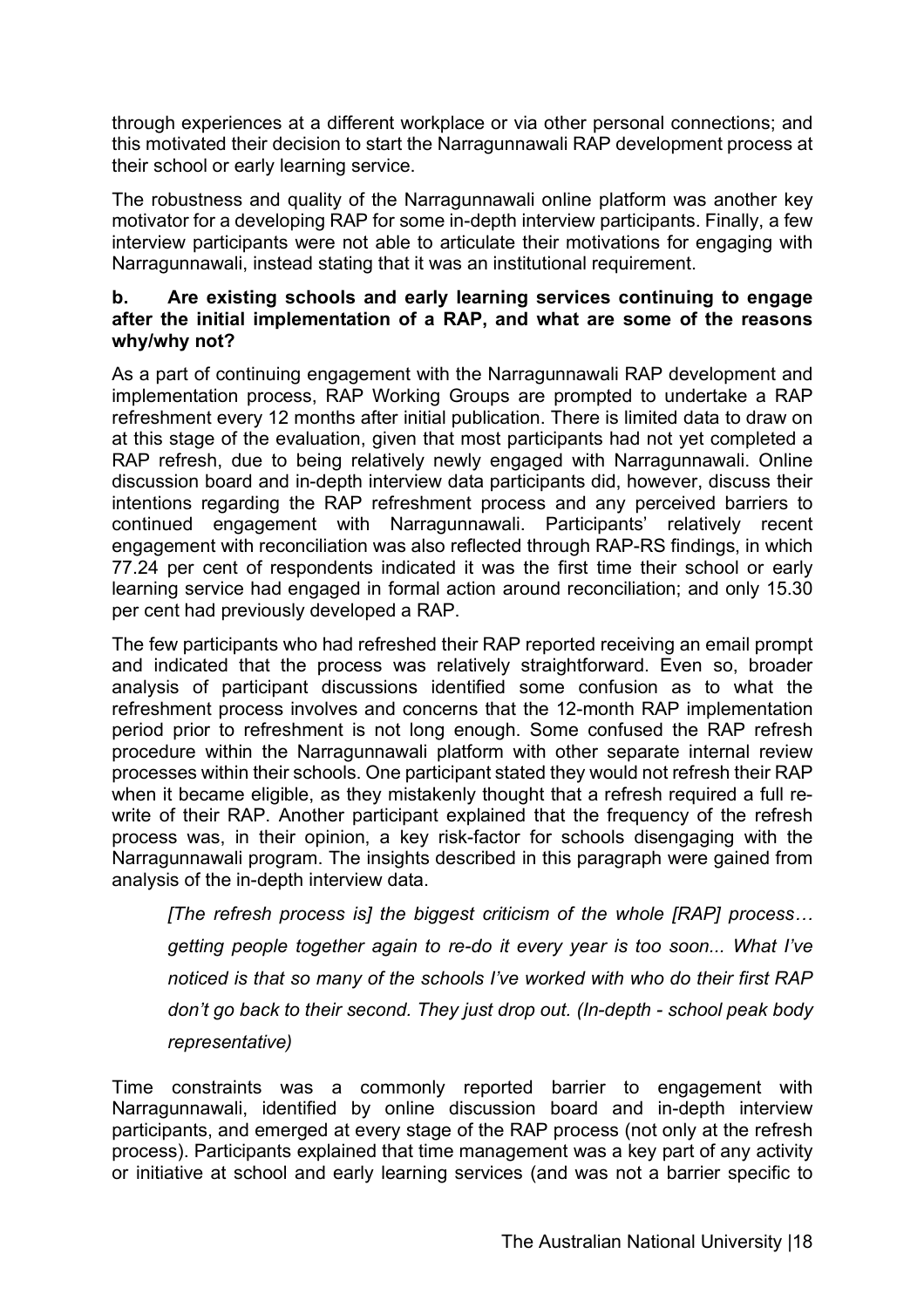engagement with Narragunnawali). Time constraints meant it could be difficult to arrange time for the RAP Working Group to meet, let alone implement reconciliation initiatives and communicate with the broader school community. Even so, some innovative means of overcoming time constrains were identified. For example, one discussion board participant explained that they incorporate a component of their RAP into every staff meeting to ensure continuous progress, development, and reflection.

We take one aspect of the RAP at each staff meeting and dissect it to ensure it *meets with our goals and follows our philosophy and policies. (ODB - early learning service)*

Another consistently identified barrier to continued engagement with Narragunnawali was financial limitations and resource availability. Particularly at the in-depth interviews, participants commonly mentioned that their roles were not funded in a way that recognised their RAP responsibilities and, as such, they had no paid time allocated to work on the RAP. Some participants also described having no or a low budget to remunerate Aboriginal and Torres Strait Islander consultants and that this impacted negatively on their school or early learning service's RAP development and implementation. This barrier was somewhat mitigated for those whose school or early learning service had a remunerated role dedicated to advancing Aboriginal and Torres Strait Islander education and reconciliation more broadly. A participant with insight into multiple schools' RAPs (as a peak body representative) reflected that schools disengaging with the Narragunnawali program over time tend to be those with less financial resources.

*Mostly, the schools that keep refreshing [and stay with the program], they probably are the schools with more money and schools that have less money are less likely to do it… Some schools give people who manage the project… [paid] time… schools that have more resources are more in a position to do that than schools that have less resources… If you're going to release teachers [from their teaching responsibilities], you actually have to pay for that. So, what's a [teacher] worth a day? Is it \$400 now? So, if you're going to release three teachers, that's \$1,200. If you're going to do it for half a day which is probably [what] you need to renew a RAP. (In-depth - school peak body representative)*

These qualitative findings are somewhat consistent with the RAP-RS results. The RAP-RS results indicated that 89.99 per cent of respondents' school or early learning services do support staff (e.g. through leave or financial reimbursement) to participate in cultural awareness/competence training. However, only 52.82 per cent of respondents' schools or early learning services had a service budget which included specific provision for reconciliation initiatives (for example, for Elders or Traditional Owners to deliver a Welcome to Country).

#### **c. What is the depth of engagement of schools and early learning services?**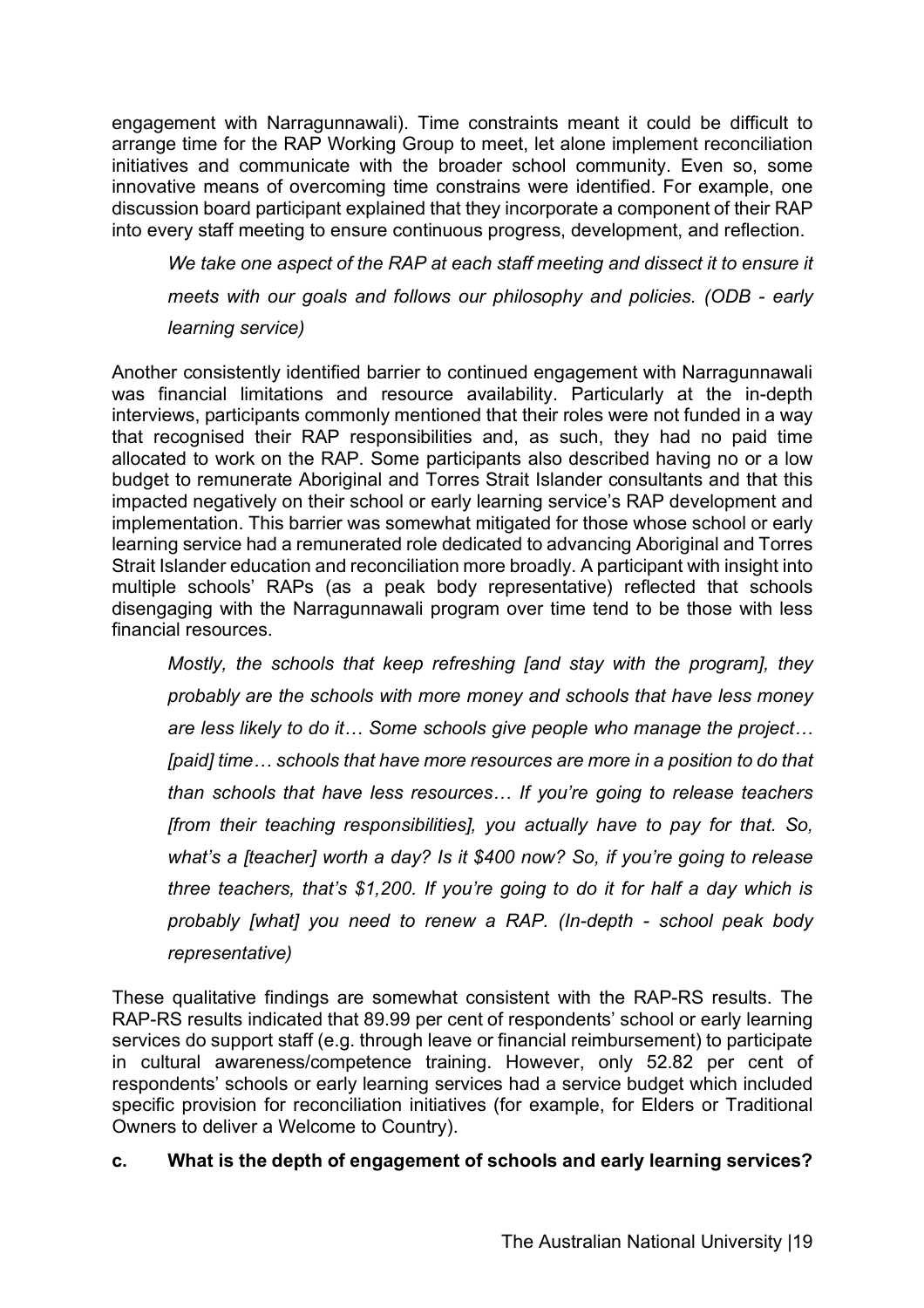Qualitative data collected through online discussion board and in-depth interviews provide rich information regarding the depth and quality of engagement with each of the Narragunnawali RAP development and implementation stages.

#### *Establish the RAP Working Group*

Participants, across both online discussion board and in-depth interviews, reported mixed RAP Working Group sizes and compositions. Some described large groups (of up to 20 individuals) and others smaller Working Groups. At interview, some participants voiced a preference for a smaller number of RAP Working Group members, which were in turn advised by a broader collection of RAP Support Network members (though participant definitions of Working Group member and Support Network member were variable). Overall, the size and composition of the RAP Working Group did not seem to impact or reflect the school or service's commitment to their RAP.

During in-depth interviews, participants indicated that, in most instances, they had one person who acted as the lead of their RAP Working Group keeping momentum across the development stage of the RAP process. Online discussion board participants also emphasised the importance of getting buy-in from the Principal or Director as a part of the initial development stage, but also to support RAP implementation.

*The writing was mainly done by the Team Leader and then shared with the whole RAP [Working Group] for feedback… We had a small team, and everyone in the team was really proactive. Our Team Leader kept the momentum going, and we had a couple of really dedicated parents on our team too. The Principal was a driver too, this certainly helped. (In-depth - School)*

Particularly at in-depth interview, staff changes and turnover were identified as a key challenge to establishing and maintaining the RAP Working Group. In some cases, this could negatively impact the school or early learning service's continued engagement with RAP activities. Soliciting expressions of interest for vacant positions at staff meetings, maintaining a flexible approach to RAP Working Group membership, and utilising generic role descriptions when registering RAP Working Group members on the Narragunnawali platform to more easily incorporate rotating staff; all assisted in mitigating the challenge of staff changes. In-depth interview participants also identified that, overall, the number of members within a RAP Working Group reduced over time. This was not necessarily understood in negative terms, nor as a reduction in depth of engagement with the program, but seen as a function of the RAP development and implementation process.

#### *Complete the Reflection Survey*

Participants mostly viewed the Reflection Survey as a valuable process. Participants, particularly at interview, indicated that it had provided helpful baseline data to guide RAP development. Quite a few participants at both online discussion board and indepth interview, explained that the Reflection Survey was also a valuable monitoring tool for implementation stages of the RAP; identifying any gaps where RAP Actions could be undertaken or better operationalised.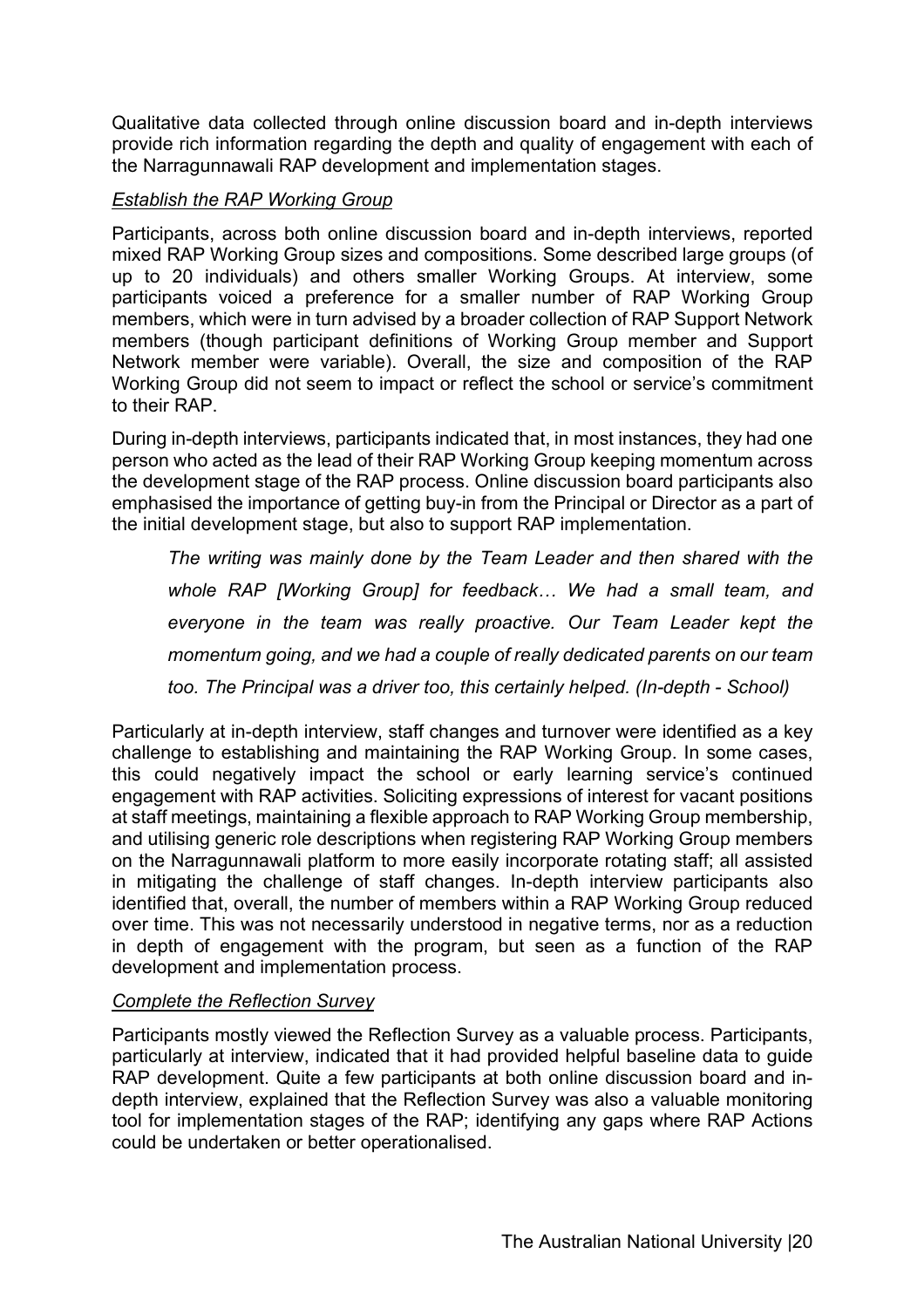*[The Reflection Survey] in itself has been priceless for me really to sit back and go 'looked great there', 'oh didn't get to that'. So it made at very clear what I need to bring to the front or arrange some conversations. (In-depth - school P-12 cluster)*

*Reflection Survey was a great tool to find out our starting point and see how far we have come. (ODB - early learning service)*

A small group of interview participants expressed some specific criticisms of the Reflection Survey. These related primarily to the use of closed-ended questions which may have limited the ability to capture contextual information specific to the experiences at an individual school or early learning service. Also at interview, a few participants explained that it was challenging to assemble all appropriate representatives in order to accurately complete the Survey. This last point is reflected through the RAP-RS finding that only 21.92 per cent of Reflection Surveys were completed by 'All of the RAP Working Group', 26.45 per cent by 'Some of the RAP Working Group', 28.44 per cent by 'The RAP Working Group Chair', 19.97 per cent by 'A RAP Working Group member', and 3.22 per cent by 'Other'.

#### *Write a Vision for Reconciliation*

Writing the Vision for Reconciliation was seen as a valuable process by the vast majority of participants. For many of the in-depth interview participants, the process was quite involved, with several interviewees explaining that they were determined to get a meaningful and specific Vision that aligned with the broader values of their school or early learning service. Many explained that the development of the Vision was a time-consuming and collaborative process.

*We very much came from [Religious Organisation] RAP, and so we started there. We had a look then at … [School Name] core values that are listed out on everything we do … we actually went into those and picked out three that we felt most closely aligned to our RAP vison I suppose, what we want to achieve and so that was love, justice and community… we wanted to make sure that it was genuine and real and not too fluffy you know, [we wanted something] we were really going to achieve. (In-depth - school P-12 cluster)*

Some in-depth interview participants described the process as onerous; though a few highlighted how much they enjoyed the experience. In contrast, several other in-depth interview participants stated they developed their Vision for Reconciliation quite quickly. This seems more consistent with the majority experience of online discussion board participants, who felt that writing their Vision for Reconciliation was a fairly easy process. Even so, discussion board participants did report developing their Vision collectively as a RAP Working Group and, in some cases, through engagement with other staff and parents.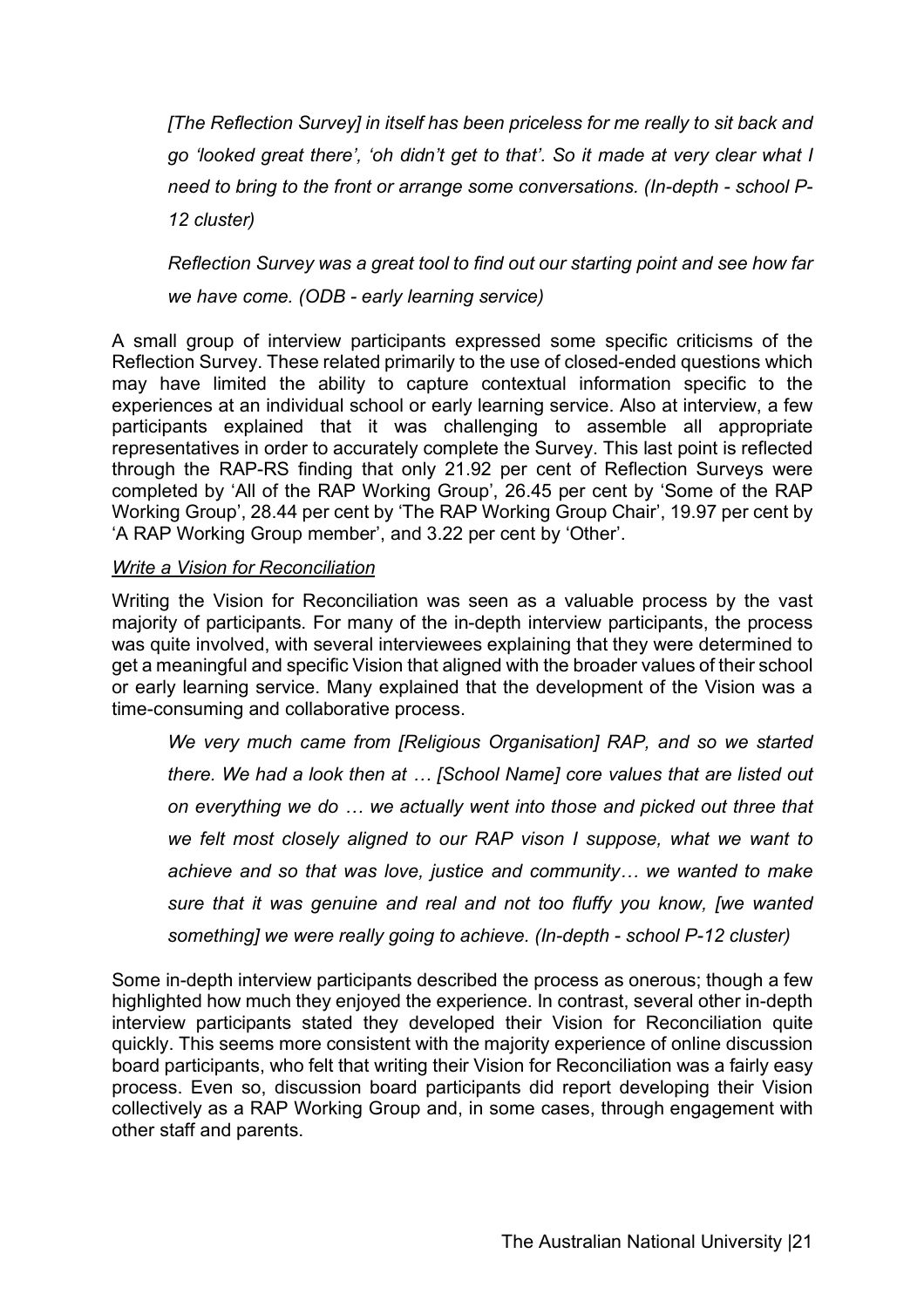*When writing our vision we designated a whiteboard in the staff room and encouraged all staff to add their thoughts and ideas. We kept adding for one month then reviewed all notes at a staff meeting. After this I wrote our first draft which was again reviewed by staff. After the second draft was completed we submitted. (ODB - early learning service)*

At interview, a few participants indicated that they rarely looked at their Vision and did not use it to guide their RAP on a regular basis. While others stated they frequently re-read their Vision and were engaged in continuing conversations regarding their Vision for Reconciliation.

#### *Add RAP Actions*

There are 14 Actions that all schools and early learning services must commit to in order to develop a RAP through to the published stage, though there are a total of 39 different Actions that schools and early learning services may choose to commit to.

In-depth interview participants discussed the process of developing and implementing RAP Actions in some detail. Most of these participants explained that their school or early learning service had only committed to the 14 minimally required RAP Actions. They felt that this represented a significant, yet manageable, commitment and an appropriate starting point. A couple of interviewees explained that initially the process of setting up the RAP felt relatively overwhelming, but that they gained confidence along the way, and may consider adding new Actions in the future. Activities related to Actions 'Around the School', were reported as being more easily and successfully implemented compared to those situated within the 'In the Classroom' or 'With the Community' components of the Narragunnawali RAP framework. Activities related to 'Actions 'Around the School' typically included 'Acknowledgement of Country', 'Aboriginal and Torres Strait Islander Flags', and 'Celebrate National Reconciliation Week' activities. This is somewhat reflected in the RAP-RS findings. For example, 71.23 per cent of respondents indicated that their school or early learning service permanently displays of flies either or both the Aboriginal and/or Torres Strait Islander flags. The discussion board and in-depth interview data suggest that the 'Teach about Reconciliation' and 'Curriculum Planning' RAP Actions, associated with the 'In the Classroom' domain, were more challenging to implement and will be discussed in further detail under the 4.3 Effectiveness of Resources section below. The RAP Action 'Build Relationships with Community', associated with the 'With the Community' domain, was another commonly cited challenge and will be addressed under the 4.5 Community Interaction and Engagement section below.

A number of online discussion board participants expressed a desire for additional functionality within the Narragunnawali platform to enable more flexible interaction with the platform and more in-depth documentation of progress towards RAP actions.

*I would prefer a more interactive document that can serve as a diary of progress, as opposed to just marking objectives as completed etc. We actually developed our own working document as a sister RAP to the Narragunnawali one which we chart or constant progress and goals on. (ODB - OHSC)*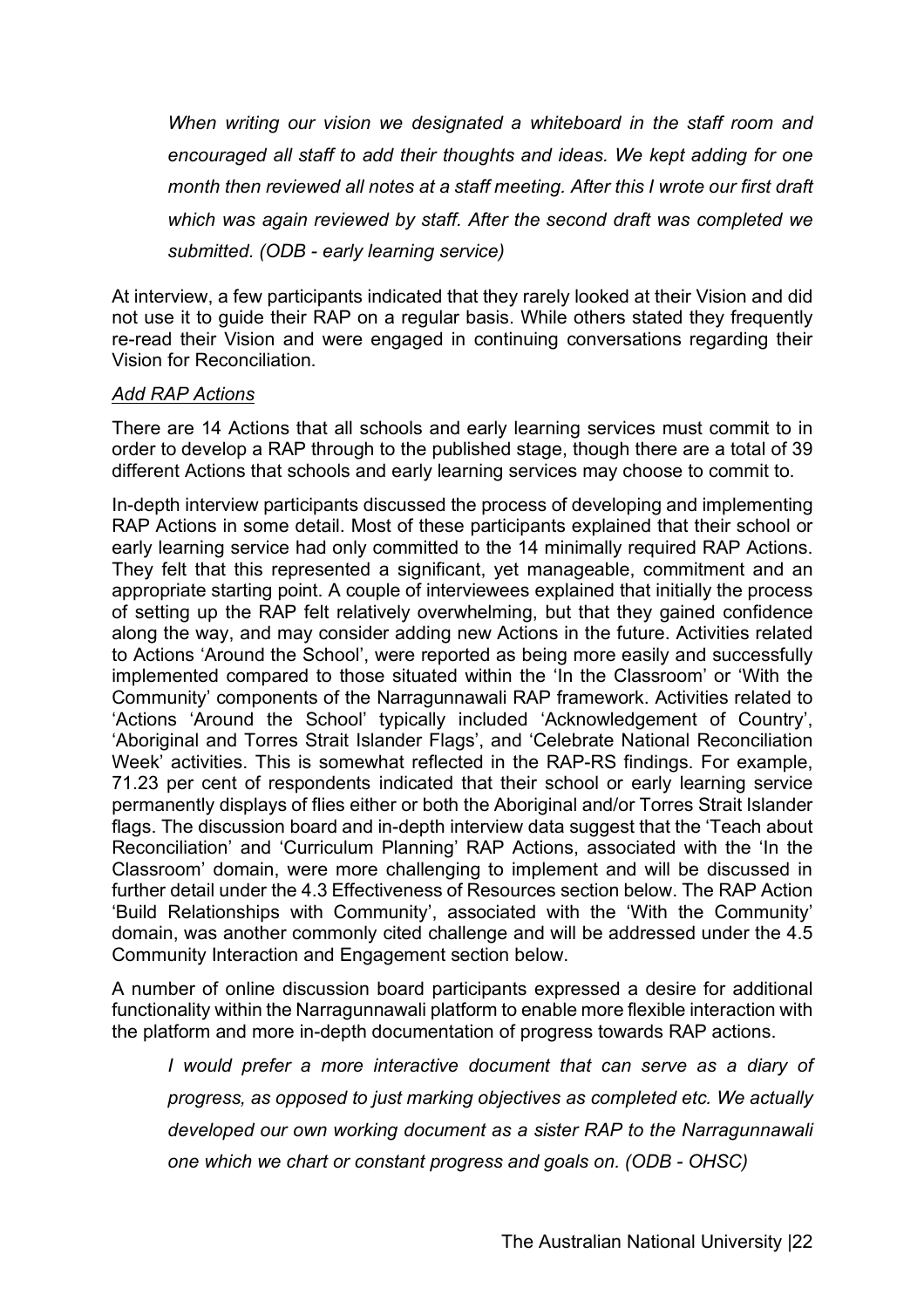*I* would like to be able to add evidence of what we have been doing within an *area of our RAP. (ODB - early learning service)*

#### *Refresh the RAP*

As previously noted, most participants had engaged with Narragunnawali relatively recently and so had not yet completed a RAP refresh. However, a few in-depth interview participants did discuss refreshing their RAP. After initially starting with and sufficiently progressing the 14 minimally required Actions, some felt ready to expand and included other Actions within their RAP. The decision to add extra Actions was motivated by the perceived value of particular activities within their educational context, as well as a desire to build on what had already been established.

#### **d. What are some of the clear – quantitative and qualitative – outcomes of engaging with Narragunnawali, and reconciliation in education more generally, over time?**

Quantitative outcome data will be incorporated into future evaluation summary reports. In this report though, it is possible to document a number of qualitative findings related to the outcomes from engagement. Both online discussion board and in-depth interview participants reported that the Narragunnawali program provided a scaffolding for them to use, which increased their confidence in addressing reconciliation and driving meaningful change within their schools and early learning services. Engagement with Narragunnawali provided a formalised means of delivering students, staff and families with regular opportunities to engage with Aboriginal and Torres Strait Islander histories and cultures. Engagement with Narragunnawali also encouraged the forging of new relationships between schools and services, and Aboriginal and Torres Strait Islander communities.

*The RAP is the platform to drive change and reconciliation. The current generation is so removed from what occurred in the past to the Aboriginal [and Torres Strait Islander] peoples, without a formal plan, much of what occurred in our school was one-off and fleeting. (ODB - school)*

Several interview participants reported that the positive outcomes and progress on their RAPs had exceeded their expectations. The peak body representative quoted below had oversight of RAPs in several schools and had been overwhelmed by the positive response.

*There has been a shift in the schools that I've been working with over this time that is greater than I could've ever anticipated… their understanding of the injustice, in their respect for Aboriginal people… It's interest and awe and fascination, curiosity and genuine partnerships, real collaboration and friendships and mutual respect and a really good vibe. I'm not aware of any pushback from parents in the community, in the schools or teachers… this moment in time seems to be quite potent. It seems that these changes are*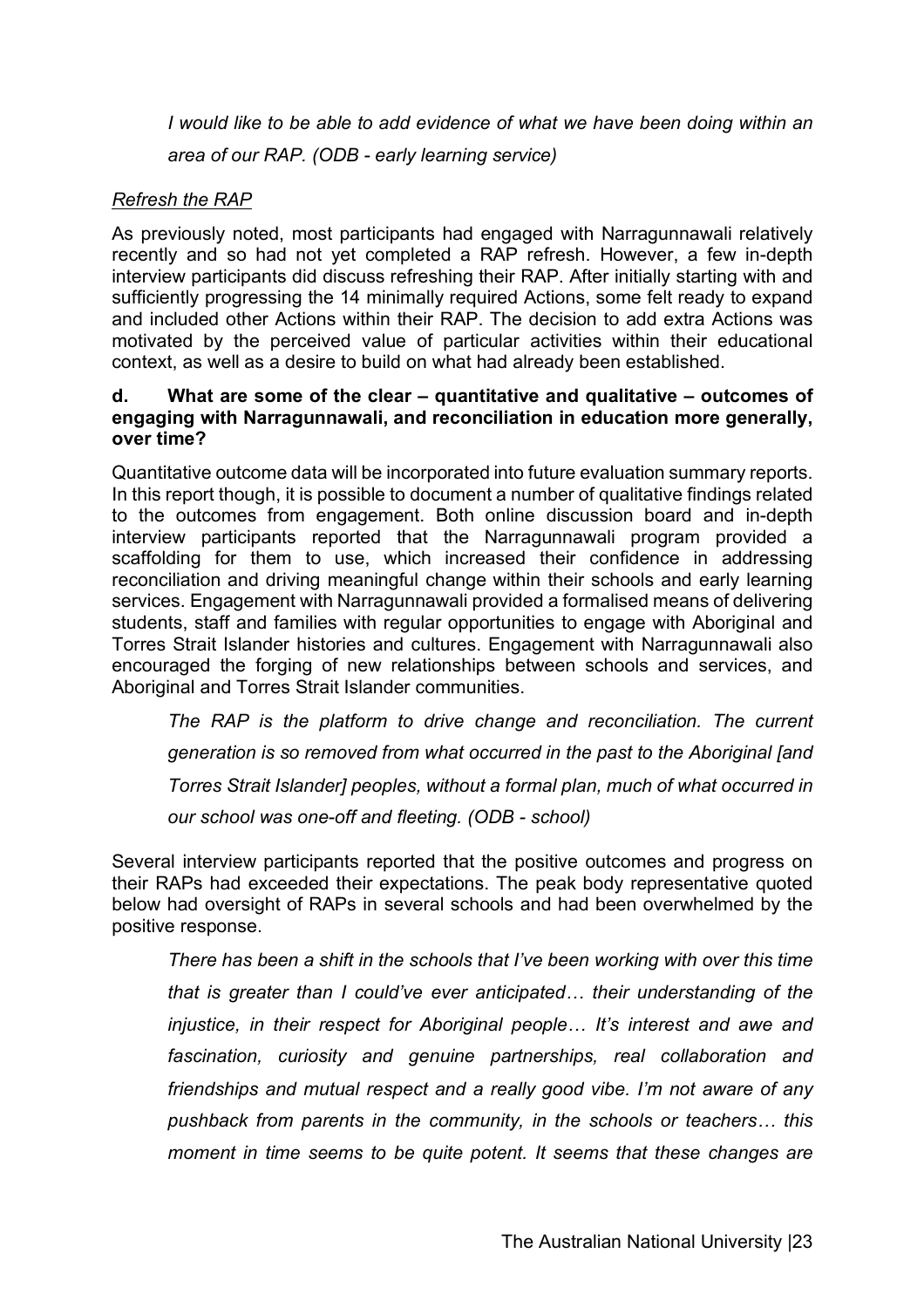*going through and this culture is being promoted without opposition. (In-depth,* 

*school peak body representative)*

#### **e. What are some of the key indicators and measures of reconciliation excellence in the education sector, and to what extent does the Narragunnawali framework and resources align with, and support, these measures?**

The second round of Narragunnawali Awards Finalists were announced in 2019 and these Awards will be a feature of future reporting. Online discussion board and interview participant feedback about the Narragunnawali Awards was minimal, with very few participants aware of the Awards. Of the two participants who were aware of the Awards, both expressed uncertainty that their school was 'good enough' to warrant involvement.

#### **f. How does the above (findings for each research question within the Growth, uptake, and usage theme) vary by the type of school and early learning service, and what are some of the factors that may explain this variation?**

Qualitative analysis tentatively suggest differences in depth or quality of engagement with Narragunnawali for institutions that are connected to a shared Cluster RAP and for OSHC services. Narragunnawali offers 'Cluster' schools and early learning services, such as P-12 schools or early learning services with multiple sites, the option of developing a Cluster RAP (one RAP which spans all services). As reported through the online discussion board, some institutions engaging with Narragunnawali through a Cluster RAP experienced specific challenges in providing accurate Reflection Survey responses that represented all sections of the school and/or early learning services. At interview participants with Cluster RAPs described difficulties in developing actionable goals that appropriately bridged all age groups, as well as tracking progress and communicating the RAP to staff and parents across all sections of the school and early learning service. This was particularly so where Working Group members were located across multiple sites. The only OSHC service participant to complete an in-depth interview reported that RAP implementation was specifically challenging for their institution. They only had a short timeframe with students, they did not have the resources to organise larger events (such as Welcome to Country), and the wide range of ages attending the OSHC service meant that it was difficult to develop age-appropriate activities.

## **4.2 Information sharing and within-institution knowledge**

#### **a. (How) Can participation in Narragunnawali increase the level of knowledge within schools and early learning services about the types of reconciliation activities being undertaken?**

Both online discussion board and in-depth interview qualitative data suggests that Narragunnawali does facilitate information sharing and improve within-institution knowledge relating to reconciliation. The Narragunnawali RAP framework and the features of the Narragunnawali platform more generally, as well as the specific processes of establishing and renewing RAP Working Groups, and the sharing of Vision for Reconciliation statements are some aspects of the program that may be supportive of this.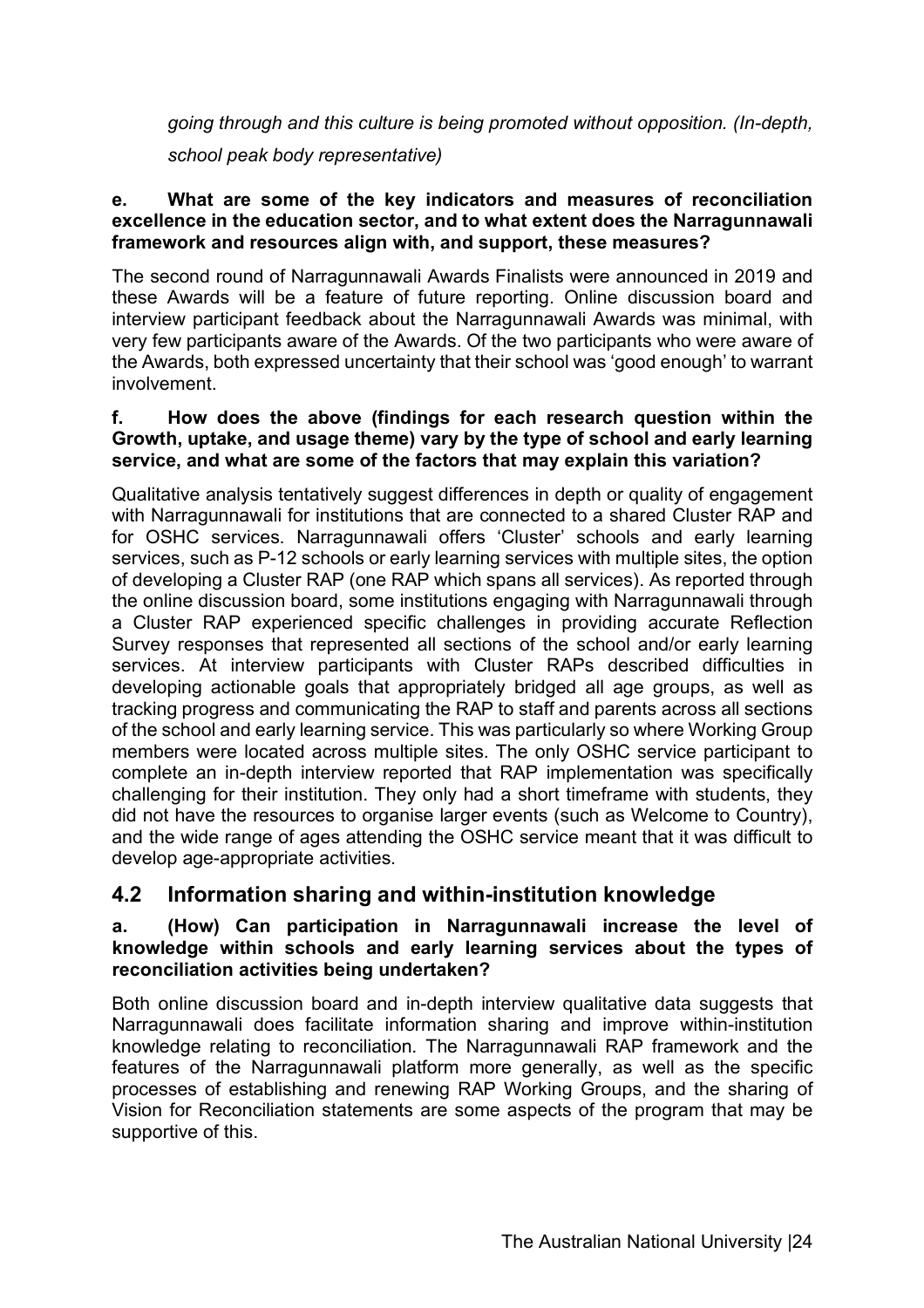A comparison of current Phase 2 RAP-RS data to RAP-RS analysed in Phase 1, suggest some decline in the proportion of respondents that were unsure as to what reconciliation activities were being undertaken within their school or early learning service. For example, at Phase 1, 13.8 per cent of respondents were 'unsure' as to 'How many teachers and educators regularly collaborate with Aboriginal and Torres Strait Islander people in preparing and delivering lessons'. However, at Phase 2, only 3.20 per cent of respondents were 'unsure' about the similar question of 'In the last year, how many teachers and educators collaborated with Aboriginal and Torres Strait Islander people to prepare and deliver lessons?' We will return to this issue in future reports by looking at whether individual schools and early learning services are becoming surer the longer they are engaged in the Narragunnawali program.

Phase 2 RAP-RS findings, however, also show a number of aspects of reconciliation where there were still relatively high level of uncertainty. Approximately a third of respondents (33.6 per cent) were unsure whether the school or early learning service had '...an employment strategy to encourage Aboriginal and Torres Strait Islander people to apply for teaching and non-teaching positions' and around a quarter (25.3 and 22.5 per cent respectively) were unsure whether their institution's budget included 'specific provision for reconciliation initiatives' or whether their school or early learning service has an 'anti-racism strategy'.

Phase 2 RAP-RS findings also show a relatively high percentage of respondents, at 18.47 per cent, who were unsure whether 'Aboriginal histories, cultures, and perspectives [were] discussed at Parents and Citizens (or equivalent) meetings'. This is particularly salient given that qualitative online discussion board and interview data suggests implementation of the RAP Action 'Building Relationships with Community' is a common challenge.

Returning to the qualitative data, many participants, particularly via the online discussion board, reported that having a formalised approach to reconciliation was imperative to the bringing-in of all stakeholders and to ensuring that reconciliation knowledge and activities are embedded respectfully and meaningfully throughout their school or early learning service. Overall, these participants felt Narragunnawali provided this framework.

*The [Narragunnawali] site is comprehensive and provided our school with a focus for our reconciliation practices. Activities and events as well as curriculum offerings have been developed with the school's RAP in mind. The understandings and cultural knowledge developed though an intensive program with our youngest students will permeate through the school as these students move up through the years and influence progressively the teachers of these informed students. We will continue to foster and promote new and innovative practices throughout the school supported by the RAP team. Our student RAP Ambassadors will have an increasing role to play as their own expertise develops and grows. (ODB - school)*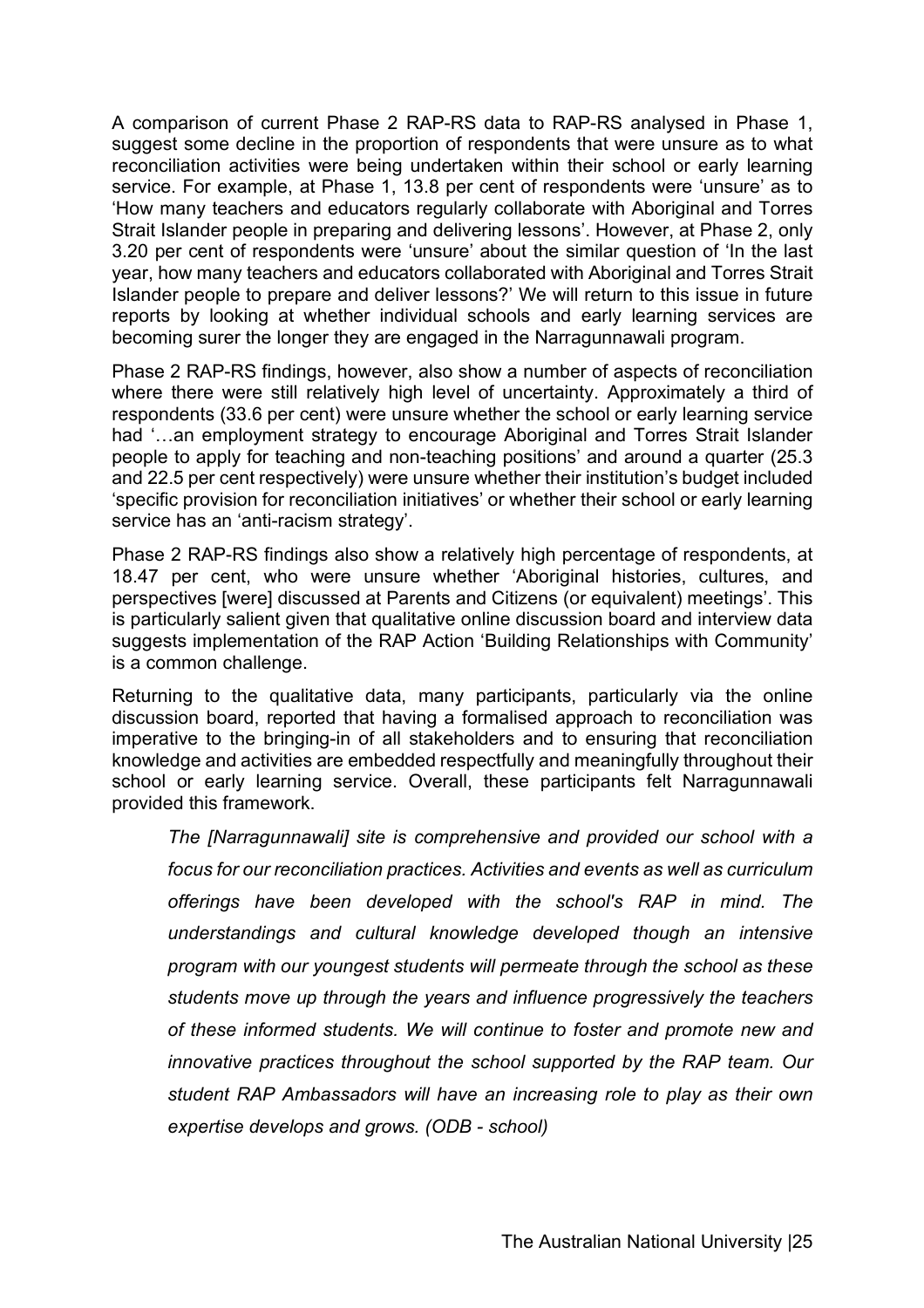Online discussion board participants focused on the perceived need for RAP Working Groups to have a more formalised structure, strong leadership, and buy-in from the early learning service Director or school Principal to ensure RAP implementation does not stall. Whereas in-depth interview participants emphasised flexibility and collaboration in RAP Working Group roles and organisation. They reported that flexible RAP Working Group arrangements helped to incorporate a diverse range of voices and perspectives (staff, students and community members). The rotation of team members into and out of RAP Working Group roles and responsibilities, was seen as an opportunity to further disperse knowledge throughout the staff community. Interview participants emphasised that conversations about the RAP could be shared on an ad hoc basis, at a convenient time and place.

*Projects from the RAP can be, and are, the responsibility of all staff, however the staff mostly responsible for implementing the RAP is myself, the chairperson, and those on the RAP committee. The way we decide and achieve goals is through the monthly meetings, progress is tracked before goals are discussed and timelines for achievements set. (ODB– OSHC)*

*The writing was mainly done by the Team Leader and then shared with the whole RAP [Working Group] for feedback… We had a small team, and everyone in the team was really proactive. Our Team Leader kept the momentum going, and we had a couple of really dedicated parents on our team too. The principal was a driver too, this certainly helped. (ODB – school)*

*At the start of the year we'll be looking at reshuffling our committee a bit and possibly getting some of the people who've been involved in the implementation coming off and new staff coming on so that it, we can spread the understanding through staff a bit more. (In-depth- early learning service and school P-6 cluster)*

*… people are really busy, and they don't want to commit to doing this … they think that sounds like a lot of work, I don't want to do it. Whereas 'can I have a chat to you about this?' then they would have ideas and be into the RAP and weren't necessarily part of the official Working Group. (In-depth - school P-12 cluster)*

While not unanimously, participants generally described including a range of relevant people and having multiple view-points shared and incorporated into the drafting of their Vision for Reconciliation statement.

*So we started just with that small group and got some ideas of what we wanted in the vision and then we took it to that one parents night that we had, … it kind of went through about three different editing processes … I was particularly*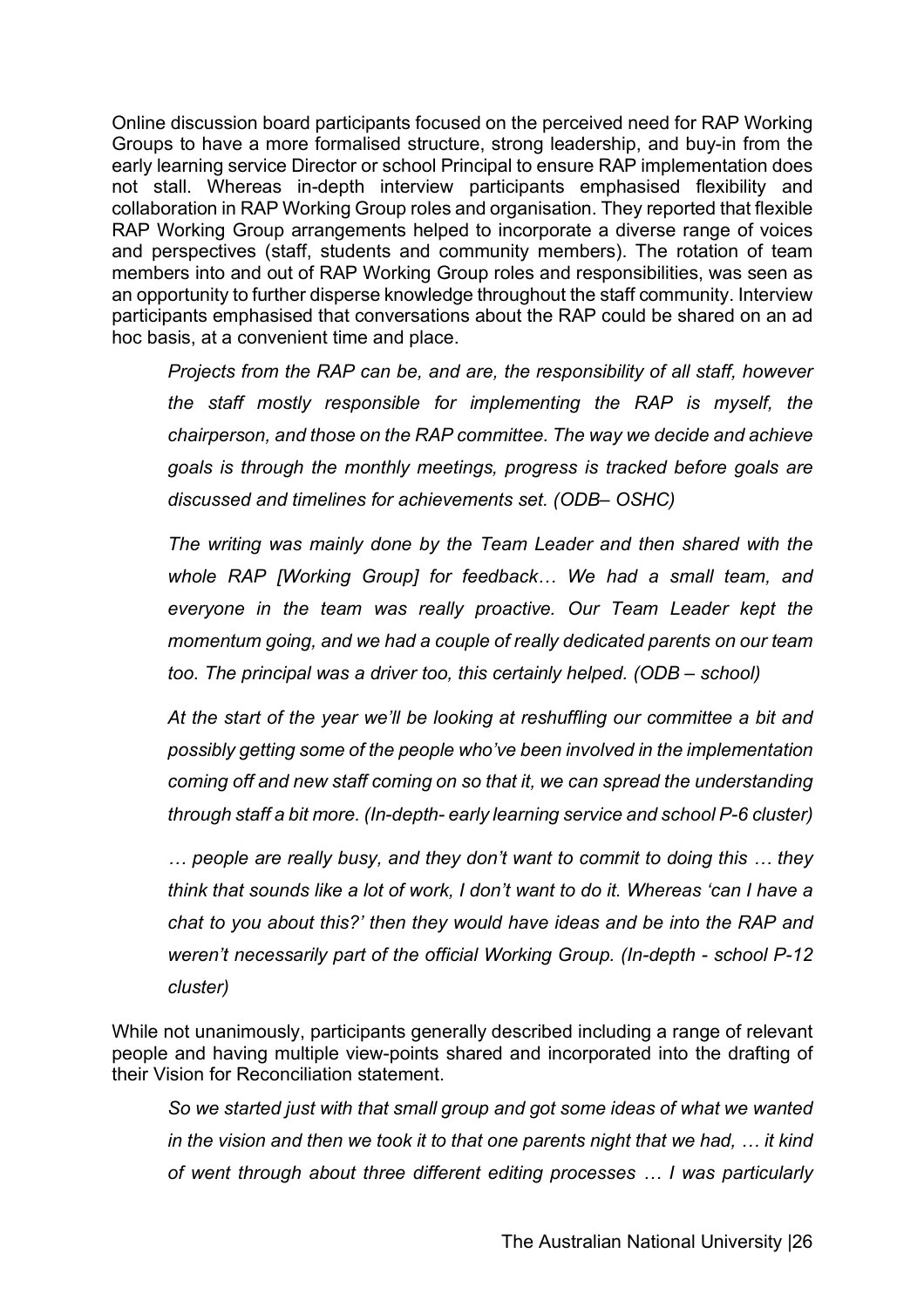*pedantic about having the right voices heard in terms of our vision (In-depthschool P-12 cluster)*

*We just had a bit of a brainstorm and then from there we just worked together to write our vision…There was a lot of really rich conversation around that, but I can say really easily that the vision was written very heavily by the students and it is very much their ideas. (In-depth – early learning service and school P-12 cluster)*

Several participants believed that, once they had finished developing their RAP, it was not possible to print the RAP actions specific to their school or early learning service. This was a particularly frustrating barrier for participants in being able to communicate the goals of their RAP with their school or early learning service and broader community. As of January 2019, this printing capability has been enabled within the Narragunnawali platform.

*…each schools' specific Actions need to be articulated for them, because we then print those out…and send it or frame them and they would hang in the staffroom or hang in the office when people were coming because it's a statement of what we do here. (In-depth - school peak body representative)*

*The main difficulty we struck was not being able to add in to the final printed plan the Deliverables we have written. (ODB – School)*

#### **b. (How) Can participation in Narragunnawali increase the level of knowledge within schools and early learning services about the experience of both non-Indigenous and Aboriginal and Torres Strait Islander students and teachers, particularly with regard to their knowledge and pride in Aboriginal and Torres Strait Islander histories, cultures and contributions?**

This report does not focus on the effect of Narragunnawali on knowledge within schools and early learning services. This research question will be picked up in a future paper that utilises longitudinal data. However, there are some findings that give some small insights into the potential effects.

Cultural awareness and competency training is one way to increase information sharing within educational institutions about the experience of both non-Indigenous and Aboriginal and Torres Strait Islander students and teachers, particularly with regard to their knowledge and pride in Aboriginal and Torres Strait Islander histories, cultures and contributions. Of those schools and early learning services who answered the RAP-RS, 25.62 per cent said that most (more than 75%) of staff had completed such training, alongside 20.72 per cent who said that half (around 50%) had done so. There is no definitive data for schools and early learning services that are not currently participating in developing a Narragunnawali RAP, but this appears to be a relatively high per cent. However, there remains scope for a much greater number of staff in schools and early learning services to receive such training.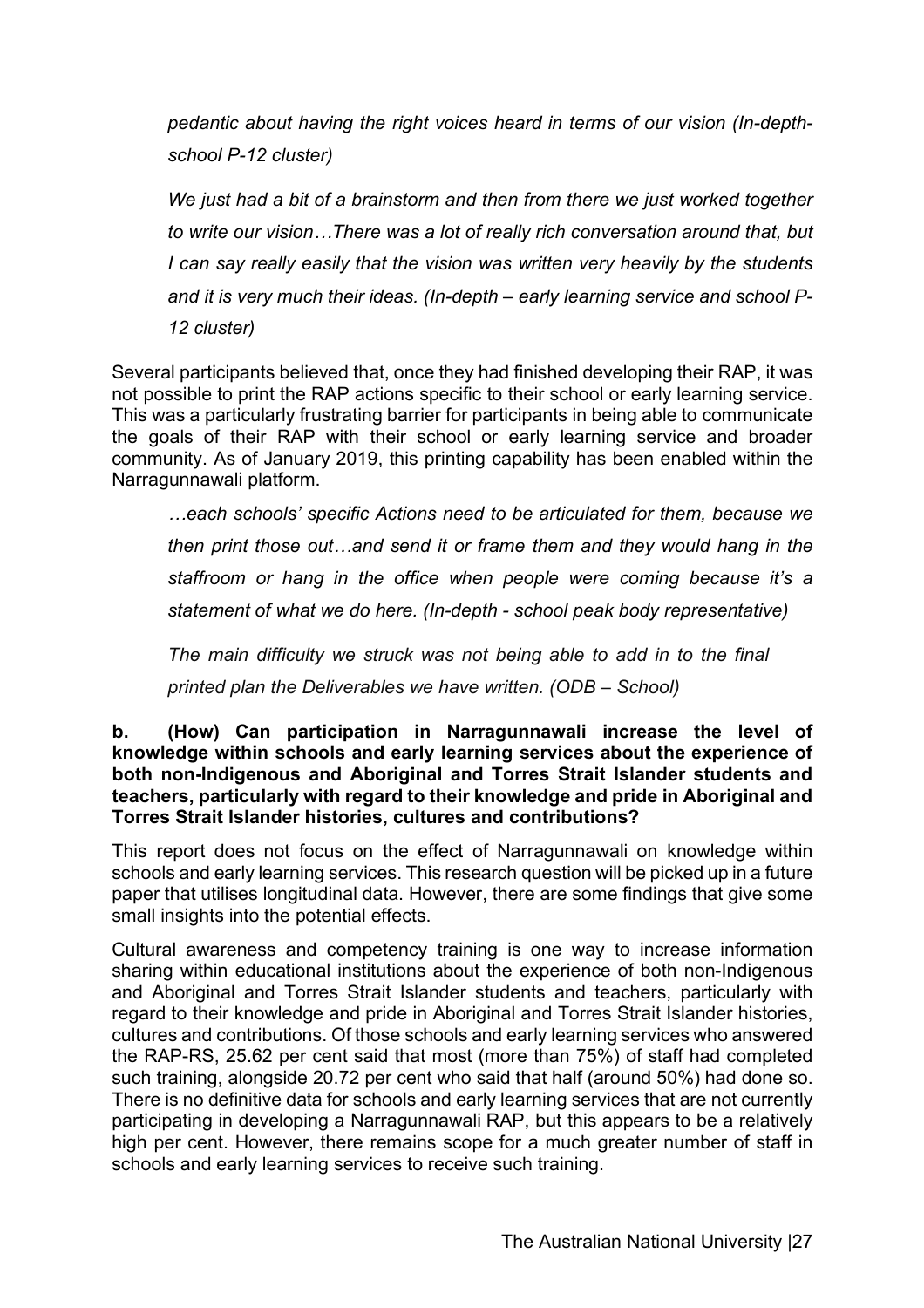RAP-RS results suggest that the percentage of staff having completed cultural competence training is positively correlated with the percentage of staff who regularly and confidently incorporate Aboriginal and Torres Strait Islander histories, cultures, perspectives and contemporary issues into curriculum planning and teaching. In schools and early learning services where most staff (more than 75%) had received cultural awareness or competence training, 42.9 per cent of respondents reported that most teachers or educators (more than 75%) were able to 'regularly and confidently incorporate Aboriginal and Torres Strait Islander histories, cultures, perspectives and contemporary issues into curriculum planning and teaching.' This fell to 10.9 per cent of respondents in schools where no staff had received such training, and 12.7 per cent where only some staff (less than 25%) had participated in such training.

## **4.3 Effectiveness of Resources**

As outlined at the previous section 1.3 Components of Narragunnawali, Narragunnawali resources include: RAP development resources, professional learning and curriculum resources, reconciliation relevant news updates, and webinars. Working Group members can also interact directly with the Narragunnawali team including via LiveChat, email, live webinars, workshops, by phone and, more recently, via the Narragunnawali: Reconciliation in Education closed Facebook group.

#### **a. Which resources and what type of resources within Narragunnawali are being utilised and engaged with, and why? What are some of the impacts/outcomes of engaging with these resources?**

Online discussion board and in-depth interview participants were asked about their experiences with the resources available via the Narragunnawali online platform. Most online discussion board and in-depth interview participants stated that, overall, the Narragunnawali platform simple to navigate.

*I was impressed with the platform… it was scaffolded so well that it was easy for you to do. It was clear about how many steps you needed to complete before you actually had the RAP and it covered a variety of different things (In-depth school P-6)*

*The website is simple to navigate and everything I required to find was easy to locate when needed. (ODB - OSHC)*

Though a few participants, particularly at interview, did indicate some difficulty navigating the platform. This was due in part to the large amount of detailed information included, and also the need to log-in to access resources in their entirety.

Both discussion board and in-depth interview participants, generally spoke positively about the quality of the professional learning and curriculum development resources; highlighting that it was reassuring to have "trustworthy" resources available.

*There are so many amazing resources, but I also know from my perspective that if it's on there… as a teacher myself, I just know that it's going to be good quality, it's going to fit with National Curriculum… It's been promoted on the*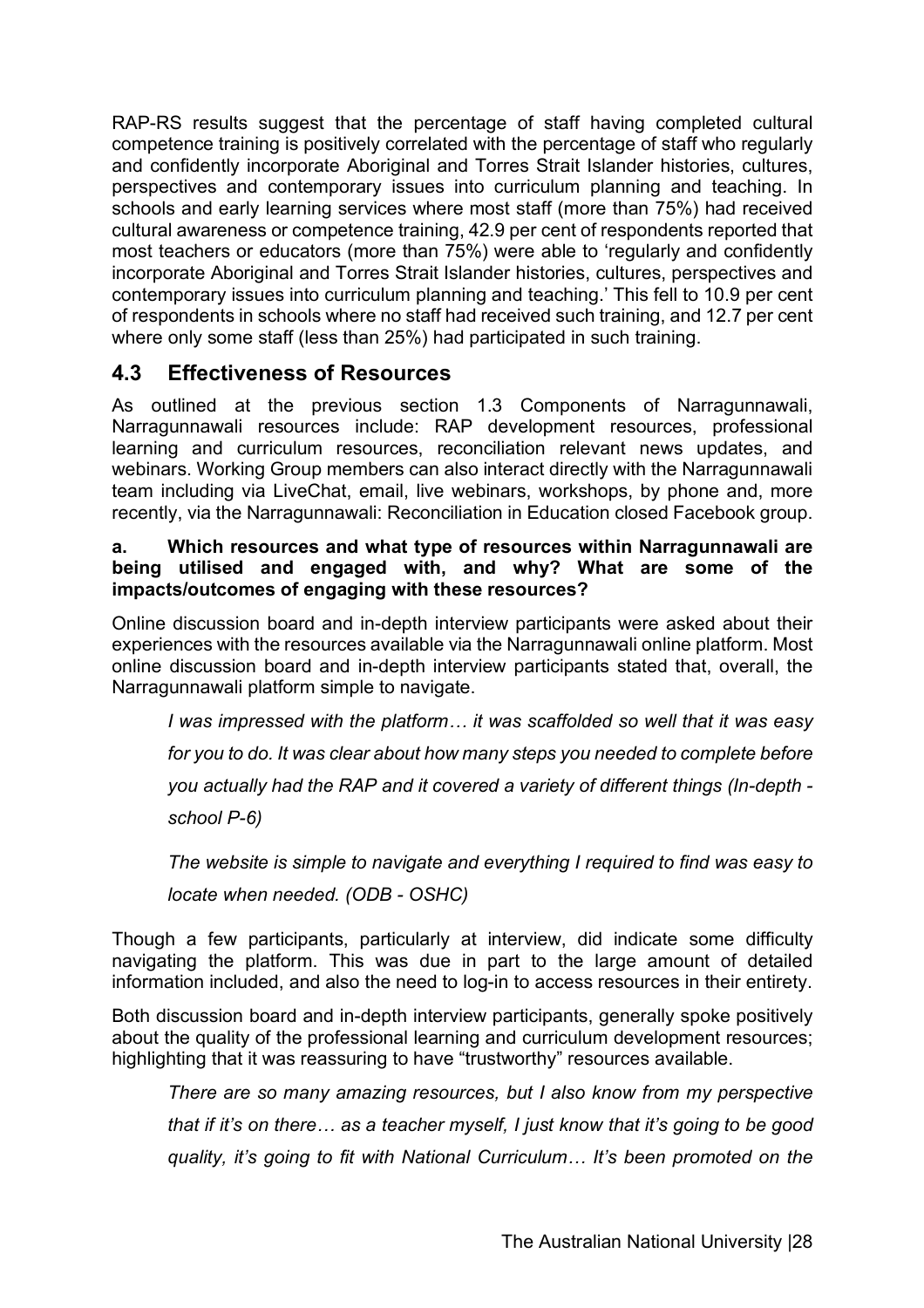*Narragunnawali side, I trust it as a – it's a trusted resource embedded by Indigenous people. (In-depth - school beak body representative)*

Online discussion board participants, mentioned that staff at their schools or early learning services were actively encouraged to access the Narragunnawali online platform resources. Though, even with this encouragement and general positive consensus regarding the quality of the resources, most participants (both discussion board and interview) reported that, in practice, they did not frequently access the professional learning and curriculum resources available. Many interview participants indicated that these materials had been helpful when developing their RAP, but that resources had been used infrequently apart from this. Both discussion board and interview participants, tended to acknowledge the importance of these resources, felt that they should be a priority, and stated that they were useful when accessed. However, they also found it difficult to make time to fully utilise these resources alongside other their competing demands.

*This is reminding me to promote these to our school leaders as they would be extremely useful for teacher PD. It is very comprehensive and a great guide. I recall I explored this site last year and thought yes, use it, but it's easy to get bogged down with multiple things happening and constantly re-prioritising, I guess this has been a missed opportunity that now can be rectified. (ODB school)*

*This is an under-utilised resource and several activities could be used as a framework to document what is happening in our school. (ODB - school)*

*I probably haven't accessed the resources other than when I was actually writing the RAP. I think it's something I probably need to go back to so I can share with staff at meetings… that's probably an area I didn't use. (In-depth school P-12 cluster)*

While, overall, the underutilisation of professional development and curriculum resources was reported; a couple of the online discussion board participants did report actively using the professional development resources to inform holistic and iterative staff development activities. Furthermore, the discussion board and interview participants who did actively engage with the curriculum resources, were positive about having a specific resource pool that supported their individual RAP Actions.

*We take one resource and get a different group to present it to the group at staff meetings. This way we get a good representative of ideas and subject matter and each group own the journey and outcomes. (ODB – early learning service)* 

*We have used some of the resources with our kindy children and we use different aspects to present ideas as part of our curriculum and program. When*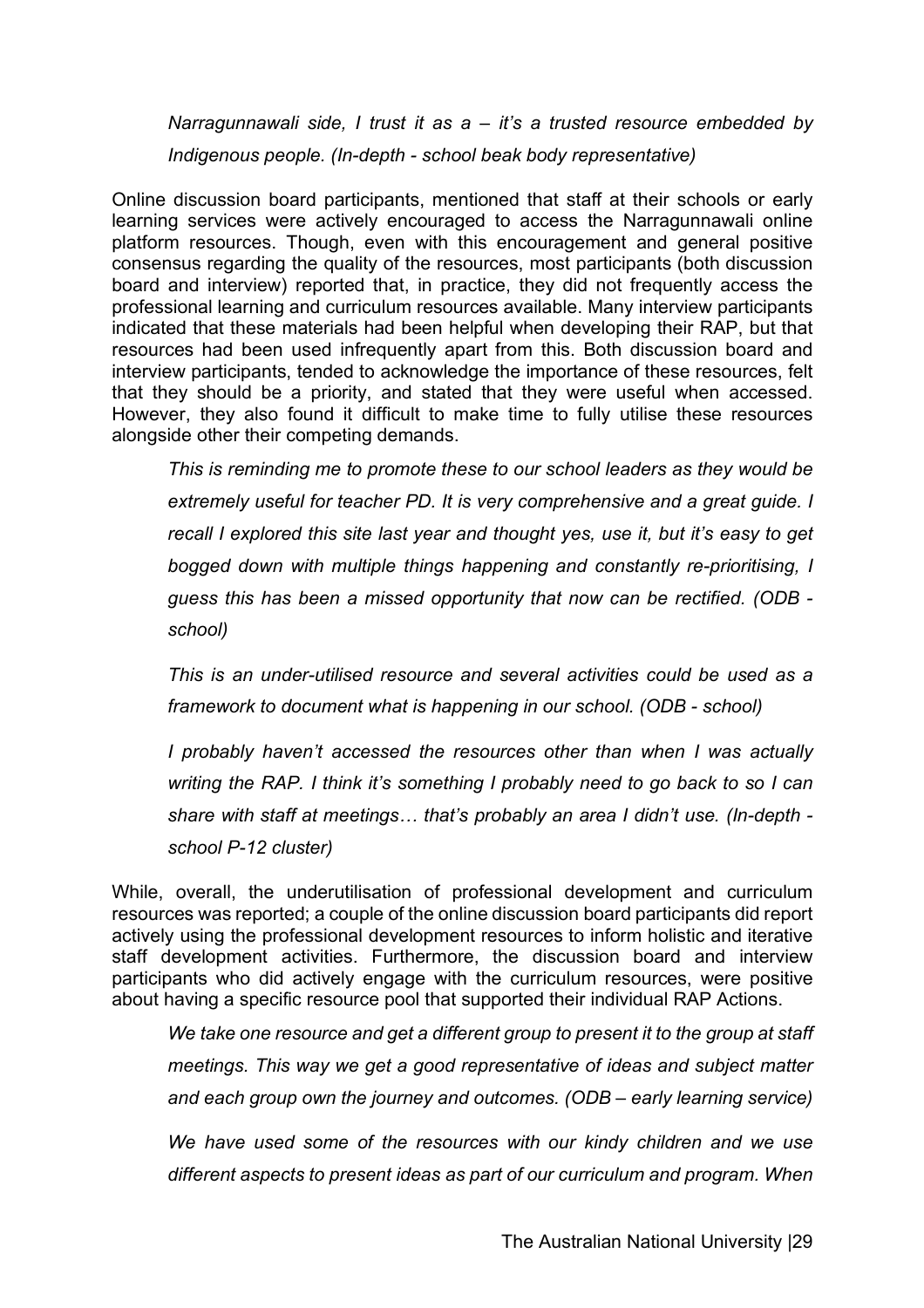*children are showing interests in new and different things, we check the list to see if any link to their interests so we can scaffold using the new information. Sometimes we just use the resources for intentional teaching as well. (ODB – early learning service)*

The Narragunnawali platform resources include a Guide to Using Respectful and Inclusive Language and Terminology. Awareness and use of this resource was relatively low across both discussion board and interview participants. The few interview participants and one discussion board participant who indicated they used the Guide, reported that it was a useful resource. Aligned to the Guide, the Narragunnawali team has also developed a specific professional learning resource that supports the development of Vision for Reconciliation Statements (the "What is Your Vision for Reconciliation?" resource). None of the participants mentioned that they had utilised this resource when developing their Vision.

Most online discussion board participants had contacted the Narragunnawali team during the RAP process or for general help with the Narragunnawali platform. Several interview participants also noted having direct interaction with the Narragunnawali team. A couple of these participants stated the feedback they received was more detailed and critical than expected. Nonetheless, reported interactions between Narragunnawali team staff members and RAP Working Group members were overwhelmingly positive. No particular barriers to communicating with Reconciliation Australia and its Narragunnawali team were noted by participants.

#### **c. Are there gaps in the availability of resources that could be filled by new or updated resources developed for, or acquired by, Reconciliation Australia?**

Some participants, particularly at interview, identified areas for improvement of the Narragunnawali platform professional development and curriculum resources. Several felt that the materials were too dense, requiring quite a lot of time to read through and therefore were not user-friendly for all teachers; particularly for those who may access the platform infrequently or face significant time pressures.

*I found a lot of the resources I think on the website to be a little bit too wordy… I was trying to find resources that the classroom teachers could just pick up and use straight away without having to just go through lots and lots of pre-amble and reading… they just don't have the time in reality. (In-depth – early learning service and school P-12 cluster)*

A number of online discussion board and interview participants felt there were not enough curriculum resources targeted towards younger students. During in-depth interviews, this criticism was largely related to the minimally required RAP Actions 'Take Action against Racism' and 'Explore Current Affairs and Issues'. In the case of taking action against racism, one early learning service participant explained that the violent nature of Australia's history meant that they preferred to focus on positive aspects of Aboriginal and Torres Strait Islander cultures. This participant was also concerned that discussing racism with young children might be counter-productive and effectively introduce the concept to them, when they were previously unaware of it.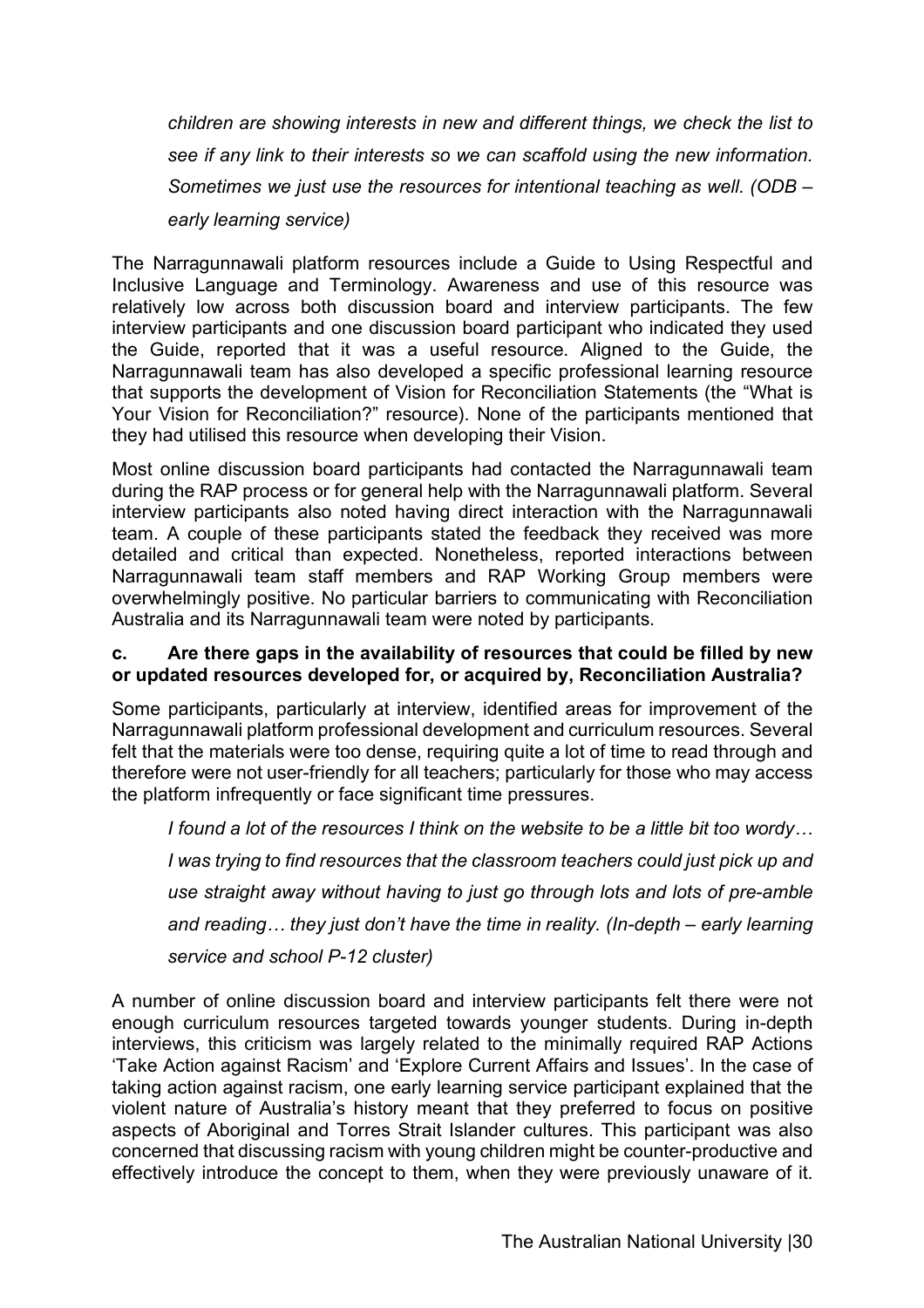While these participants were able to adapt activities to be age-appropriate, it took additional effort for staff to consider how to do this and, some appeared to be concerned that they were not meeting the requirements of the Action despite their best efforts.

*The resources are great, but it would be great to have some more Early Childhood resources or links to other useful websites (this may exist, I might not have seen it!). (ODB - school)*

*We're not really talking about the violent history… it's just too violent. Yes we teach about reconciliation, yes we challenge biases, yes we engage in all the positive Aboriginal culture, and engaging the right people to teach the culture…we're doing a lot, but just sort of at the level and age appropriateness of this age group, which is birth to five. (In-depth – early learning service multisite cluster)*

A couple of interview participants requested more locally specific resources, enabling them to better tailor their RAP and teaching resources to reflect local needs, histories, and cultures. Through the online discussion board a small number of participants suggested that checking the relevance and availability of links to external resources would be beneficial. One discussion board participant suggested it would be useful to have notifications when new resources became available.

*I have tried accessing the play school videos featuring Indigenous artists but the link only takes me to play school videos that have no significance to reconciliation. Also, have tried accessing the videos on Mother Tongue and they don't seem to be accessible either - 'vimeo cannot be reached'. It might be good to include links/ suggestions to use the 'Little J and Big Cuz' program in early childhood. (ODB - early learning service)*

Participants, particularly at interview, also mentioned that they used a wide variety of resources outside of the Narragunnawali platform (including alternate websites and general searching on platforms such as Google and YouTube).

## **4.4 Teacher Knowledge and Confidence**

#### **a. (How) Does participation in Narragunnawali impact on the attitudes of teaching and non-teaching staff within schools and early learning services?**

A few in-depth interview participants explained that the process of developing a RAP had raised unexpected negative staff attitudes about reconciliation, and provided a forum for staff to discuss and ultimately challenge these views in a positive and supportive environment. One online discussion board participant raised the difficulty they experienced in encouraging other staff members to share in the vision of those on the RAP Working Group.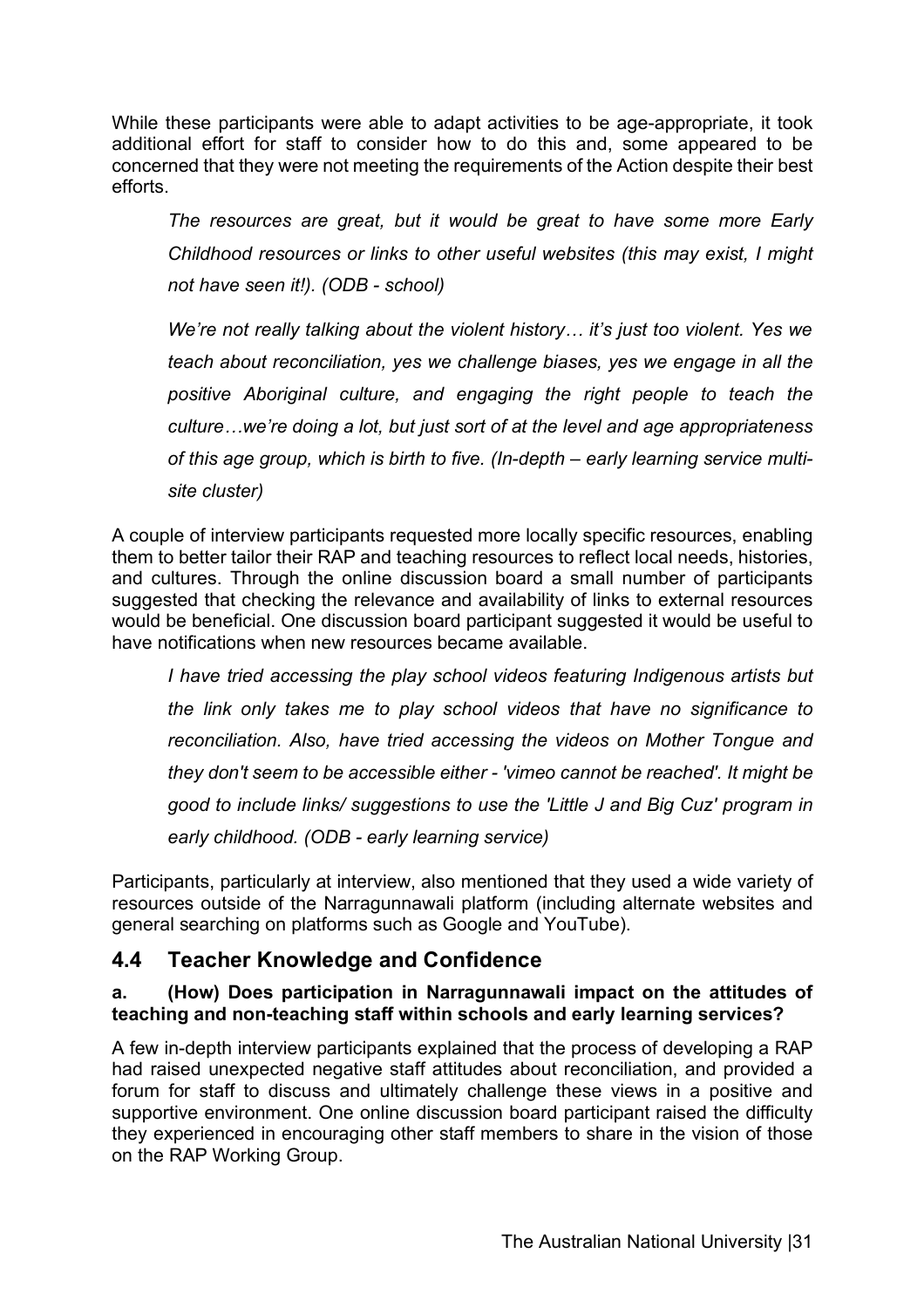*[A private consultant] came in and she talked to our entire staff from our groundsmen to our teachers to our Principal, we were all there and she talked about what it was like to be Indigenous today in Australia and it was absolutely amazing and there was some confronting conversation at the end… [which] helped the people [staff] who are really emotional [with negative views about reconciliation] to get over it and move on and I don't know be more open to talking about it from there. (In-depth - school P-12 cluster)*

*The group has further been challenged in getting approval for recommendations. As permission needed to be sought from the school leadership team who did not share our knowledge or vision, several were rejected. As a result, the RAP team is investigating alternate activities and/or calendaring recommendation for review again in 2019. (ODB - School)* 

#### **b. (How) Does participation in Narragunnawali impact on the level of confidence and competence of educators within schools and early learning services when it comes to facilitating learning and action around reconciliation, and Aboriginal and Torres Strait Islander histories, cultures and contributions?**

For some online discussion board and interview participants, the initial process of setting up the RAP was a daunting prospect. However, participants seemed less daunted once they began engaging with the process. Discussion board participants seemed more likely to find the process overwhelming if the school or early learning service had no connections with Aboriginal or Torres Strait Islander peoples to help inform RAP development.

*Developing our RAP seemed like a fairly daunting process to start. However, once we logged on to the Narragunnawali platform things started to become clearer, focusing our discussions and making the task more manageable. (ODB – early learning service)*

Participants, particularly at online discussion board, identified increased confidence and understanding of how they would address reconciliation within their school or early learning service as a key outcome of engaging with Narragunnawali.

*I* don't feel that we would yet have a formal RAP in place it really gave us the *confidence to put together a basic plan upon which we can now build and expand and add to. (ODB - early learning service)*

Several participants, particularly at interview, described the progress of staff engagement and RAP implementation as initially slow. Progress was slow as staff began to understand what the RAP entailed and who was coordinating the RAP. On the whole, these participants felt that staff awareness was now increasing, resulting in greater engagement and momentum with the RAP.

*We have been chipping away at our Action Plan and the Actions for maybe 18 months … staff are getting more confident in being able to teach about it… and*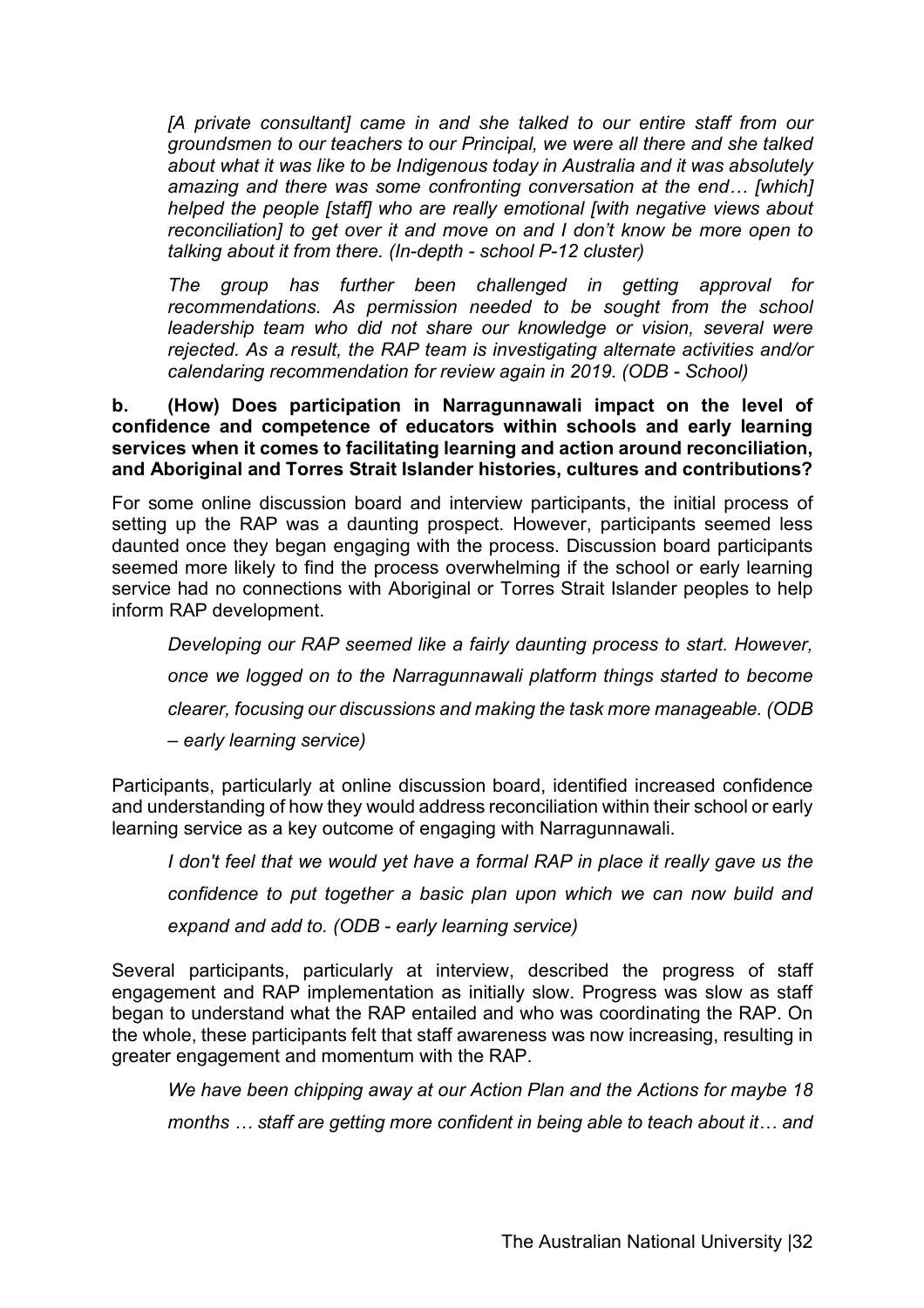*people that are passionate about it start to creep out of the wood work and want to get involved. (In-depth - early learning service and school P-12 cluster)*

Challenges in implementing the 'Teach about Reconciliation' and 'Curriculum Planning' RAP Actions, reported by interview participants were attributed, in part, to a lack of teacher confidence.

*It's probably a confidence thing with teachers….I guess, [its] a bit daunting…they want to be respectful…not saying the right things or not knowing the resources that they can use, and I've tried to work with some…(but) it's been hard to try and catch up and work together to plan and program with those teachers. (In-depth - school P-6)*

*The challenges we had was resistance/fear from some staff who felt they did not know enough about Australian history other what was taught at school which is minimal. (ODB - early learning service)*

Combined online discussion board and interview data suggests that the confidence of teachers to successfully implement effective changes to teaching practices and curriculum planning may be linked to the cultural competence of staff and the extent of time pressures on staff. This finding is also consistent with the, afore mentioned, RAP-RS finding that suggest the percentage of staff having completed cultural competency training is moderately and positively correlated with the percentage of staff who 'regularly and confidently incorporate Aboriginal and Torres Strait Islander histories, cultures, perspectives and contemporary issues into curriculum planning and teaching'.

*Initially the challenge was staff fear they did not know enough, we came together and provided access to Cultural Awareness training, Cultural competency training and through Cultural self-assessment… If staff have an understanding and can self-assess their own morals/beliefs and are encouraged to educate themselves more via training or discussion with other staff, it empowers them to work together to achieve the same goal. (OSB - early learning service)*

There was also a concern expressed that, if teachers are not knowledgeable enough about Aboriginal and Torres Strait Islander histories and cultures, then attempts to include such content in the classroom may be done in a tokenistic fashion.

*Things can be done in a tokenistic way… it [needs to be] linked to a bigger concept. It might be power. It might be the economy.... It might be democracy… The story of our nation's First Peoples is interwoven into what is the Australian story and that means our teachers need to know enough about it that they can do that… non-*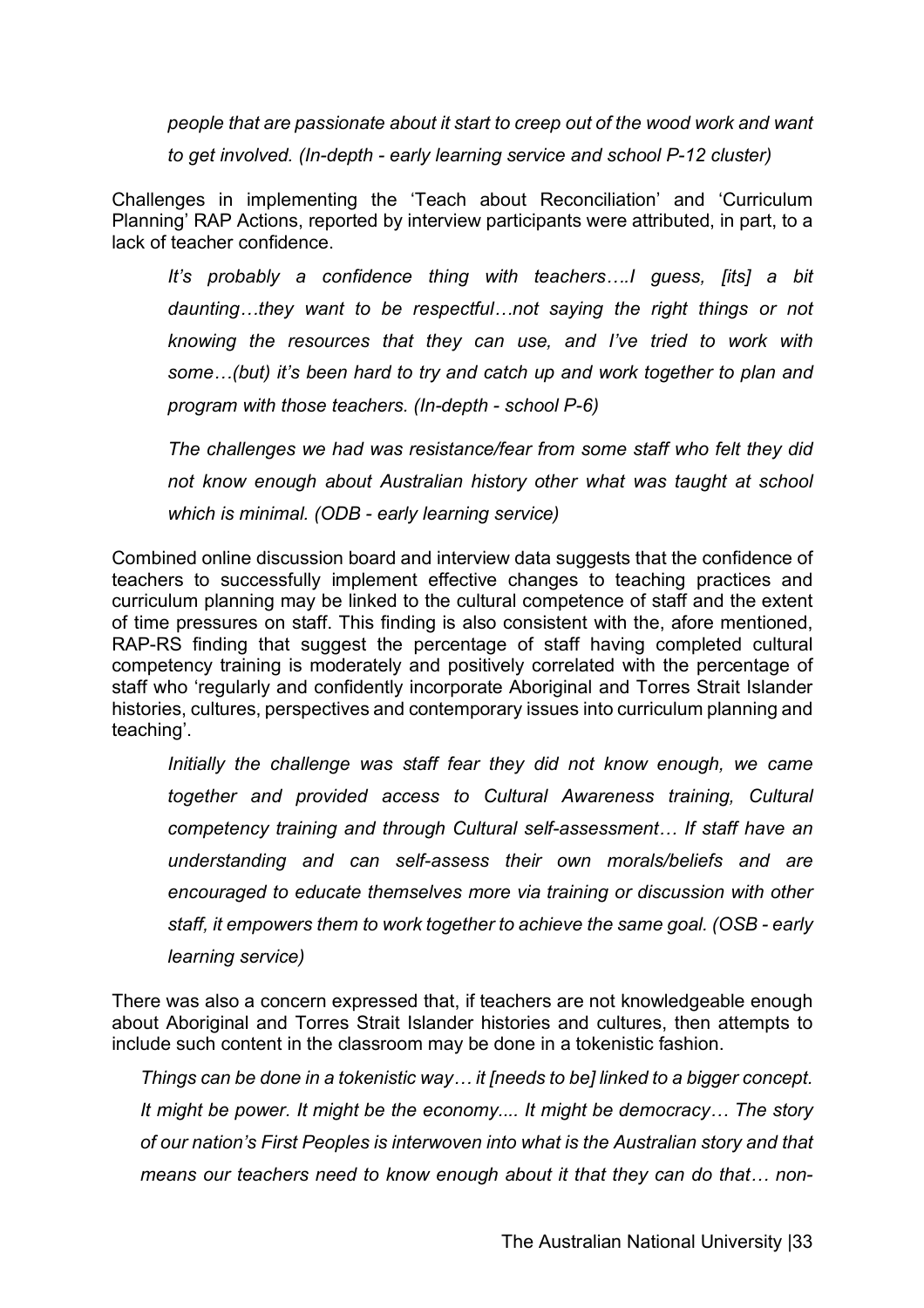*Aboriginal Australians don't know a lot about the history of the last 200 years, 300 years from our First Nations peoples' perspective[s]. We still have a great deal to learn. (In-depth - school peak body representative)*

#### **c. (How) Does participation in Narragunnawali impact on the teaching plans or delivery methods used by educators within schools and early learning services?**

Some participants, particularly at interview, explained that it was difficult encouraging some classroom teachers to practically implement the 'Teach about Reconciliation' and the 'Curriculum Planning' RAP Actions, because of pre-conceived ideas about the importance of and pedagogy for teaching about Aboriginal and Torres Strait Islander histories, cultures and contributions.

*Teachers do have a mindset whether they have to teach a block of Aboriginal studies or Indigenous studies rather than continual integration into the curriculum through everything you do. (In-depth - School P-6)*

*Teachers' main focus is teaching and the more that you add to that, the more resistance you can sometimes come up against … we have had to be constantly aware of [that] and to find clever ways to kind of naturally embed[ding] things like having Aboriginal and Torres Strait Islander people in the classroom, rather than that being an additional thing. (In-depth - early learning service and school P-12 cluster)*

A few interview participants described the methods they used to respectfully embed Aboriginal and Torres Strait Islander histories and cultures into their class room teaching.

*So just [a matter of] finding ways it fits, you know? But if you're not confident in it can be a bit confronting. (In-depth, School P-12 cluster)*

*Teachers' main focus is teaching and the more that you add to that, the more resistance you can sometimes come up against … we have had to be constantly aware of [that] and to find clever ways to kind of naturally embed[ding] things like having Aboriginal and Torres Strait Islander people in the classroom, rather than that being an additional thing. (In-depth – early learning service and school P-12 cluster)*

Several participants, especially interview participants, explained that teachers were inspired by the RAP process to meaningfully adapt their teaching practices.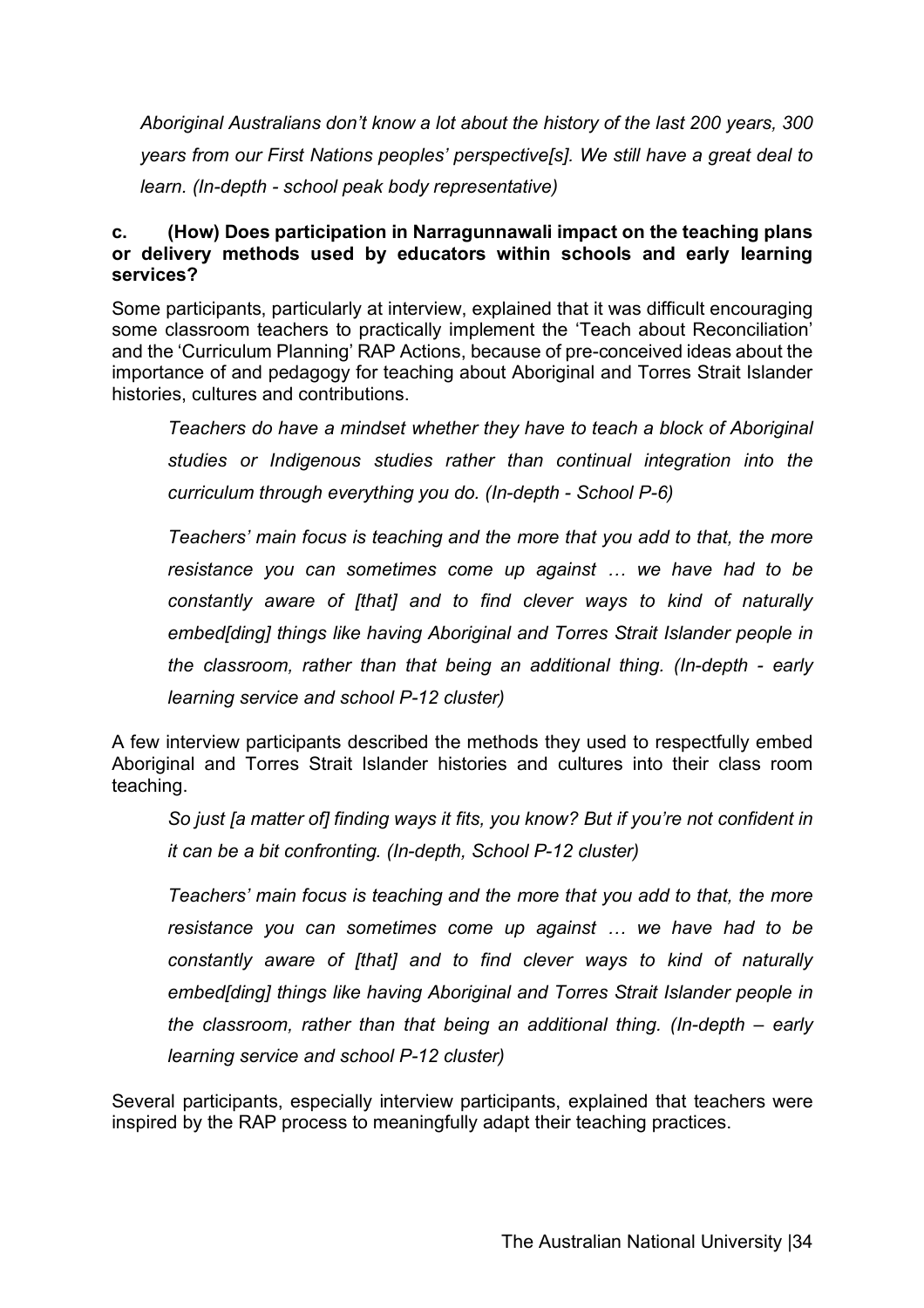*Some teachers [are] just more than happy to adapt the content of what they are teaching to incorporate … Aboriginal and Torres Strait Islander history or culture in certain areas. So, one teacher was looking at poetry for example, so she just changed the sorts of poems she was looking to or she got the boys to look at art, Aboriginal artworks and write a poem about the artwork. (In-depth early learning service and school P-12 cluster)*

Returning briefly to the RAP-RS results, only 60.78 per cent of respondents indicated that teachers and educators at their school or early learning service were '…aware that Aboriginal and Torres Strait Islander histories and cultures are a priority within the Australian Curriculum and the Early Years Learning Framework'. Furthermore, only 53.04 per cent of respondents indicated that teachers and educators at their school or early learning service were 'actively engaged with meeting or maintaining proficiency in the AITSL Australian Professional Standards for Teachers Focus Areas 1.4 and 2.4 (for primary and secondary schools) and the ACECQA National Quality Standard (for early learning)'. While there is no data available to allow for a comparison between institutions not engaged with Narragunnawali; these percentages appear to be quite low. This is aligned with qualitative finding that some teachers find it challenging to implement the 'Teach about Reconciliation', 'Curriculum Planning' and 'Embed Cross-Curriculum Priority' RAP Actions. These RAP-RS results are also consistent with the qualitative finding that, overall, Narragunnawali Professional Learning and Curriculum Resources are likely underutilised by teachers and educators. This is despite teachers and educators acknowledging the importance of these resources, and their effectiveness when utilised (as discussed at section 4.3 Effectiveness of Resources above).

## **4.5 Community Interaction and Engagement**

- **a. What is the level of knowledge of parents/carers about Narragunnawali and its components?**
- **b. What is the usage of components of Narragunnawali by parents/carers?**
- **c. What is the attitude of parents/carers towards Narragunnawali, and towards reconciliation in education more generally? What factors might explain these attitudes?**

Rich qualitative data are relevant to more than one of the specific research questions within this theme of the evaluation framework. As such data addressing specific questions a), b), and c) of the Community Interaction and Engagement theme will be presented together.

Online discussion board and in-depth interview participants spoke about their school and early learning services' interaction and engagement with parents/carers of students. Almost exclusively, participants discussed interaction with Aboriginal and Torres Strait Islander families. Analysis of both qualitative data sets did not provided significant information relating to engagement and interaction of non-indigenous parents and families with the Narragunnawali RAP development and implementation process.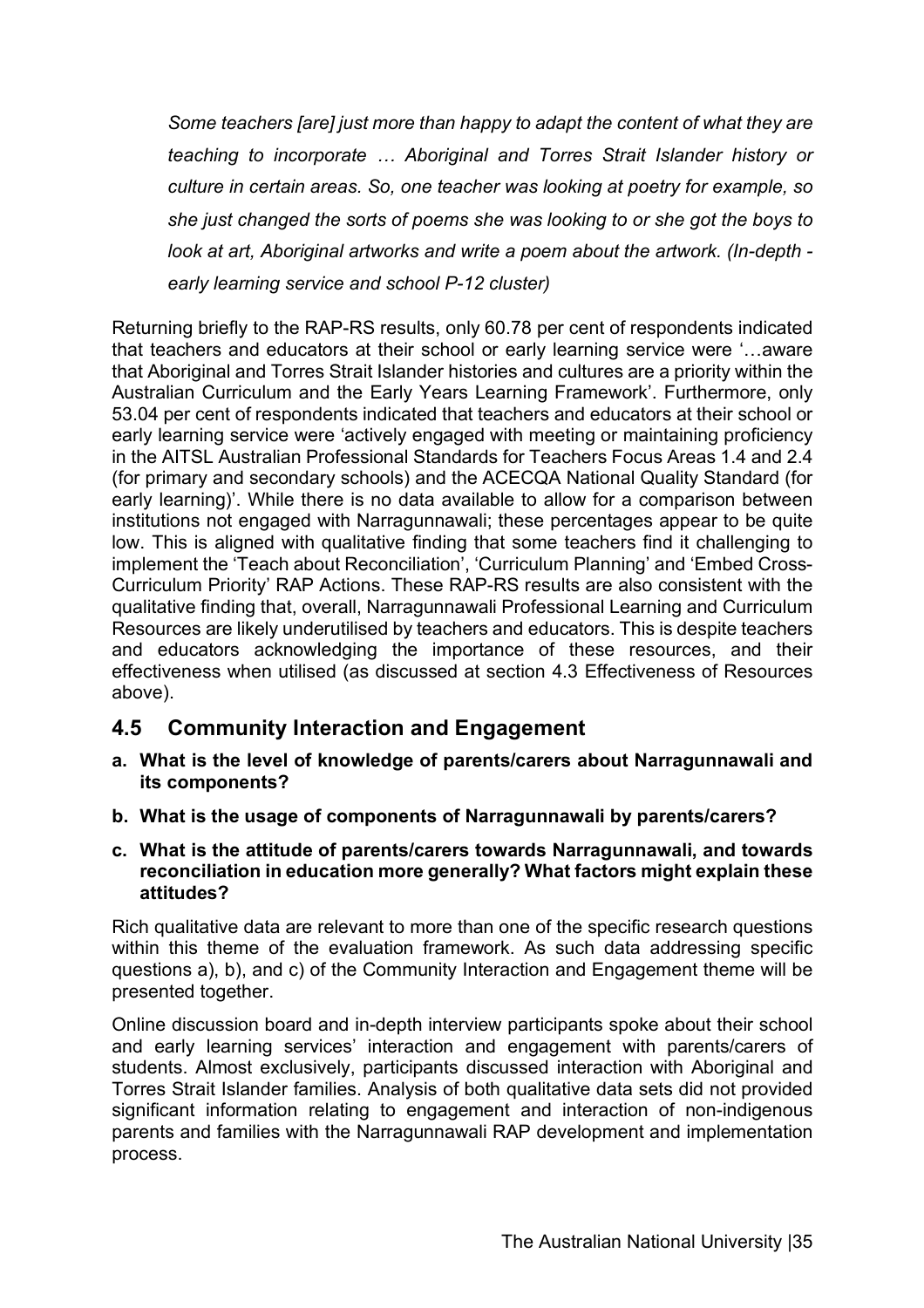Both online discussion board and interview participants, generally described parent/carer engagement as an important and valuable part of the Narragunnawali RAP processes and of reconciliation more broadly. Some participants described meaningful engagements that enriched RAP processes, while others discussed the challenges they experienced in developing these relationships.

Interview participants, in particular, reported some modest but meaningful positive changes in interactions with parents/carers. This was particularly amongst parents of Aboriginal and Torres Strait Islander students already attending the school or early learning service. In one instance an interview participant explained that parents of Aboriginal students had become more engaged in the school activities as a result of their school's involvement with Narragunnawali.

*We've noticed huge progress through the school… we only have nine Aboriginal students and the parents of those students have really noticed a difference in our approach… The families are more involved in the school as well, as a result of it I think. (In-depth, school P-6)*

Though some interview participants also reported that Aboriginal and Torres Strait Islander students and their families did not want to be in the spotlight and were often reluctant to become involved in RAP activities.

*We have a very small identified Indigenous population in our school… and I think that's where I feel we have the more difficult job to do… [these] families… we find there is a reluctance to become involved. (In-depth - school P-12 cluster)*

While not always successful, interview participants recognised regular and genuine communication and consultation with parents and families of Aboriginal and Torres Strait Islander students as an important means of forging links with the broader Aboriginal and Torres Strait Islander communities.

**d. What is the level of knowledge of Indigenous community members about Narragunnawali and its components?** 

**e. What is the usage of components of Narragunnawali by Indigenous community members?** 

**f. What is the attitude of Indigenous community members towards Narragunnawali, and towards reconciliation in education more generally? What factors might explain these attitudes?**

Rich qualitative data are relevant to more than one of the specific research questions within this theme of the evaluation framework. As such data addressing specific questions d), e), and f) of the Community Interaction and Engagement theme will be presented together.

Data does not directly address Indigenous community members' knowledge of, usage of, or attitudes towards Narragunnawali. However, data does provide insights into school and early learning services' experiences of engaging with Indigenous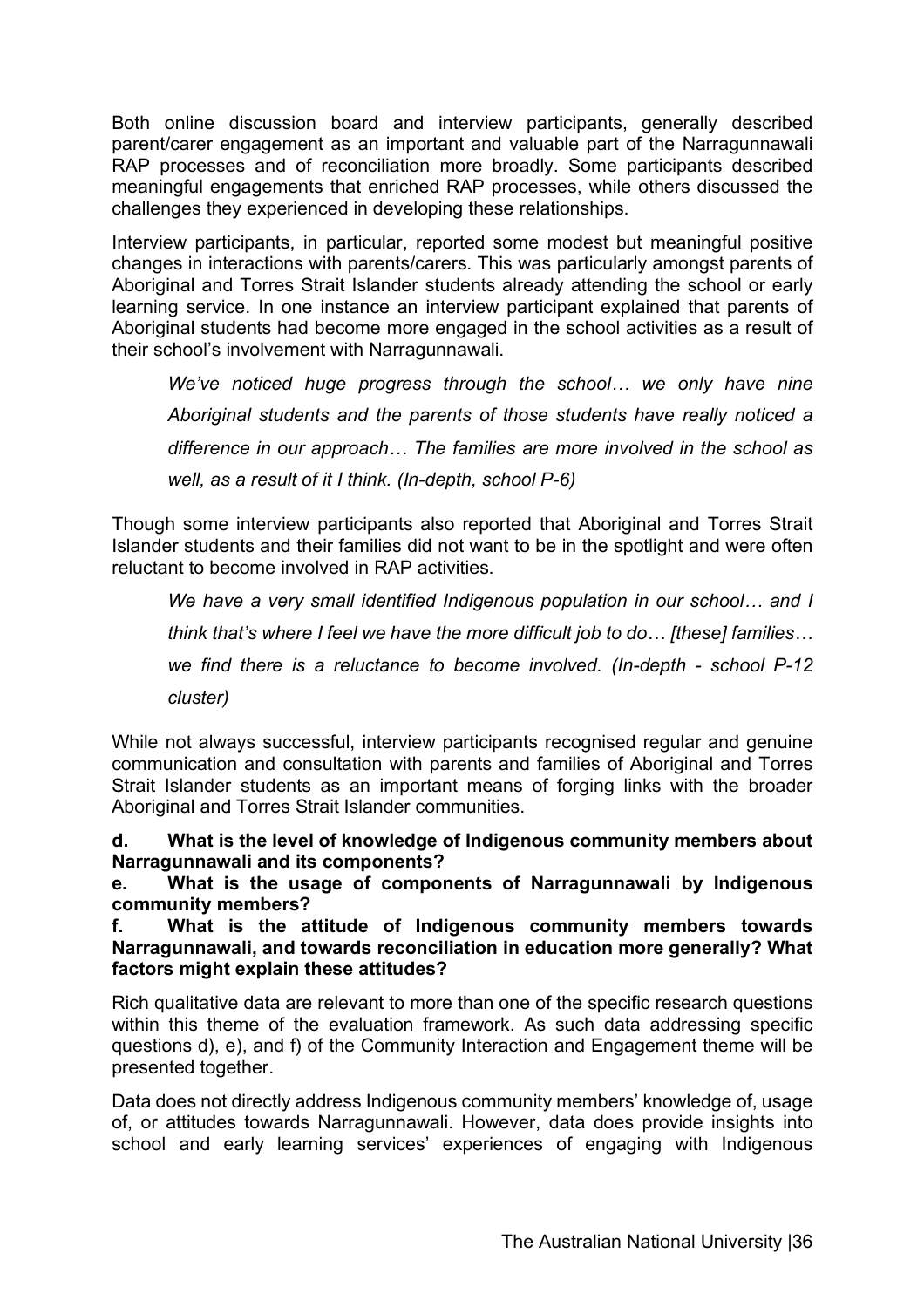community members as a part of their Narragunnawali RAP development and implementation processes.

Inclusion of Elders was broadly identified as important, by both discussion board and interview participants, to the RAP development process. Online discussion board participants, in particular, emphasised that Elders were invited, where possible, to give their thoughts on the proposed Vision for Reconciliation. However, some also highlighted that this was not always straightforward, especially when they did not have an existing connection with an Elder or local Aboriginal or Torres Strait community member and did not know how to begin to establish that relationship. Further, only a few in-depth interview participants indicated they had Aboriginal or Torres Strait Islander Working Group members

*We wrote our Vision fairly broadly to fit with all seven sites, and always had local Aboriginal Elders check what we had written to see whether our vision was a vision that they wanted for us too. (ODB - early learning service)*

*Our RAP started with our Cultural Liaison and Engagement officer as the key person in our organisation and she wrote a draft and formed a committee/working party including a corporate volunteer. We invited local Aboriginal Elders and community members to be a part of our working party to review and give us culturally appropriate advice. (ODB - early learning service)*

*I wish we had been able to engage a local Elder in the development of our RAP, perhaps some information/points to consider before starting the RAP process? (ODB - School)*

The RAP Action 'Build Relationships with Community' was a commonly cited challenge, especially among in-depth interview participants. While challenging and time-consuming, participants understood that establishing genuine rapport and trust over time with First Peoples, is crucial to successful RAP implementation. Links with the broader community were often forged through initial relationships with parents and families of Aboriginal and Torres Strait Islander students. Joining community organisations was another strategy that a small group of in-depth interview participants also reported using. However, this approach often required RAP Working Group members to work outside of their usual hours as they were unable to take time out of their day-to-day teaching responsibilities.

*I then joined the [local] Reconciliation Group, which is a local not-for-profit group. I thought this could be really a great place to meet local Aboriginal families and likeminded people… I attend a meeting in my own time and I'm now one of the executives on this committee… [the group] has really helped for us to bring in the right people to teach. (In-depth - early learning service multisite cluster)*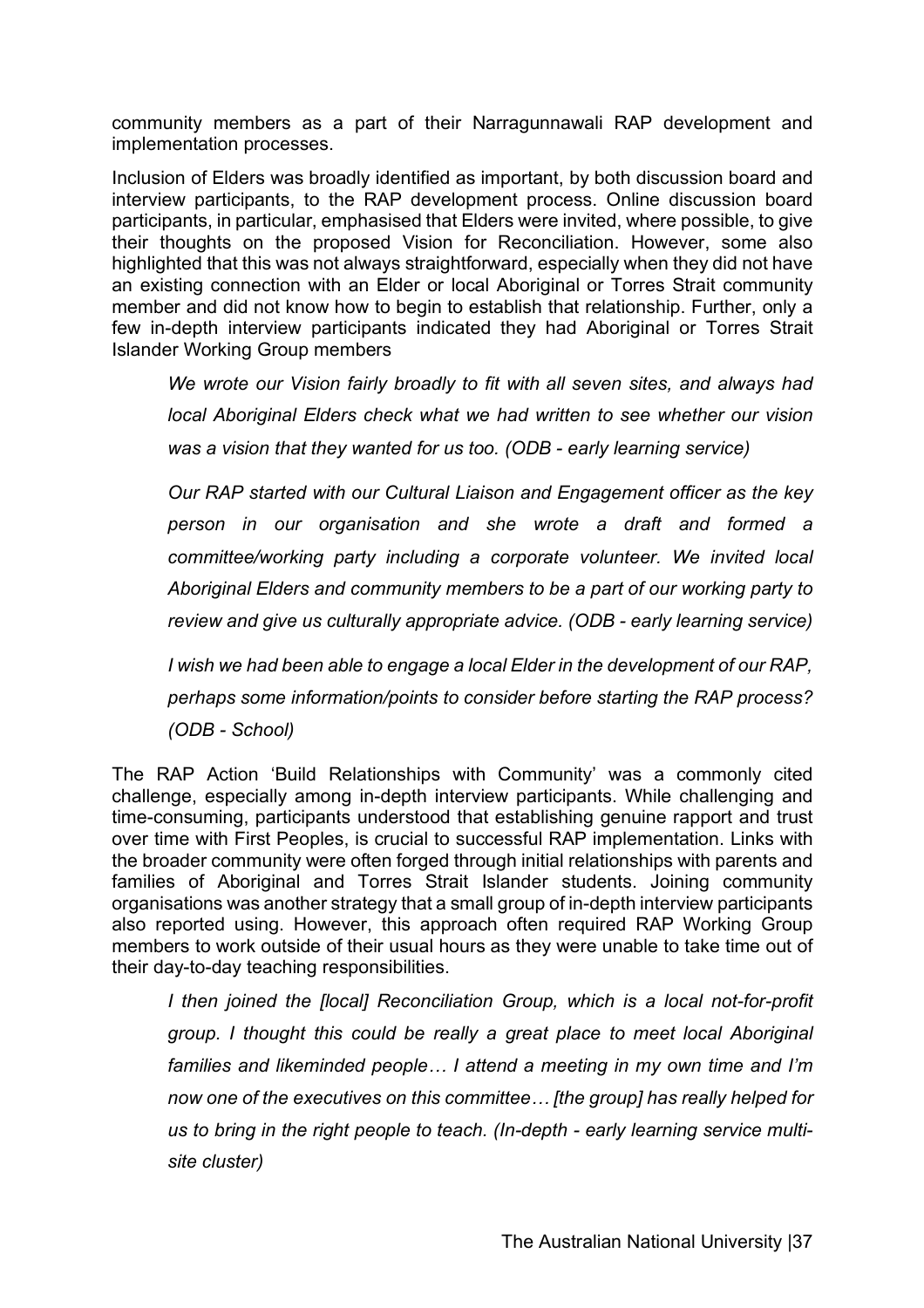Several participants, particularly at interview, discussed difficulty in identifying and approaching suitable Aboriginal and Torres Strait Islander individuals and/or organisations for support. For some this barrier was simply not knowing which organisations to approach in their local area but for others there were not suitable local organisations available to assist (in remote locations). Some online discussion board participants suggested that Reconciliation Australia could play a more active role in linking schools and early learning services with the Aboriginal and Torres Strait Islander communities.

*I think the hurdle of making contact with the Aboriginal community is massive if you don't have any Aboriginal families attending services. When we made contact with Aboriginal people through [community organisations], the communication was fantastic and the conversations were great but the ongoing relationship seems to be difficult to establish we would really like to have an Elder or someone from the community who is able to commit to an ongoing relationship with the service perhaps a database of people from the community who are willing to commit to a casual ongoing arrangement with a service would be good. (ODB - early learning service)*

One interview participant, who sat on several RAP Working Groups and advised various schools on the RAP process, identified that negotiating internal community politics was a barrier to maintaining meaning relationships with Aboriginal and Torres Strait Islander communities. This participant explained that:

*If they [teachers or school staff] don't know who the go to, [who the] people are in that community and they haven't been involved in the process, they could find themselves in difficult waters if they get the wrong content, or they engage the wrong people, which then has the opportunity to really take things back tenfold in regards to relationships and, you know, people in the community to get upset… (In-depth, school peak body representative)*

A different interview participant explained they felt uncomfortable organising a Welcome to Country and engaging local Aboriginal communities, as a part of their RAP implementation, due to the contested nature of the Land on which they lived.

Consistent with qualitative finding, RAP-RS results also show that teachers and educators experience difficulty engaging with community members for the purpose of inviting them to contribute to teaching and learning in the classroom. Only 13.80 per cent of respondents indicated that most (more than 75%) of the teachers and educators at their school or early learning service 'collaborated with Aboriginal and Torres Strait Islander people to prepare and deliver lessons' within the last year. A further 12.43 per cent reported half (around 50%)'; 43.15 per cent reported some (less than 25%); and 30.63 per cent reported none of the teachers and educators at their institution collaborated with community members in this way. Furthermore, only 5.14 per cent of respondents indicated that in the last year their '… school or early learning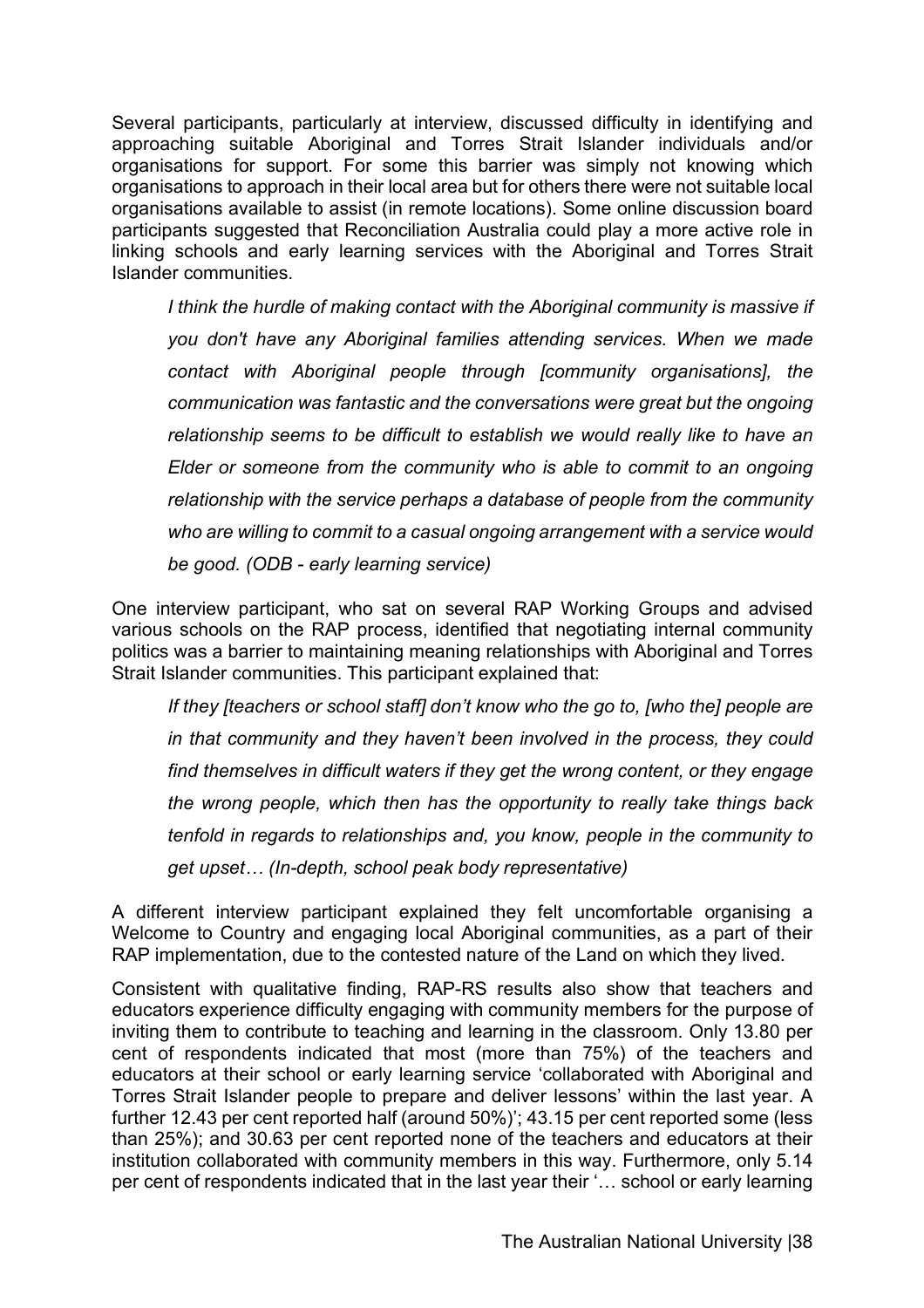service invite [d] Elders or Traditional Owners to deliver a Welcome to Country at significant events' regularly (5+ occasions). For this item, 7.35 per cent indicated often (3-4 occasions), 30.90 per cent indicated sometimes (1-2 occasions), and 56.61 per cent indicated never.

While the qualitative findings suggest that schools and early learning services recognise the importance of engagement with community, the RAP–RS show that, in practice, they may not be regularly reaching out and inviting community members or organisations into their institutions. Only 10.23 per cent of respondents indicated that in the last year their institution regularly (5+ occasions) invited 'Aboriginal and Torres Strait Islander community members, businesses or organisations to be involved in activities at your school or early learning service'. For this item, 14.27 per cent indicated often (3-4 occasions), 43.76 per cent indicated sometimes (1-2 occasions), and 31.75 per cent indicated 'Never'.

While acknowledging the real challenges that schools and early learning services have experienced in meaningfully engaging Indigenous community members, the findings do also demonstrate some modest positive changes in participants perception of their educational institutions' engagement with community. This was particularly evident for engagement with parents of Aboriginal students already attending the school.

One interview participant reported that new parents looking to enrol their Aboriginal children had been attracted to the school because of the high visibility of reconciliation.

*We've got the three flags raised every single day, we've got the maps of language groups in each of the foyers, so even just visually we're a more welcoming and inclusive centre... And actually one of our families, they came for a tour and saw that and said, yep 'just book our child in' because they know that. And one of the other Aboriginal families we've got joined because they knew we had a RAP… they said, yep absolutely [I want to enrol my child here]. (In-depth - early learning service multi-site cluster)*

The quote below, also from an interview participant, describes an Aboriginal Elder's (and student family member) response to a RAP initiative which involved children learning games that she used to play as a child. To see these games played in a formal educational setting was a heartening surprise to this woman and helped show how much attitudes had changed since she was a child.

*One of the Aboriginal women came in and said, my God, I never thought I'd see the day my kid is learning to play knucklebones in the classroom, that my grandma taught me in the Land. (In-depth – early learning service multi-site cluster)* 

Several participants, particularly at interview, spoke about having dedicated Aboriginal staff employed to deploy initiatives within the school and consult with local community. Overall, these participants reported a smoother process for building relationships with community as a part of implementing their RAP.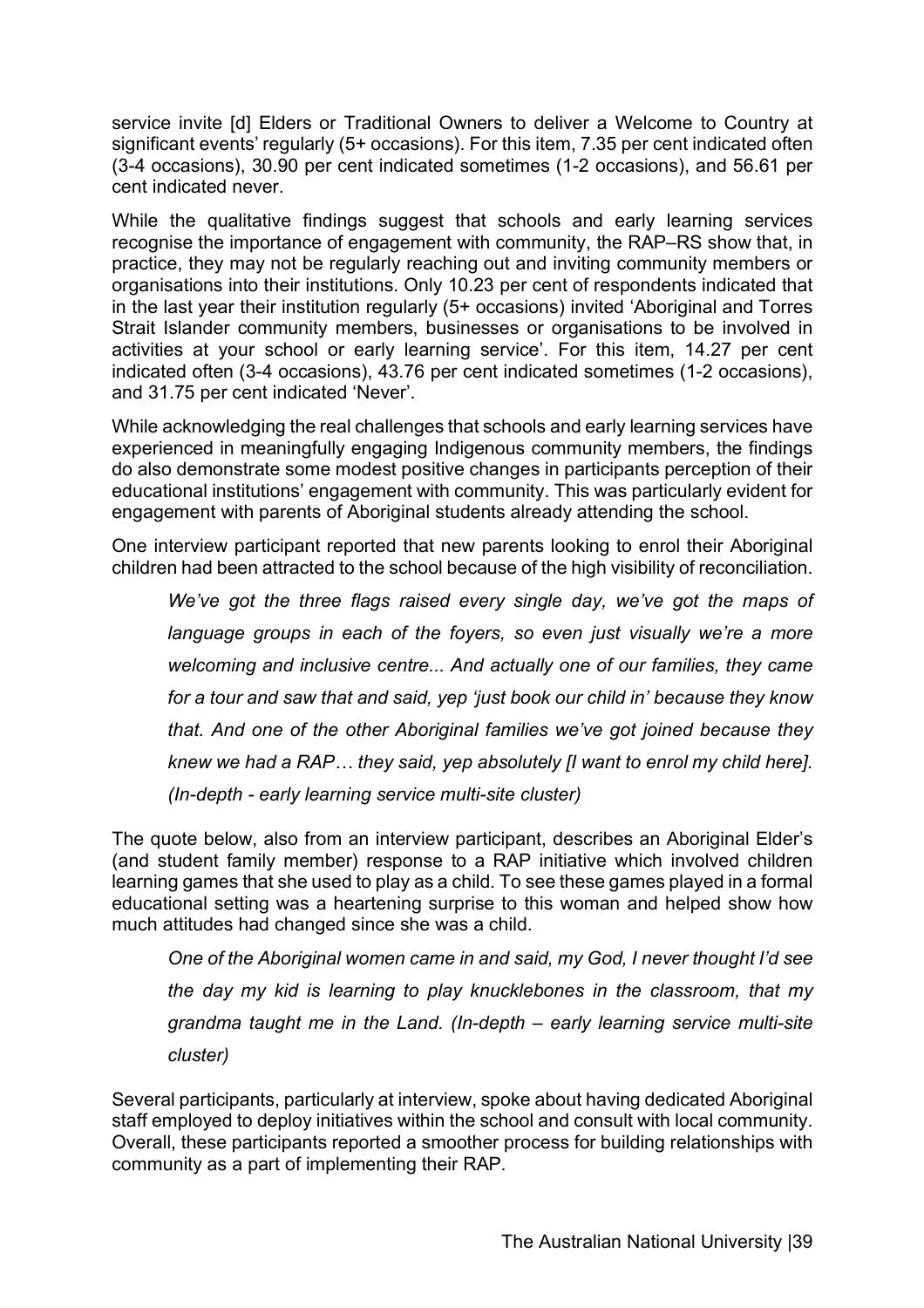**g. What is the level of knowledge of other community (non-Indigenous) members about Narragunnawali and its components?**

**h. What is the usage of components of Narragunnawali by other community (non-Indigenous) members?**

**i. What is the attitude other (non-Indigenous) community members towards Narragunnawali, and towards reconciliation in education more generally? What factors might explain these attitudes?**

Rich qualitative data are relevant to more than one of the specific research questions within this theme of the evaluation framework. As such data addressing specific questions g), h), and i) of the Community Interaction and Engagement theme will be presented together.

Data does not directly address non-indigenous community members' knowledge of, usage of, or attitudes towards Narragunnawali. However, data does provide insights into school and early learning services' experiences of engaging with non-Indigenous community members as a part of their Narragunnawali RAP development and implementation processes.

The in-depth interview quote below highlights one RAP Working Group's experience. This participant anticipated some community push-back as result of their school's decision to pursue a RAP, but were pleasantly surprised to find that the RAP was broadly accepted despite racial tensions in the community.

*Look I'll be brutally honest… there are often racial tensions in our town. I kind of thought there might be a little of that that comes out, like why do we need this… But it actually didn't at all, which was lovely… There is a little bit [of racial tension] in school sometimes, but it's less and less I think. And I think the RAP has helped with that to a degree as well. (In-depth - school P-12 cluster)*

However, it is important to note that a few participants, also at interview, discussed community racism as a barrier to engaging their broader communities with RAP development and implementation processes.

*I know there are kind of murmurs about why do we need an Indigenous program at our school, do we even need to have Indigenous students at our school? And that's something that I had to report on and battle this year. (In-depth- early learning service and school P-12 cluster)*

Participants, particularly at online discussion board, reported that developing relationships with other schools and early learning services as beneficial to those embarking on their RAP journey. School and early learning service communities shared their valuable insights for the practical development and delivery of RAP Actions.

*What assisted our school beyond the Narragunnawali site was making connections with other schools and discussing with teacher and student from these schools what they are doing. Being a relatively new RAP school seeing*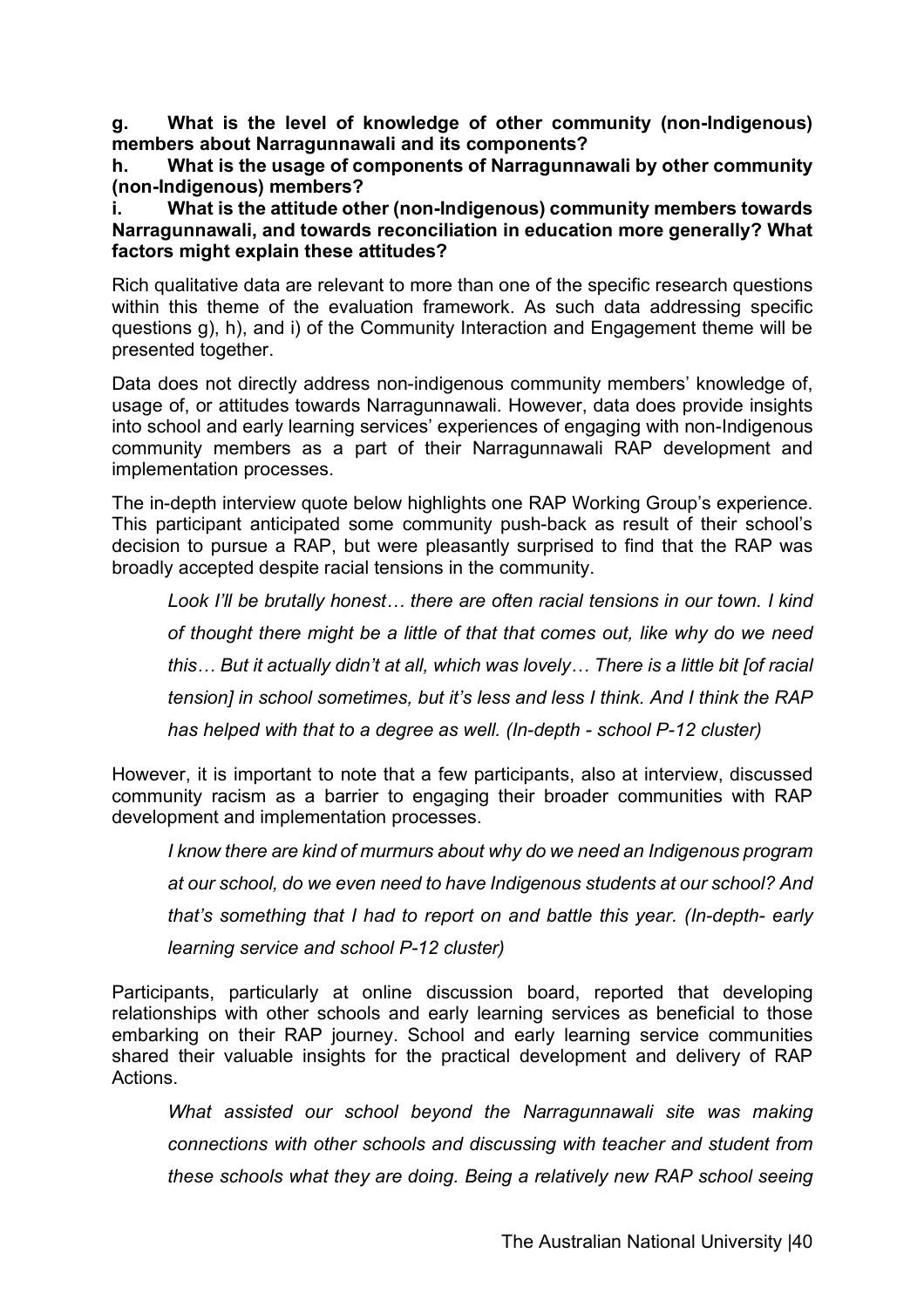*what other schools have achieved over time has been invaluable. Their insights, what worked and didn't work plus how they approached specific actions has been insightful and encouraged us to move forward. (ODB – school)*

A few interview participants described consulting with other (non-Indigenous) trusted individuals or leaders within their community when developing their RAP. For example, advice was sought from religious leaders for schools with a religious affiliation.

*I* spent a bit of time talking to...our [local religious leader], because we're a *[religious] school… and [he/she] was pretty excited about it (in-depth - school P-12 cluster)*

### **4.6 Student Experience**

**a. What is the level of knowledge of Indigenous/non-Indigenous students about Narragunnawali and its components?** 

**b. What is the attitude of Indigenous/non-Indigenous students towards Narragunnawali, and reconciliation in education more generally? What factors might explain these attitudes.** 

Rich qualitative data are relevant to more than one of the specific research questions within this theme of the evaluation framework. As such data addressing specific questions a), and b), of the Student Experience theme will be presented together. Data provides insights into school and early learning services' observations of how their students interact with their institution's Narragunnawali RAP.

Positive outcomes in students' awareness and attitudes towards Narragunnawali emerged from analysis of online discussion board and in-depth interview data. Interestingly, participants did not report that any students expressed negative attitudes towards the program. Participants described growing enthusiasm and respect amongst students towards learning about reconciliation. This enthusiasm extended from young children in an early learning service to senior students in high school and across both Aboriginal and Torres Strait Islander and non-Indigenous students.

*The site is comprehensive and provided our school with a focus for our reconciliation practices. Activities and events as well as curriculum offerings have been developed with the school's RAP in mind. The understandings and cultural knowledge developed though an intensive program with our youngest students will permeate through the school as these students move up through the years and influence progressively the teachers of these informed students. We will continue to foster and promote new and innovative practices throughout the school supported by the RAP team. Our student RAP Ambassadors will have an increasing role to play as their own expertise develops and grows. (ODB - school)*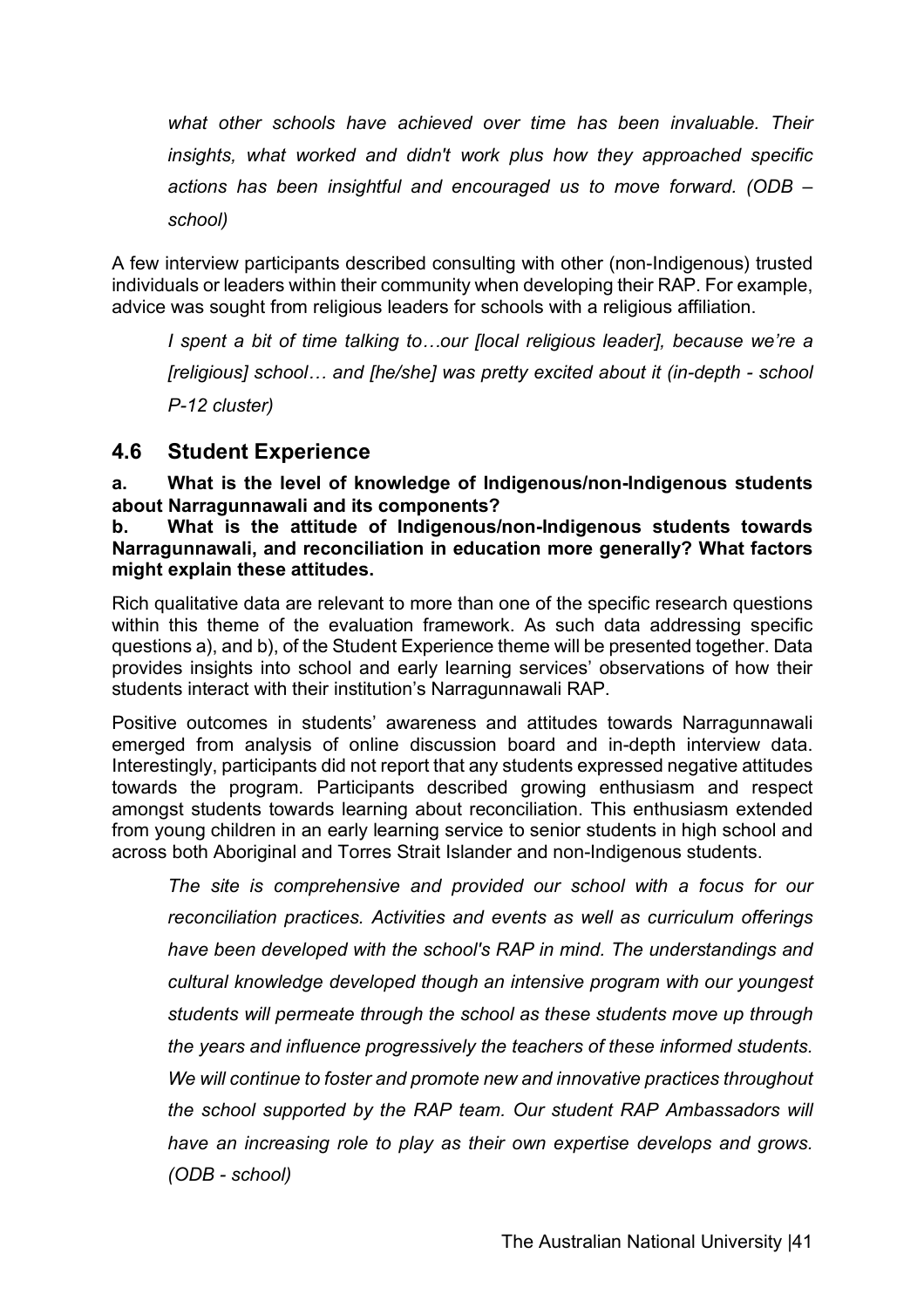*The children [co-wrote the Acknowledgement to Country and so] had ownership of it, like when we say [it] every day in the room, the children lead it. We just copy the children… A child [from one class] has come in and said that she [even] says the Acknowledgement [to Country] before she goes to bed. (Indepth –early learning service)*

*Last year we had a bit of an Aboriginal student leadership group that kind of set in some ideas and yeah just some ideas about how we can promote it better within our school. So [as a result of their ideas] we have got some new signage this year, which is going to up around the school, like some Aboriginal place names. (In-depth - school 7-12)*

#### **c. What is the effect of Narragunnawali on Indigenous/non-Indigenous students and children whilst they are in schools or early learning services?**

Data provides insights into school and early learning services' observations as to how their students are impacted by their institution's Narragunnawali RAP.

Particularly at the online discussion board, some participants identified improved relationships between their school or early learning service and Aboriginal and Torres Strait Islander students and families, as a beneficial outcome of engagement with Narragunnawali.

*For our Aboriginal students and their families, the changes in our school as a result of the RAP, are viewed as positive and affirm that the Aboriginal culture within our school is valued and acknowledged. The pride of our Aboriginal cohort has escalated and they readily talk to groups within the school about their culture and heritage. (ODB - school)*

Especially at in-depth interview, some participants were surprised at the level of interest and collaboration between Aboriginal and Torres Strait Islander and non-Indigenous students at their school or early learning service.

*I had never anticipated such collaboration… between the Aboriginal and non-Aboriginal students to promote reconciliation and how fiercely and respectfully the non-Aboriginal students support and listen to and advocate for the Aboriginal students. It makes me feel very hopeful about the future. (In-depth school peak body representative)*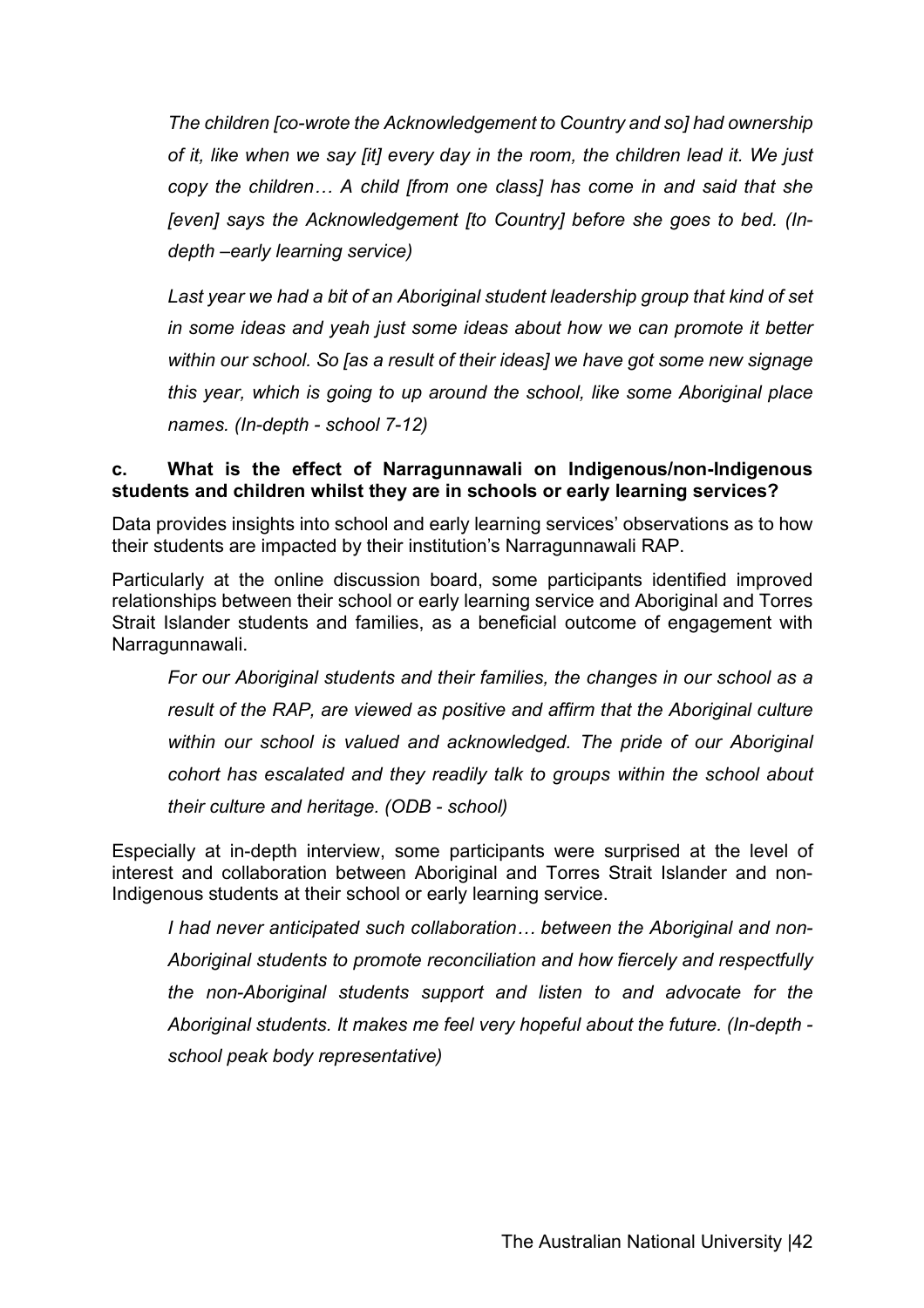# **5. Conclusions and Suggested Improvements**

# **5.1 Growth, uptake and usage**

The number of schools and early learning services engaged with Narragunnawali has continued to increase since the program's inception. Overall, those who participate in Narragunnawali appear to feel that it has increased user confidence in addressing reconciliation and driving meaningful change within their schools and services. Engagement with Narragunnawali provides a formalised means of delivering students, staff, and families with regular opportunities to engage with Aboriginal and Torres Strait Islander histories and cultures.

While not always the case, a key motivating factor for engagement with the program appears to be to the presence of Aboriginal and Torres Strait Islander students within a school or early learning service community. Collaboration between Indigenous and non-Indigenous people is vital. However, for reasons presented at the report introduction, the Narragunnawali program posits that the primary agents of change for reconciliation within education should most often be non-Indigenous educators/staff, students, and families. Further, that reconciliation in education benefits all young people (Indigenous and non-Indigenous). Although the Narragunnawali team already does so, there is an ongoing need to re-emphasise the importance of non-Indigenous change agents and the benefits of reconciliation in education to all Australians (Indigenous and non-Indigenous) within their resources and communications. This message should also be reinforced from outside the Narragunnawali/Reconciliation Australia team, including from policy makers and school/early learning service administrators.

The high quality and usability of the Narragunnawali platform and resources generally encourages engagement with the program. However, for participants that have not yet completed the RAP refresh process, there appears to be some confusion surrounding what this process involves and also an opinion held by some participants that one year is not a generous enough RAP publication period prior to refreshing. Notably, those that have completed a RAP refresh appeared not to have any particular difficulties with the process. It is possible that, as the program continues to mature and more schools and early learning services complete RAP refreshes, uncertainty around the process will diminish. However, particularly in light of the continuing uptake of the program, the Narragunnawali team may wish to consider whether any changes to information provided about the refresh process would be beneficial. More specifically, whether to include the refresh process as a 'key step' under the 'What is a RAP?' information (www.narragunnawali.org.au/raps/what-is-a-rap) so that users may have a greater level of understanding about the refresh process from the beginning of their RAP journey. Additionally, it may also be beneficial to examine administrative data to determine more quantitatively whether the RAP refresh is a point at which schools and early learning services are vulnerable to disengagement with the program. Finally, consider lengthening the timeframe in which the refreshment process is required so as to reduce the administrative burden on the RAP Working Group and to allow additional time to implement actions and observe progress.

Some participants expressed a desire for additional functionality within the Narragunnawali platform to enable more flexible and in-depth documentation of progress towards RAP actions. If technically feasible, the Narragunnawali team may consider enabling a 'case note' or 'diary entry' style functionality within the platform so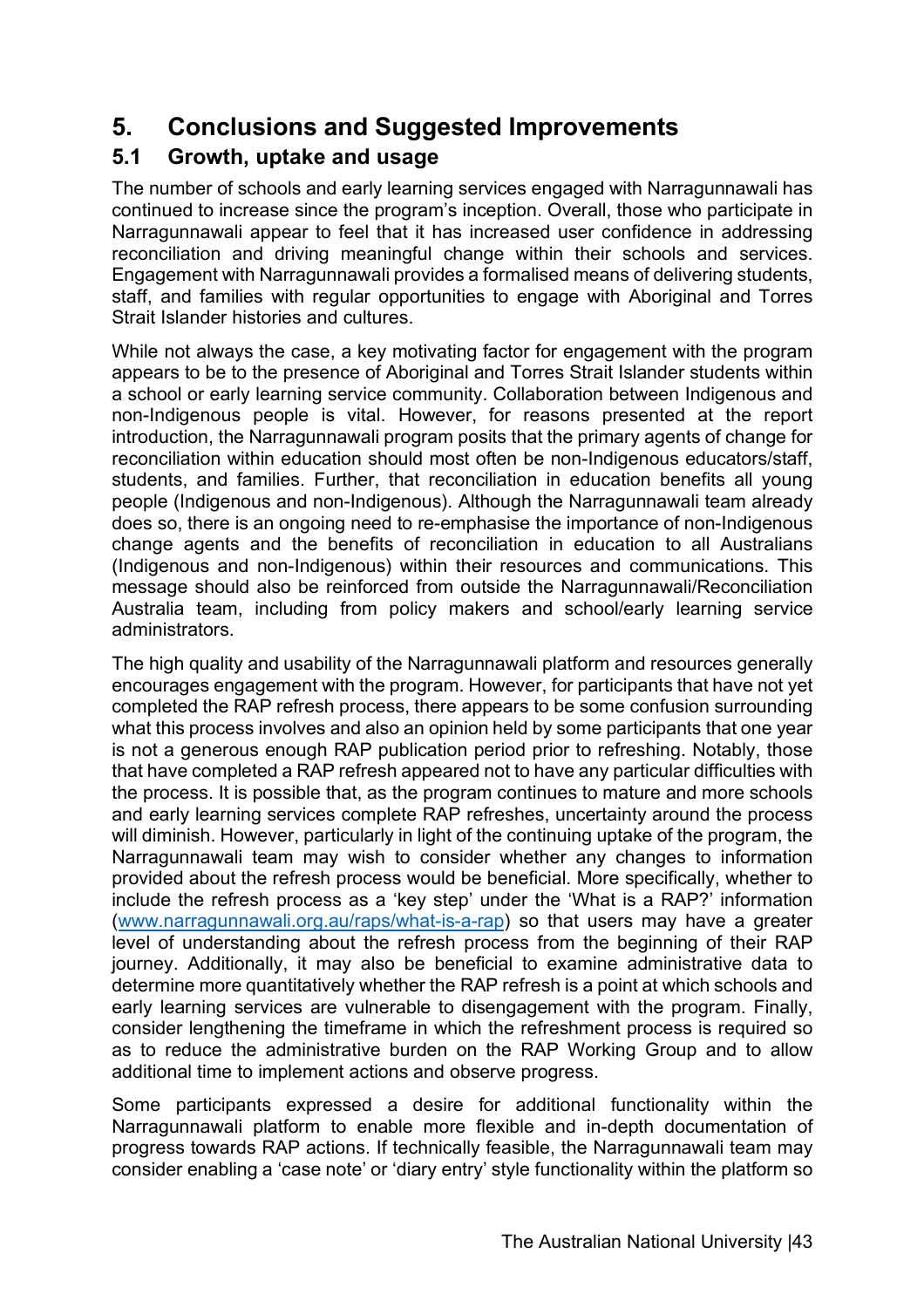that users may document specific steps, and/or upload supporting evidence for progress made towards each RAP Action. It is likely this functionality may foster a greater depth of engagement with the program. This functionality would be in addition to the existing 'Deliverables' tool, which currently enables RAP Working Group members to add, edit and check off step-by-step tasks against individual RAP Action.

A reasonably small group of participants expressed some specific criticisms with regards to the Reflection Survey; relating primarily to the use of closed-ended questions. Particularly if relatively easy to implement, the Narragunnawali team may consider including additional open ended items or more simply space for users to provide additional open text information within the reflection survey process. Alternatively, such open ended responses could be collected through a different mechanism, potentially as part of the current evaluation. Either way, a greater scope for open ended responses would allow these users (and possibly others) to provide additional information specific to their particular school or early learning service.

While the Narragunnawali program and online platform is itself entirely cost-free, time and funding or resource availability constraints appear to be the primary perceived barriers to uptake and continued engagement with school or early learning servicebased reconciliation initiatives. Participants generally also acknowledged that these constraints are encountered across different programs and initiatives within educational environments and are not specific to Narragunnawali. It seems that these constraints are largely outside of Reconciliation Australia's scope to be able to directly address. Nonetheless, strategically notifying schools, early learning services and individual users when there are new resources available may be useful in periodically renewing awareness of (and prompt engagement with) the curriculum and professional learning resources.

When commenting on the implementation of specific RAP Actions, activities related to the 'Around the School' component of the Narragunnawali RAP framework were typically reported as being more easily and successfully implemented, while the 'Teach about Reconciliation', 'Curriculum Planning' and 'Embed Cross-Curriculum Priority' RAP Actions related to the 'In the Classroom' domain were often identified as more challenging to implement. This may be an area for greater support from the Narragunnawali team.

Awareness of the Narragunnawali Awards was low. The Narragunnawali team, no doubt will continue to build greater awareness of and community engagement with this relatively new initiative.

Qualitative analysis tentatively suggested differences in depth or qualities of engagement with Narragunnawali for schools or early learning services connected to a cluster RAP and for OSHC services. While some information is already provided, the Narragunnawali team may consider communicative or logistic changes when making the cluster RAP model available to potential users. One change could be to review the RAP-RS to explore ways of redesigning the survey such that it better caters for Cluster RAP users. Any changes may increase the likelihood that users choose the RAP type that best meets the needs of their institution and also improve the responsivity of the different RAP options.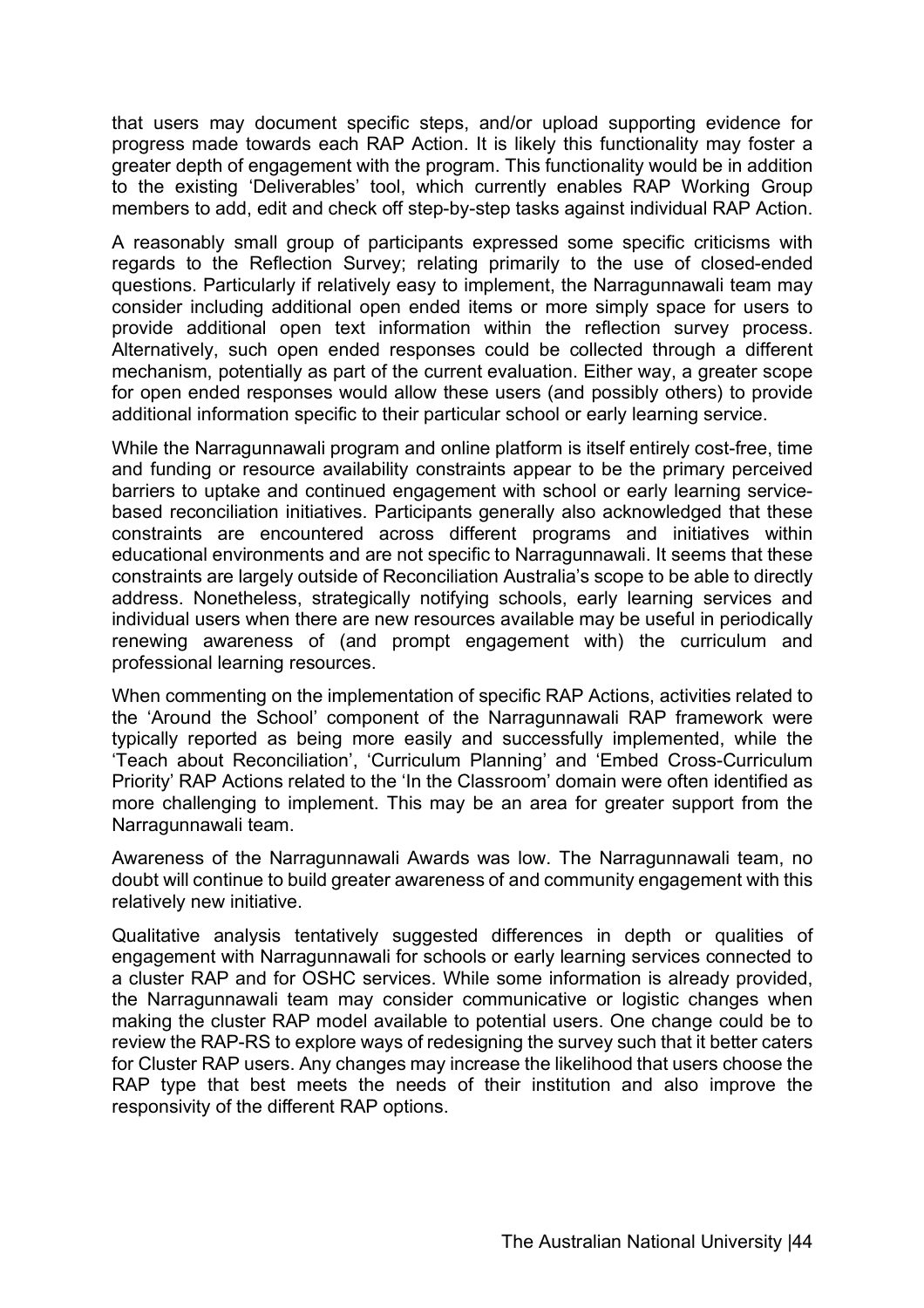## **5.2 Information sharing and within-institution knowledge**

Overall, Narragunnawali appears to facilitate information sharing and improve withininstitution knowledge relating to reconciliation. The Narragunnawali RAP framework more generally, as well as the specific processes of establishing and renewing RAP Working Groups, and the sharing of Vision for Reconciliation statements are some aspects of the program that may be supportive of this.

A comparison of current Phase 2 RAP-RS data and Phase 1 RAP-RS data, suggest some decline in the proportion of respondents that are unsure as to what reconciliation activities are being undertaken within their school or early learning service. However, Phase 2 RAP-RS findings also show relatively high levels of uncertainty for some reconciliation activities (including whether schools of early learning services have an anti-racism strategy, an Aboriginal and Torres Strait Islander employment strategy, or a budget with specific provision for reconciliation initiatives). This suggests that there is still significant work to be done in the sharing of within-institutional knowledge about reconciliation activities. One improvement might be to incorporate additional functions within the Narragunnawali platform that facilitate information sharing and gathering outside of RAP Working Group members.

The Narragunnawali team may consider continuing to develop the functionality of the Narragunnawali platform to facilitate improved sharing of RAP relevant information within educational institutions (and also with the broader community). After the completion of data collection for this report, the Narragunnawali team did make available a downloadable resource containing a copy of the RAP-RS questions. This resource enables Working Group members to distribute the RAP-RS to diverse members of their school or early learning community and then enter aggregate survey responses into the online Narragunnawali RAP account. Further improvements in this vein will likely increase the capacity of the Narragunnawali platform to facilitate withininstitution information sharing and knowledge transfer. One possible improvement could be providing templates for print, online, and email communications that schools and early learning services can use to disperse information through-out their staff and student body. Another possible improvement could be to incorporate a 'SHARE' function within the Narragunnawali platform for finalised Vision Statements and RAPs (inclusive of unique goals and deliverables) to improve interoperability between the Narragunnawali platform and other online platforms used by schools and early learning services to share information (e.g. social media, institutional websites, email).

Introduced in 2019, the 'RAP Working Document' enables Working Groups to print their complete RAP, including Goals and Deliverables, within a single file. Prior to this platform update, RAP Goals and Deliverables were able to be printed for each RAP Action individually. Nonetheless, printing and sharing this document was viewed as a challenge by some. The Narragunnawali team may consider increasing visibility and usability of currently available sharing options for this documents (as well as investigating new sharing functionalities).

Interestingly, online discussion board participants focused on the perceived need for RAP Working Groups to have a more formalised structure, strong leadership, and buyin from the early learning service Director or school Principal to ensure RAP communication and implementation does not stall. Whereas in-depth interview participants emphasised flexibility and collaboration in RAP Working Group roles and organisation as important to dispersing knowledge throughout the staff community.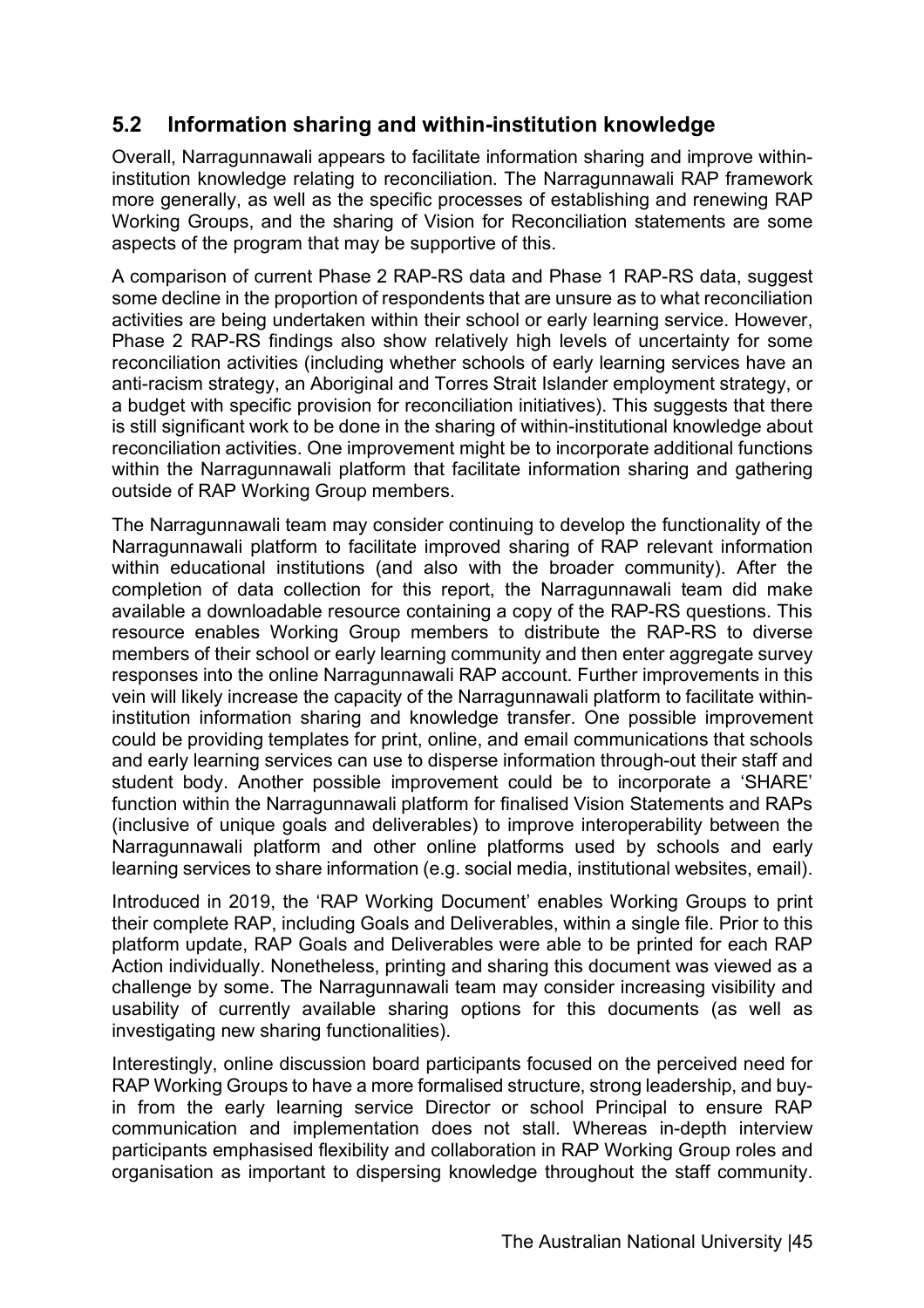The available data do not suggest that a focus on either approach is more or less effective. It is a requirement of the Narragunnawali program that the school Principal or early learning service Director be listed on the RAP Working Group in order for a RAP to be approved. After completion of data for this report, the Narragunnawali team has published an additional resource to the Narragunnawali platform which provides further guidance on establishing RAP working groups.

## **5.3 Effectiveness of Resources**

Even though school and early learning service staff were encouraged to use the Narragunnawali professional learning and curriculum resources and there was a general positive consensus regarding the quality of these resources; most participants reported that, in practice, they did not frequently access them. Participants found it difficult to make time to fully utilise these resources alongside other their competing demands. However, those participants who did actively engage with the curriculum resources were positive about having a specific resource pool that could be mapped back to their individual RAP Actions. Ultimately, making additional time available to use such resources is beyond the control of Reconciliation Australia and the Narragunnawali program, apart from encouragement and discussion with those who administer school and early learning systems.

A number of participants felt there were not enough curriculum resources targeted towards younger students. This was largely related to RAP Actions 'Take Action against Racism' and 'Explore Current Affairs and Issues'. Some participants felt that resource materials were too dense, requiring quite a lot of time to read through and therefore were not highly user-friendly. The Narragunnawali team may wish to consider 1) developing additional resources, 2) amending current resources, or 3) adjusting the Narragunnawali platform to help users locate resources (particularly for young students) in order to help to address these identified user needs. It is acknowledged that the Narragunnawali platform does currently provide at least one early learning specific resource tagged against each RAP action.

There was some interest in more locally specific resources which may help schools and early learning services to better tailor their RAP to reflect local needs, histories, and cultures. The Narragunnawali team may further consider ways that it is possible to meet this user need within the context of delivering a nationwide program.

## **5.4 Teacher Knowledge and Confidence**

For some participants it was difficult to encourage classroom teachers to practically adopt the 'Teach about Reconciliation' and the 'Curriculum Planning' RAP Actions. This was reportedly because of teachers' pre-conceived ideas about the importance of and pedagogy for teaching about Aboriginal and Torres Strait Islander histories, cultures and contributions; as well as a lack of teacher confidence. Nonetheless, the Australian Curriculum and Early Years Learning Frameworks require teachers to embed Aboriginal and Torres Strait Islander Histories and Cultures across all subject areas and year levels. In addition, Australian Professional Standards for Teachers and National Quality Standard (for early learning) require that educators maintain proficiency in teaching about Aboriginal and Torres Strait Islander histories, cultures and contributions. The findings of this report suggest that a relatively low percentage of educators are aware of these requirements.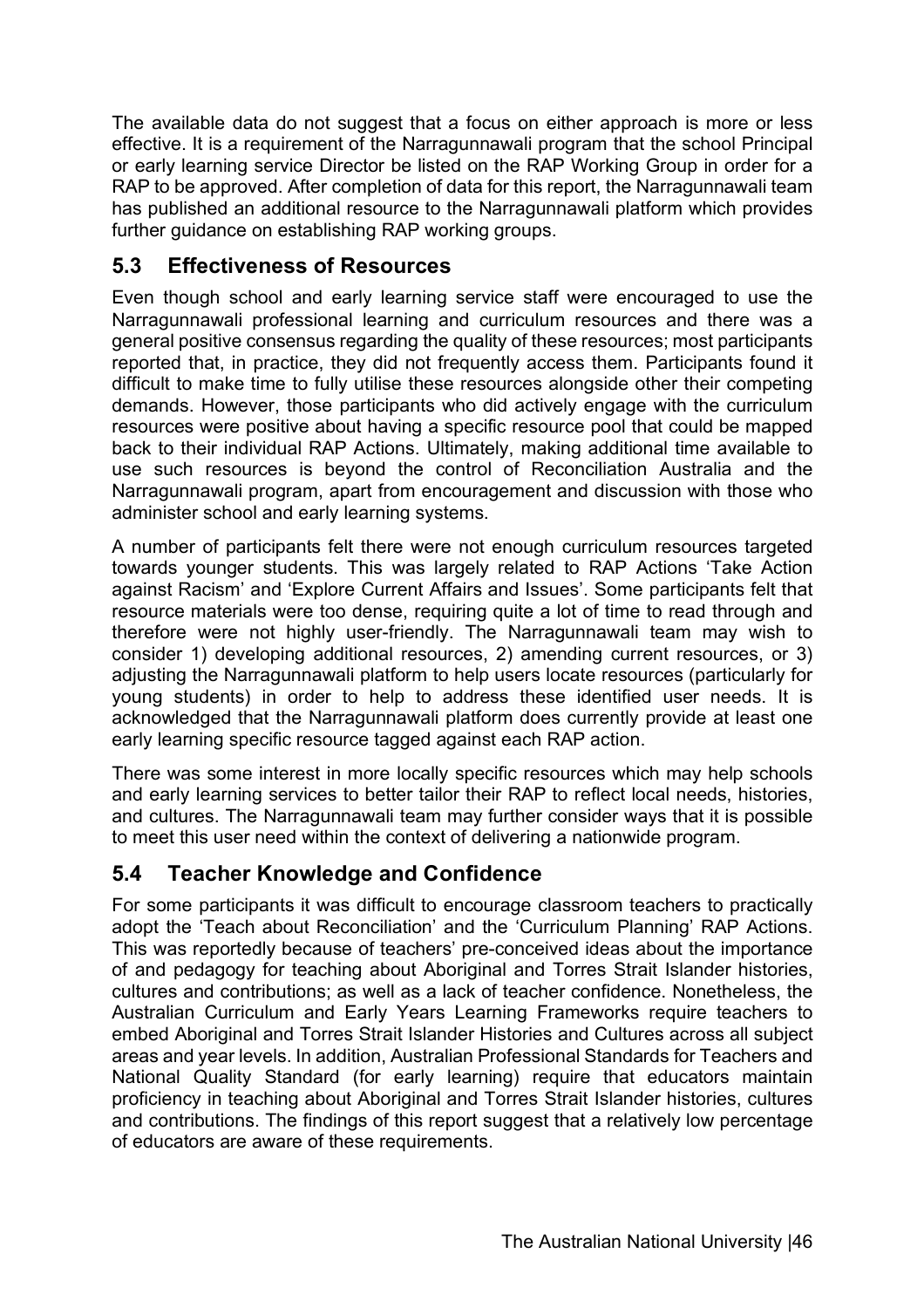Tentatively, the confidence of teachers to successfully implement effective changes to teaching practices and curriculum planning may be linked to the cultural competence of staff and the extent of time pressures on them. There was also a participant who expressed concern that, if teachers are not knowledgeable enough about Aboriginal and Torres Strait Islander histories and cultures, then attempts to include such content in the classroom may be done in a tokenistic fashion. The Narragunnawali program already includes 'Cultural Competence for Staff' as a minimally required RAP action and has developed a specific 'Tackling Tokenism' professional learning resource. Nonetheless, continuing to improve upon the cultural competence and confidence of staff is likely a key aspect of strengthening reconciliation in education. Where school or early learning service staff are not confident about engaging with and teaching students about reconciliation, progress was generally limited to more basic Actions (such as introducing Aboriginal and Torres Strait Islander flags and Acknowledgment to Country at assemblies or in other forums). Likewise, staff that have cultural competence and confidence were more likely to reach out and engage with local Aboriginal and Torres Strait Islander communities.

Notwithstanding the real challenges identified, some participants did report increased confidence and understanding of how they would address reconciliation within their classroom as an outcome of engagement with Narragunnawali curriculum and professional development resources

Reconciliation Australia may consider ways in which to further emphasise the link between Narragunnawali's curriculum resources and the Australian Curriculum and the Early Years Learning Framework. Similarly, the link between Narragunnawali's Professional Learning resources and AITSL Australian Professional Standards for Teachers/ACECQA National Quality Standard could be given further emphasise and visibility. It is possible that doing so may increase both awareness of these professional development and curriculum standards, and utilisation of Narragunnawali's resources. Tentatively, this, in turn, may improve implementation of the more challenging RAP Actions ('Teach about Reconciliation' and 'Curriculum Planning') and broader progress towards reconciliation within these schools and early learning services. However, as stated, this recommendation is tentative and appropriate further evaluation would be needed to measure the impact of any such changes.

In a few instances, the process of developing a RAP raised unexpected negative staff attitudes about reconciliation, yet ultimately provided a forum for staff to discuss and challenge these views in a positive and supportive environment.

## **5.5 Community Interaction and Engagement**

Almost exclusively, when participants spoke about their intuition's engagement with parents/carers of students, they discussed interactions with Aboriginal and Torres Strait Islander families. Qualitative data provided no significant information relating to engagement and interaction of non-Indigenous parents and families with Narragunnawali RAP development or implementation. As discussed above under conclusions and recommendations for the Growth, Uptake and Usage theme, the Narragunnawali team may consider finding additional means of messaging the importance of non-Indigenous change agents and the benefits of reconciliation to all Australians (Indigenous and non-Indigenous).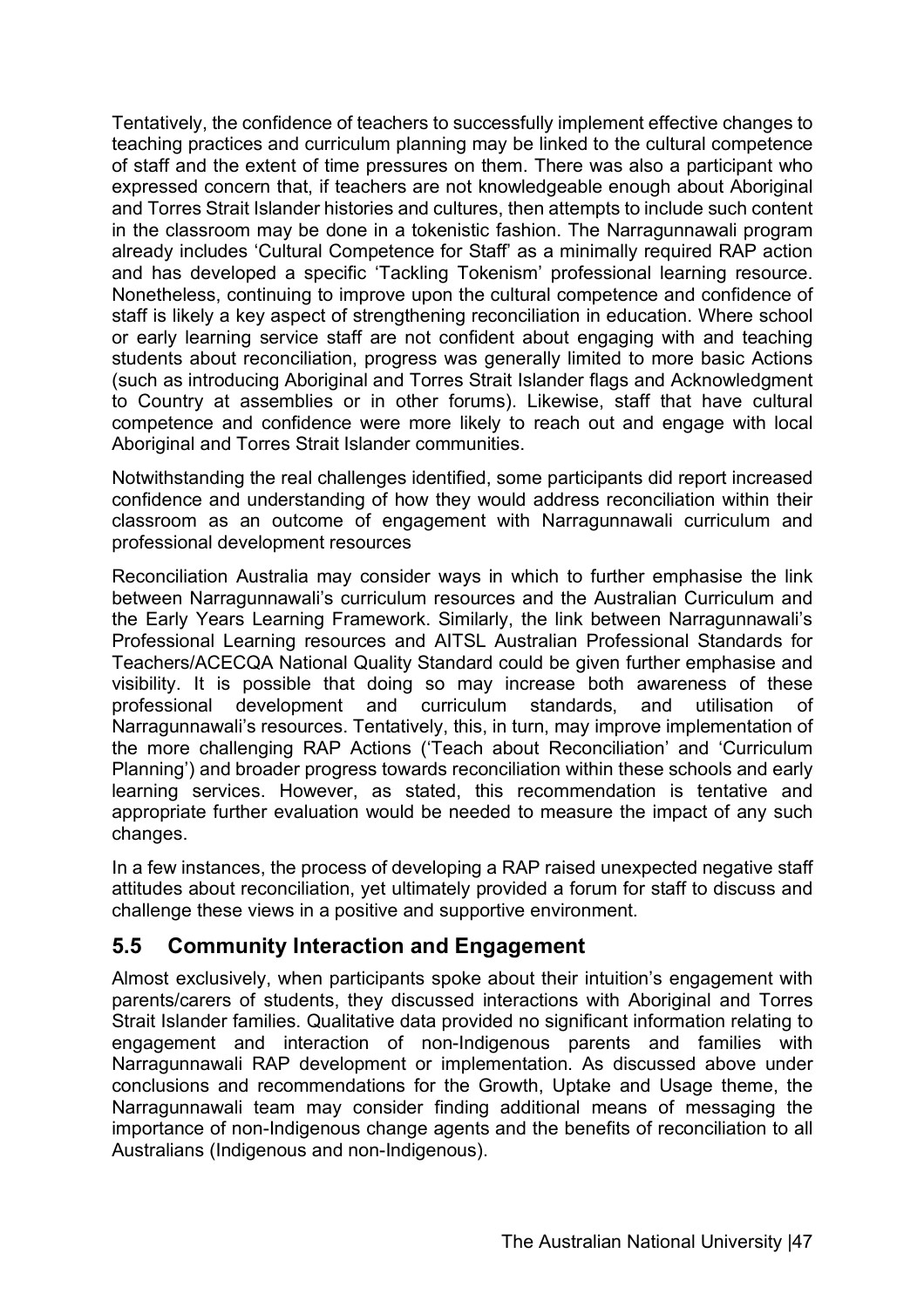Some participants described meaningful engagements with Aboriginal and Torres Strait Islander community members that enriched their RAP processes, while others discussed the challenges they experienced in developing these relationships. Findings suggest that, in practice, the rate at which teachers and educators invite Aboriginal and Torres Strait Islander people to be involved in classroom and other activities is relatively low. Some participants described difficulties they encountered in making contact with local Aboriginal and Torres Strait Islander people and organisations. Guidance is provided by the Narragunnawali team in RAP Action resources including: 'Build Relationships with Community', 'Elders and Traditional Owners Share Histories and Cultures', 'Aboriginal and Torres Strait Islander People in the Classroom', and 'Aboriginal and Torres Strait Islander Representation on Committees'. However, as none of the participants mentioned these resources, it may be beneficial to more heavily promote these as sources of guidance when developing a RAP and/or looking to establish or strengthen relationships with Aboriginal and Torres Strait Islander people and organisations

The Narragunnawali team do not actively link schools or early learning services with specific Aboriginal and Torres Strait Islander organisations, precisely because of the imperative for schools and early learning services to build their own personal, contextually meaningful and sustainable relationships with community over time. Nonetheless participant challenges in this area may indicate that it could be beneficial for the Narragunnawali team to continue strengthening its engagement, at a high level, with Aboriginal and Torres Strait Islander community organisations. Making these organisation better aware of the Narragunnawali program's existence, purpose, and approach. In doing so, these organisations may feel better prepared for approaches by schools and early learning services.

While acknowledging the challenges schools and early learning services experience in meaningfully engaging Indigenous community members, the findings do also demonstrate some modest positive changes in participants perception of their educational institutions' engagement with Aboriginal and Torres Strait Islander community engagement. This was particularly evident for engagement with parents of Aboriginal students already attending the school or early learning service.

When discussing engagement with the broader non-Indigenous community, it is important to note that a few participants identified community racism as a barrier to engaging their broader communities with RAP development and implementation processes. This is an area of work beyond the Narragunnawali team, and requires a whole-of-sector approach.

#### **5.6 Student Experience**

Positive outcomes in students' awareness, attitudes, and enthusiasm towards Narragunnawali emerged from the qualitative data analysis. This enthusiasm extended from young children in an early learning service to senior students in high school and across both Aboriginal and Torres Strait Islander and non-Indigenous students. Interestingly, there was no report of any negative student attitudes towards the program. Some participants reported surprise at the level of interest and collaboration between Aboriginal and Torres Strait Islander and non-Indigenous students at their school or early learning service. This student experience will be a feature of future evaluation reports.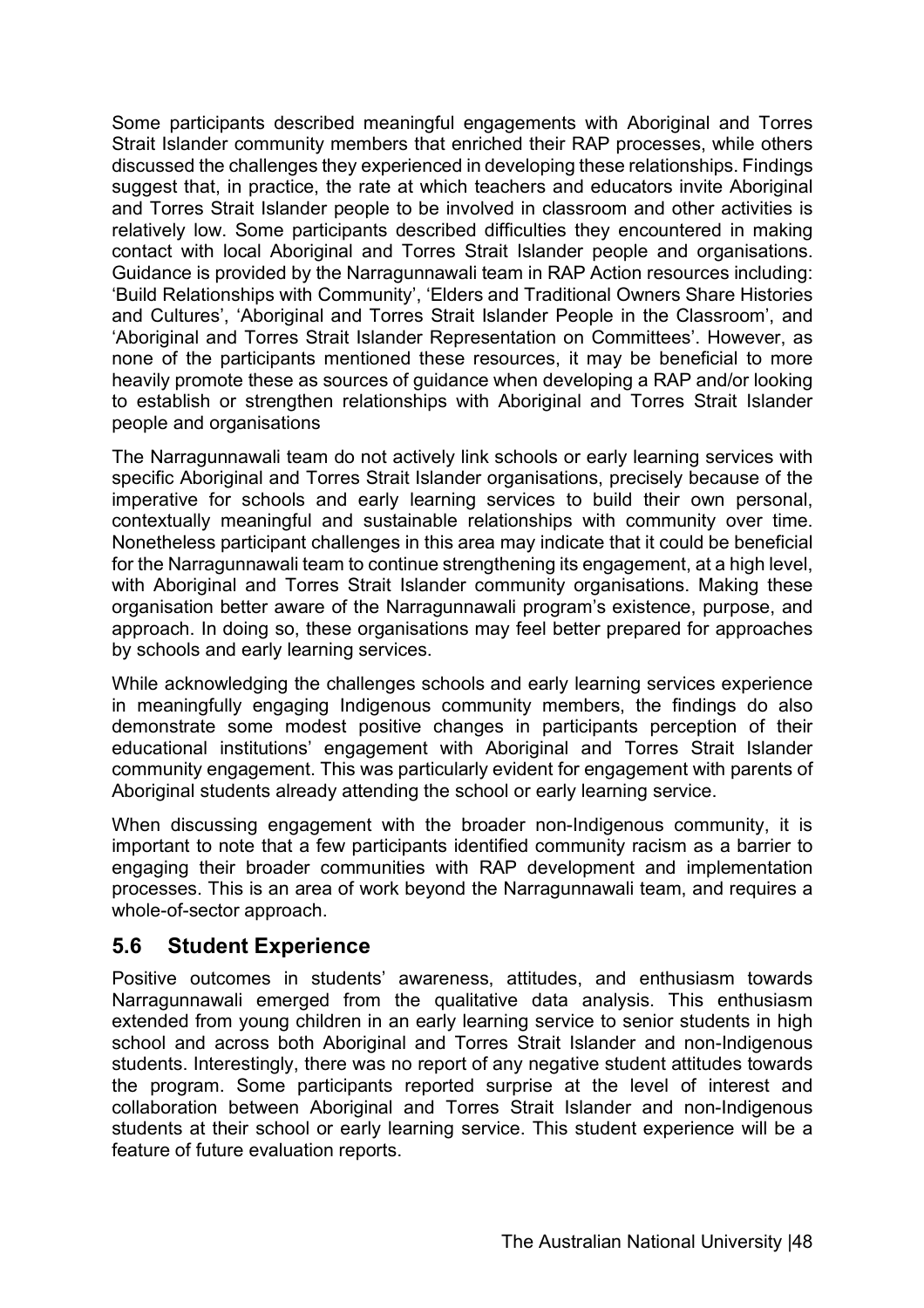# **6. Final comments**

This paper has provided a detailed summary of findings from qualitative interviews with schools and early learning services, as well as analysis of responses to the RAP Reflection Survey. There were a number of specific recommendations that came from respondents, or from researchers on the projects based on the data analysis summarised earlier. Ultimately, feedback through the qualitative data collection and responses to the Reconciliation Action Plan Reflection Survey demonstrate a high level of engagement, and very positive attitudes to Narragunnawali, and reconciliation in education.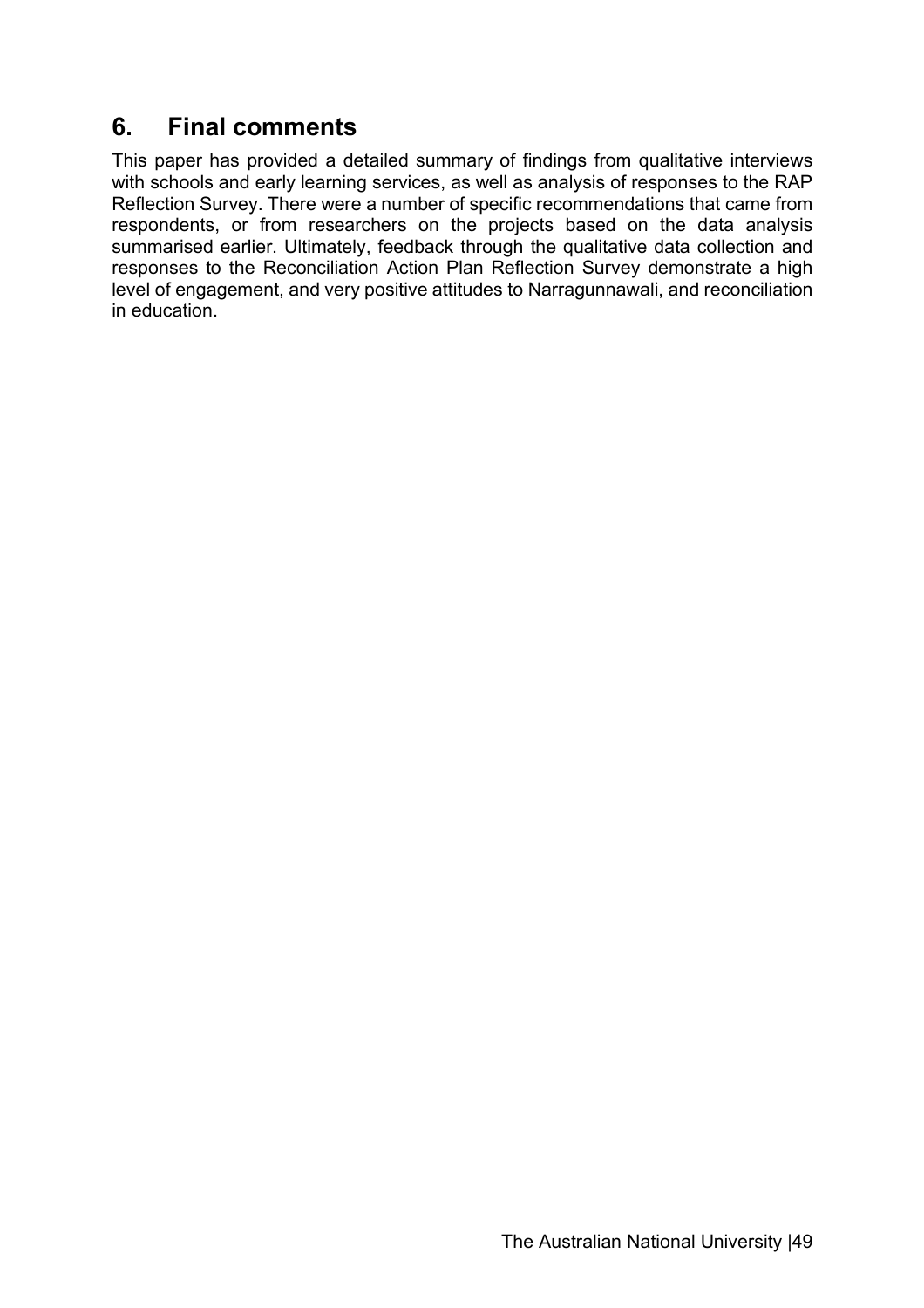# **References**

- Biddle, N. (2017a). *Narragunnawali research report #8 – First phase evaluation summary report*. Retrived from The Australian National University, Centre for Social Research and Methods website: https://csrm.cass.anu.edu.au/sites/default/files/docs/2019/3/Narragunnawali-Research-Report-08-First-phase-evaluation-summary-Report\_December2017\_0.pdf
- Biddle, N. (2017b). *Narragunnawali: Reconciliation in Schools and Early Learning – Evaluation and monitoring framework January 2018 – June 2020*. Retrived from The Australian National University, Centre for Social Research and Methods website:

https://csrm.cass.anu.edu.au/sites/default/files/docs/2019/9/Narragunnawali\_e valuation and monitoring framework Phase 2.pdf

- Biddle, N & Priest, N. (2019). *The importance of reconciliation in education* (CSRM working paper No. 1/2019). Retrived from The Australian National University, Centre for Social Research and Methods website: https://csrm.cass.anu.edu.au/sites/default/files/docs/2019/5/CSRM-WP-RECONCILIATION-1-2019.pdf
- Commonwealth of Australia, Department of the Prime Minister and Cabinet. (2018). *Closing the gap: Prime minister's report 2018*. Retrieved from https://www.pmc.gov.au/sites/default/files/reports/closing-the-gap-2018/sites/default/files/ctg-report-20183872.pdf?a=1
- Commonwealth of Australia, Department of the Prime Minister and Cabinet. (2019). *Closing the gap: Report 2019*. Retrieved from https://ctgreport.pmc.gov.au/sites/default/files/ctg-report-2019.pdf?a=1
- Fforde, C., Bamblett, L., Lovett, R., Gorringe, S., & Fogarty, B. (2013). Discourse, deficit and identity: Aboriginality, the race paradigm and the language of representation in contemporary Australia. *Media International Australia, 149*, 162-173. doi: 10.1177/1329878X1314900117
- Fogarty, W., Lovell, M., Langenberg, J., & Heron, M.-J. (2018). *Deficit discourse and strengths-based approaches: Changing the narrative of Aboriginal and Torres Strait Islander health and wellbeing* Retrieved from: The Australian National University, national Centre for Indigenous Studies website: https://ncis.anu.edu.au/\_lib/doc/ddih/Deficit\_Discourse\_and\_Strengthsbased Approaches FINAL WEB.pdf
- Maddison, S., & Stastny, A. (2016). Silence or deafness? Education and the non-Indigenous responsibility to engage. In S. maddison, T. Clark, & R. de Costa (Eds.), *The limits of settler colonial reconciliation: Non-Indigenous people and the responsibility to engage* (pp. 231-247). doi:10.1007/978-981-10-2654-6
- Maxwell, J., Lowe, K., & Salter, P. (2018). The re-creation and resolution of the 'problem' of Indigenous education in the Aboriginal and Torres Strait Islander cross-curriculum priority. *The Australian Educational Researcher, 45*, 161-177. doi:10.1007/s13384-017-0254-7
- Polity Research & Consulting. (2019). *Australian Reconciliation Barometer 2018*. Retrieved from the Reconciliation Australia website: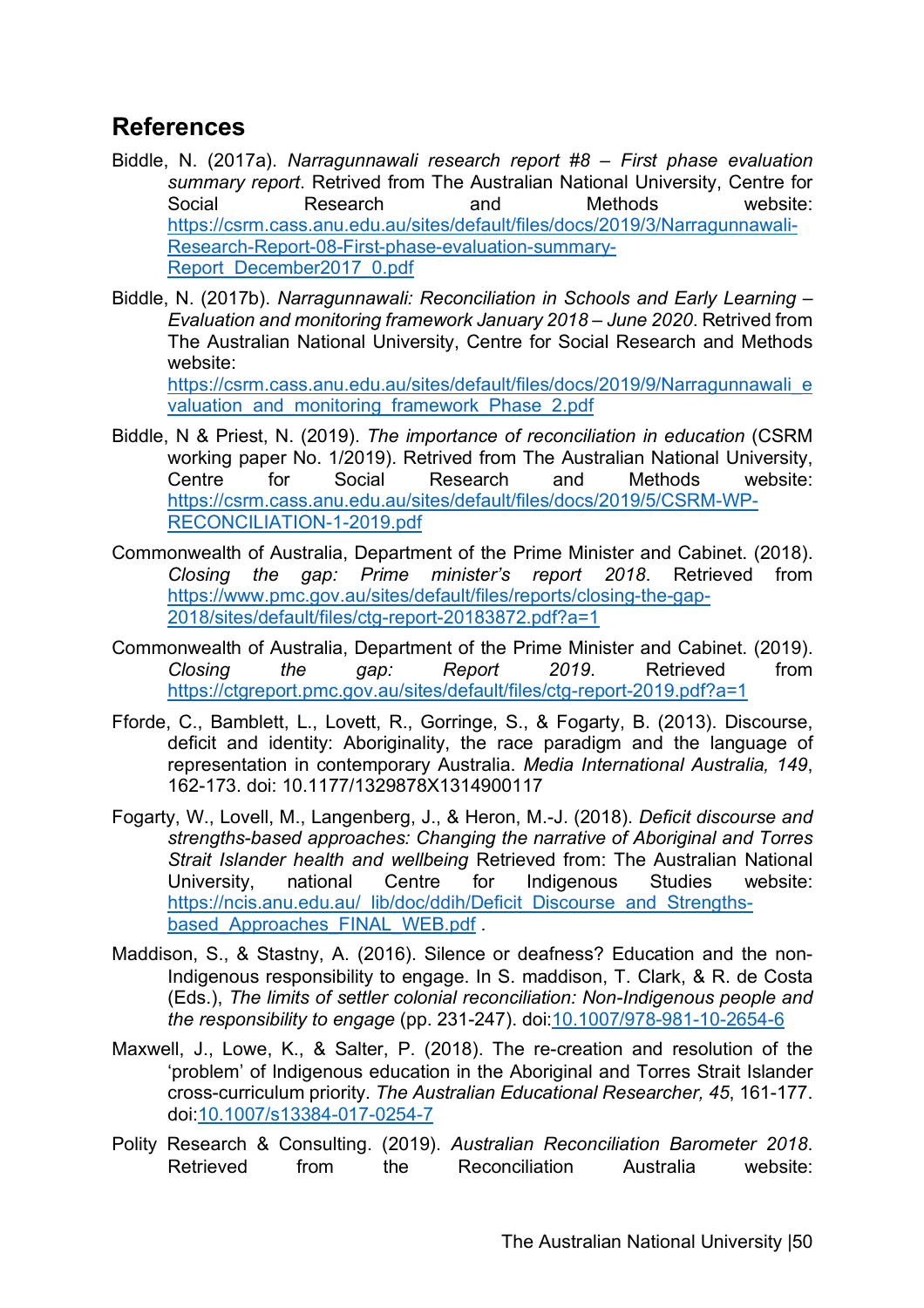https://www.reconciliation.org.au/wp-content/uploads/2019/02/final\_full\_arbfull-report-2018.pdf.

- Reconciliation Australia. (2016). *The state of reconciliation in Australia: Our histroy, our story, our furture*. Retrieved from the Reconciliation Australia website: https://www.reconciliation.org.au/wp-content/uploads/2017/11/The-State-of-Reconciliation-report\_FULL\_WR.pdf.
- World Health Organisation. (2017). *Health promoting school: An effective approach for early action on NCD risk factors*. Retrieved from the World Health Organisation website: https://www.who.int/healthpromotion/publications/health-promotion-school/en/.
- World Health Organisation & The United Nations Educational, Scientific and Cultural Organization (2018). *Global standards for health promoting schools: Concept note*. Retrieved from the World Health Organisation website: https://www.who.int/maternal\_child\_adolescent/adolescence/globalstandards-for-health-promoting-schools-who-unesco.pdf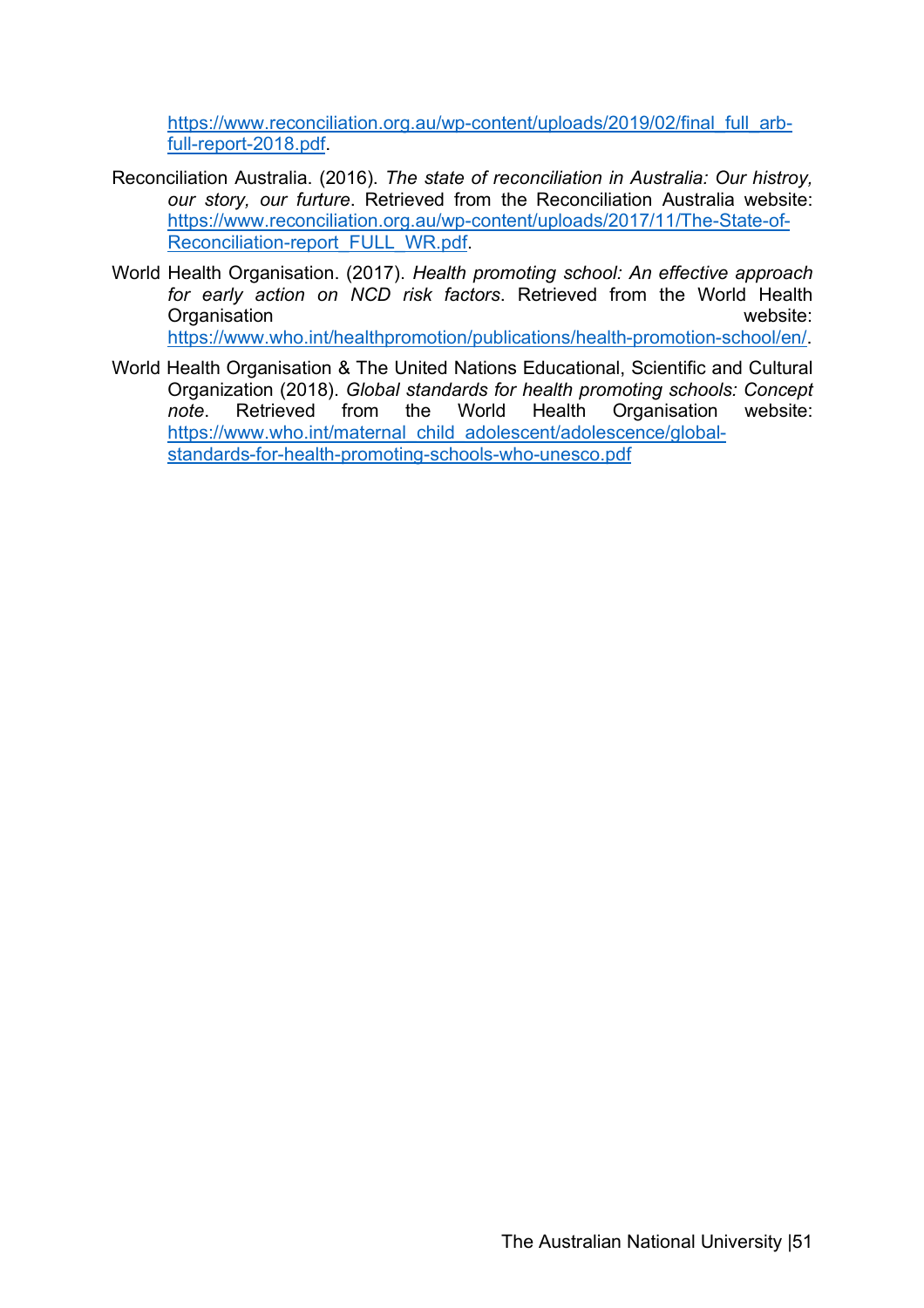# **Appendix**

# **Reflection Survey: Descriptive Statistics**

**In the classroom**

|                                                                                                                                                                                                                                                                                                              | their answer                | % of responses for participants who were sure of |                             | % of all responses where<br>participants were unsure<br>of their answer |        |
|--------------------------------------------------------------------------------------------------------------------------------------------------------------------------------------------------------------------------------------------------------------------------------------------------------------|-----------------------------|--------------------------------------------------|-----------------------------|-------------------------------------------------------------------------|--------|
|                                                                                                                                                                                                                                                                                                              | Most<br>(more<br>than $75%$ | Half<br>(around<br>$50\%)$                       | Some(less<br>than $25\%$ ). | None                                                                    | Unsure |
| <b>Question 1</b><br>How many teachers and educators are aware of the Country on which your<br>school or early learning service stands?                                                                                                                                                                      | 71.26                       | 13.74                                            | 13.83                       | 1.16                                                                    | 1.72   |
| <b>Question 2</b><br>How many teachers and educators regularly and confidently incorporate<br>Aboriginal and Torres Strait Islander histories, cultures, perspectives and<br>contemporary issues into curriculum planning and teaching?                                                                      | 24.47                       | 29.39                                            | 41.49                       | 4.65                                                                    | 1.90   |
| <b>Question 3</b><br>In the last year, how many teachers and educators collaborated with<br>Aboriginal and Torres Strait Islander people to prepare and deliver lessons?<br>For example, inviting local Elders or Traditional Owners to talk to students<br>and children about local histories and cultures. | 13.80                       | 12.43                                            | 43.15                       | 30.63                                                                   | 3.20   |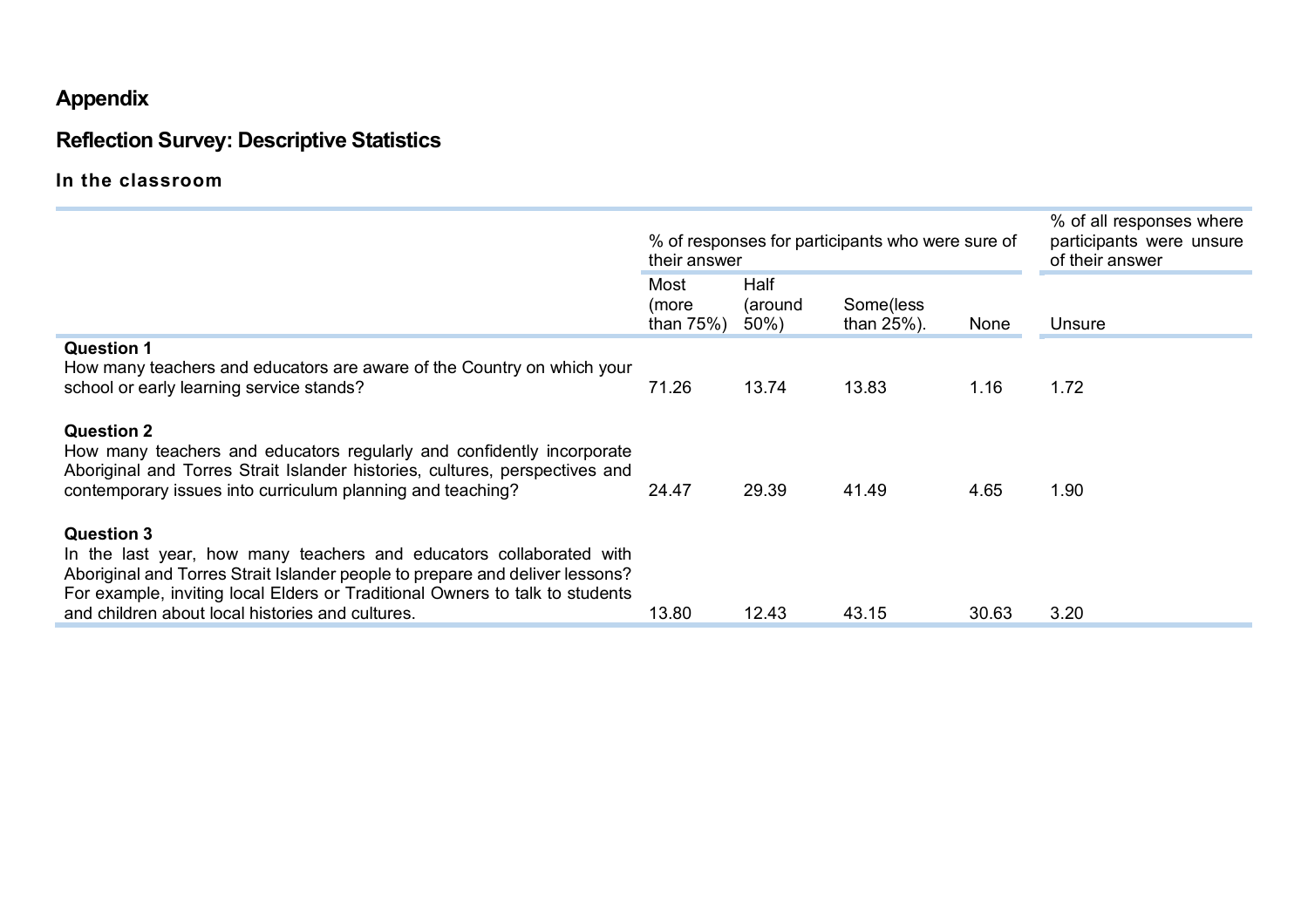### **In the classroom continued**

|                                                                                                                                                                                                                                                                                                          | % of responses for participants who<br>were sure of their answer |          |      | % of all responses where<br>participants were unsure of<br>their answer |
|----------------------------------------------------------------------------------------------------------------------------------------------------------------------------------------------------------------------------------------------------------------------------------------------------------|------------------------------------------------------------------|----------|------|-------------------------------------------------------------------------|
|                                                                                                                                                                                                                                                                                                          | Yes                                                              | Somewhat | No.  | Unsure                                                                  |
| <b>Question 4</b><br>Are teachers and educators at your school or early learning service aware that<br>Aboriginal and Torres Strait Islander histories and cultures are a priority within the<br>Australian Curriculum and the Early Years Learning Framework?                                           | 60.78                                                            | 36.03    | 3.18 | 2.35                                                                    |
| <b>Question 5</b><br>Are teachers and educators actively engaged with meeting or maintaining proficiency<br>in the AITSL Australian Professional Standards for Teachers focus areas 1.4 and 2.4<br>(for primary and secondary schools) and the ACECQA National Quality Standard (for<br>early learning)? | 53.04                                                            | 38.44    | 8.52 | 6.99                                                                    |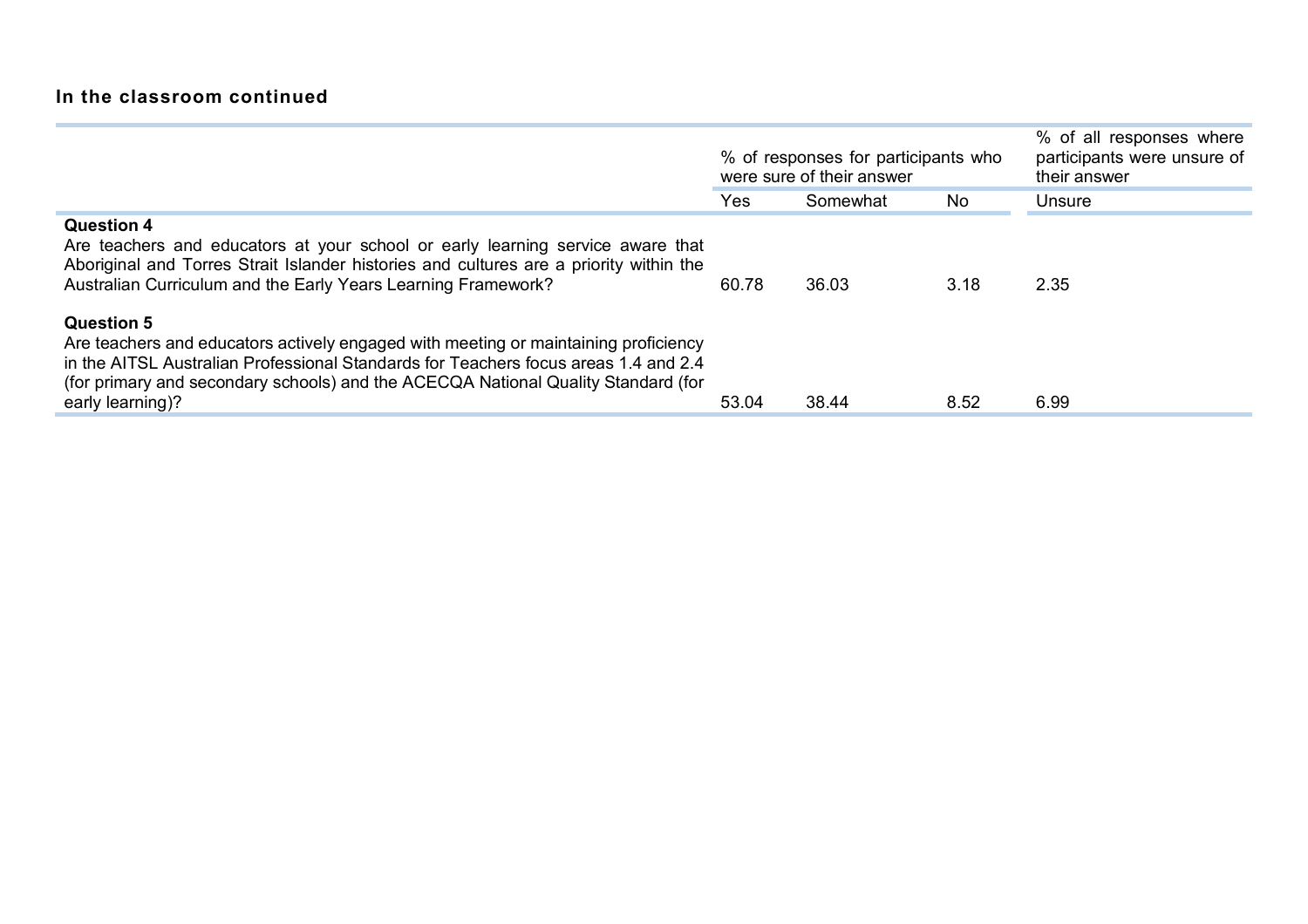#### **Around the school**

|                                                                                                                                                                                                                                                                                                 | answer | % of responses for participants who were sure of their                                          | %<br>of<br>answer        | where<br>all<br>responses<br>participants were unsure of their |                                                                         |
|-------------------------------------------------------------------------------------------------------------------------------------------------------------------------------------------------------------------------------------------------------------------------------------------------|--------|-------------------------------------------------------------------------------------------------|--------------------------|----------------------------------------------------------------|-------------------------------------------------------------------------|
|                                                                                                                                                                                                                                                                                                 |        | Combined Responses for: Either or both the<br>Aboriginal and Torres Strait Islander flags       | Unsure                   |                                                                |                                                                         |
| <b>Question 6</b><br>Does your school or early learning service fly or display the<br>Aboriginal flag and the Torres Strait Islander flag<br>permanently?                                                                                                                                       | 71.23  |                                                                                                 | 28.77                    | 0.85                                                           |                                                                         |
|                                                                                                                                                                                                                                                                                                 |        |                                                                                                 |                          |                                                                |                                                                         |
|                                                                                                                                                                                                                                                                                                 |        | % of responses for participants who were sure of<br>their answer                                |                          |                                                                | % of all responses where<br>participants were unsure<br>of their answer |
|                                                                                                                                                                                                                                                                                                 |        | Yes, Aboriginal and Torres Yes, but we<br>Strait Islander histories<br>and cultures are visible | would like to<br>do more | No                                                             | Unsure                                                                  |
| <b>Question 7</b><br>Aside from flags, does your school or early learning service demonstrate<br>respect for Aboriginal and Torres Strait Islander histories and cultures<br>through other permanent, visible symbols? For example, plaques,<br>playground markings, paintings, and sculptures. |        | 27.08                                                                                           | 60.44                    | 12.48                                                          | 0.98                                                                    |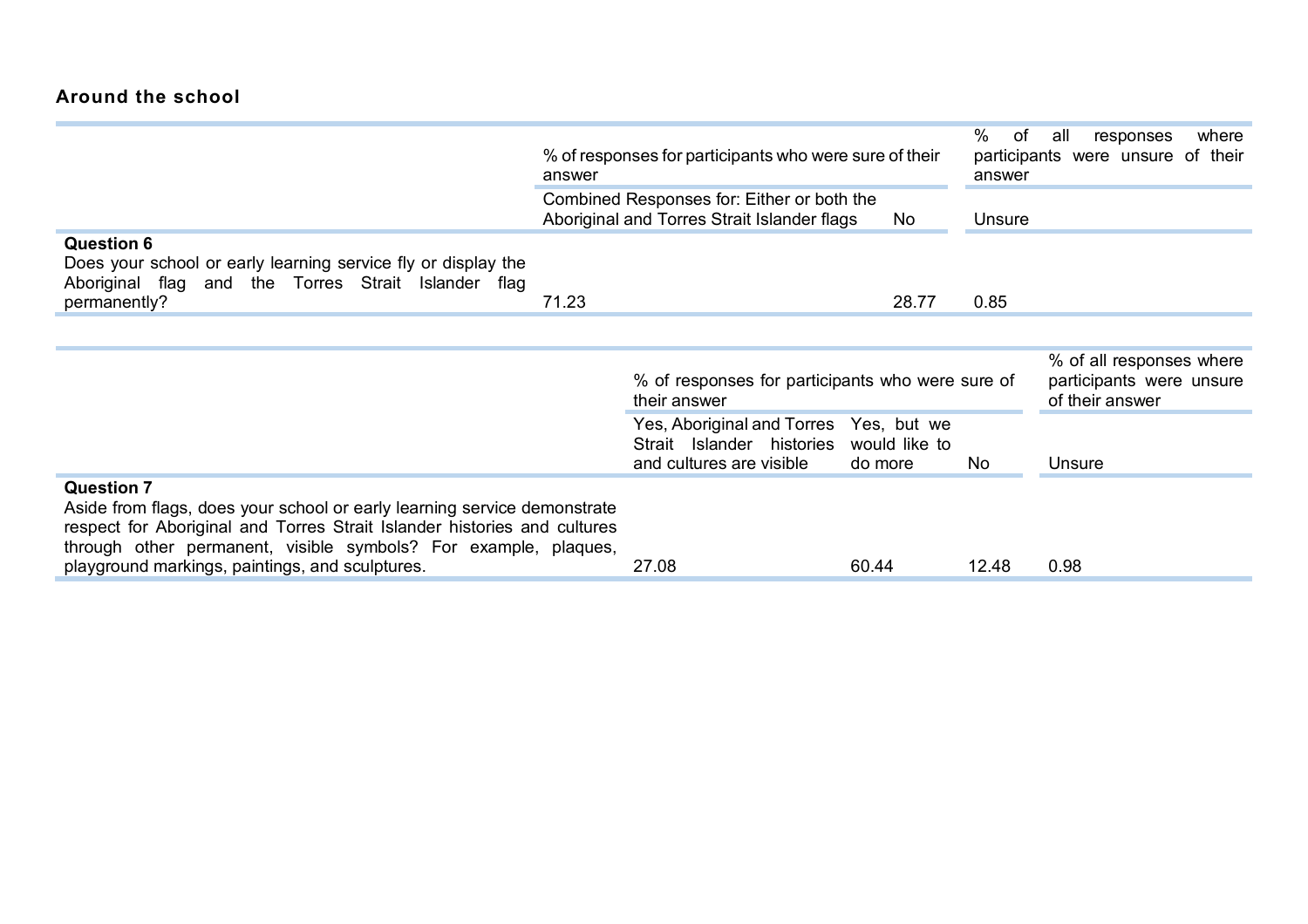|                                                                                                                                                                                                                                                                                                         | % of responses for participants who were sure of<br>their answer |                    | %<br>responses where<br>of all<br>participants were unsure of<br>their answer |                                                |                                                                         |
|---------------------------------------------------------------------------------------------------------------------------------------------------------------------------------------------------------------------------------------------------------------------------------------------------------|------------------------------------------------------------------|--------------------|-------------------------------------------------------------------------------|------------------------------------------------|-------------------------------------------------------------------------|
|                                                                                                                                                                                                                                                                                                         |                                                                  | Half               |                                                                               |                                                |                                                                         |
|                                                                                                                                                                                                                                                                                                         | Most (more<br>than $75%$ )                                       | (around<br>$50\%)$ | Some(less<br>than 25%).                                                       | None                                           | Unsure                                                                  |
| <b>Question 8</b><br>How many of your staff members have undertaken some level of<br><b>Strait</b><br>Aboriginal<br>and<br>Torres<br><b>Islander</b><br>cultural<br>awareness/competence training?                                                                                                      | 25.62                                                            | 20.72              | 44.49                                                                         | 9.17                                           | 5.78                                                                    |
|                                                                                                                                                                                                                                                                                                         |                                                                  |                    | $\%$<br>of<br>of their answer                                                 | responses<br>for<br>participants who were sure | % of all responses where<br>participants were unsure of<br>their answer |
|                                                                                                                                                                                                                                                                                                         |                                                                  |                    | Yes                                                                           | <b>No</b>                                      | Unsure                                                                  |
| <b>Question 9</b><br>Does your school or early learning service support staff (e.g. leave or financial reimbursement)<br>to participate in cultural awareness/competence training and other professional learning<br>around Aboriginal and Torres Strait Islander histories, cultures and perspectives? | 89.66                                                            | 10.34              | 12.09                                                                         |                                                |                                                                         |
| <b>Question 10</b><br>Does your school or early learning service budget include specific provision for reconciliation<br>initiatives? For example, for Elders or Traditional Owners to deliver a Welcome to Country?                                                                                    |                                                                  |                    | 52.82                                                                         | 47.18                                          | 25.34                                                                   |
| <b>Question 11</b><br>Does your school or early learning service have an anti-racism strategy?                                                                                                                                                                                                          |                                                                  |                    | 77.67                                                                         | 22.33                                          | 22.47                                                                   |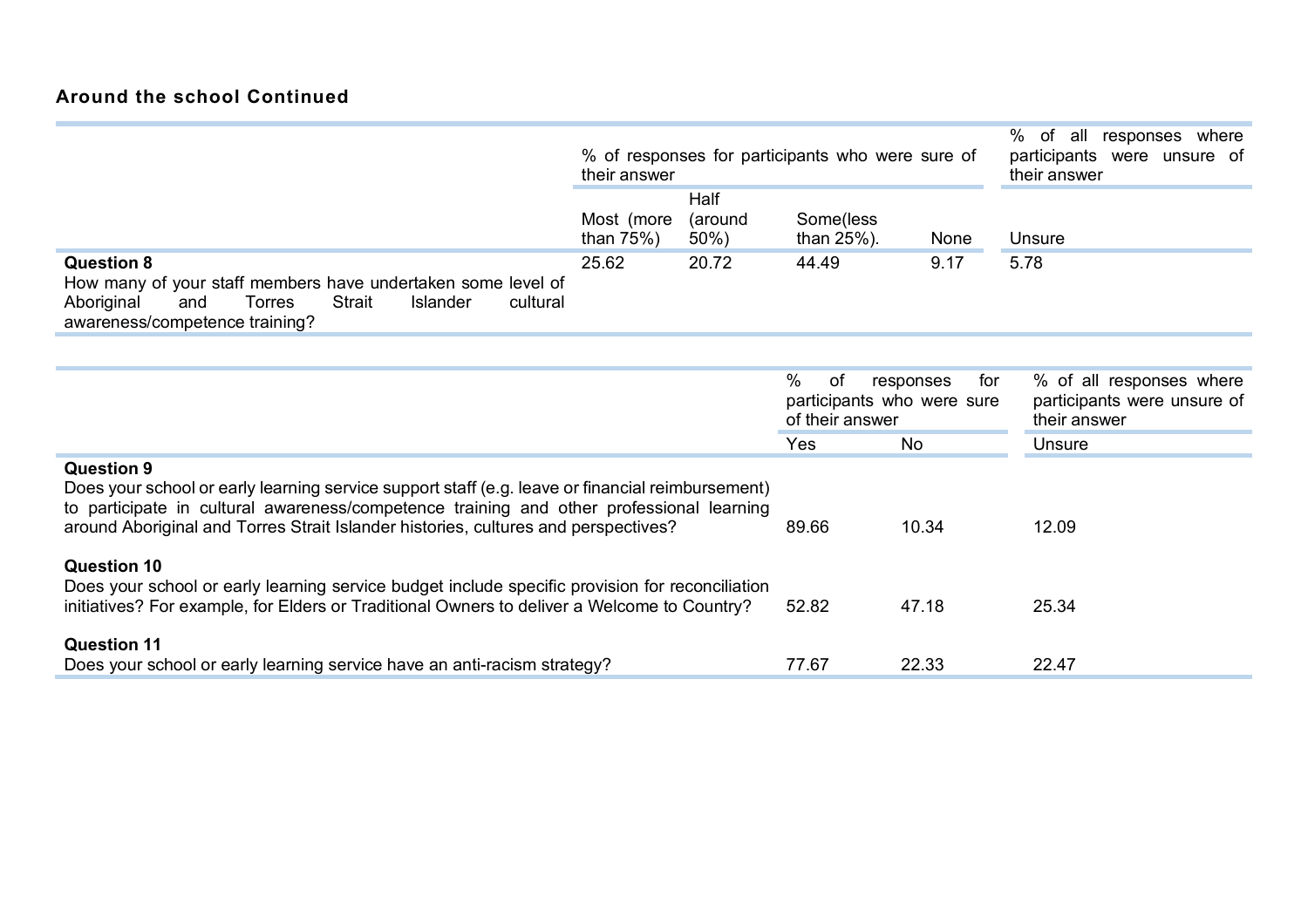#### **Around the school Continued**

|                                                                                                                                                                                                                      | their answer                      | % of responses for participants who were sure of       | %<br>. of<br>where<br>responses<br>all<br>participants were unsure of their<br>answer |              |        |
|----------------------------------------------------------------------------------------------------------------------------------------------------------------------------------------------------------------------|-----------------------------------|--------------------------------------------------------|---------------------------------------------------------------------------------------|--------------|--------|
|                                                                                                                                                                                                                      | At<br>meeting                     | each<br>At<br>most<br>meeting                          | At<br>some<br>meeting                                                                 | Never        | Unsure |
| <b>Question 12</b><br>How often in the last term (approximately 10 weeks) were Aboriginal<br>and Torres Strait Islander histories, cultures and perspectives<br>discussed at staff meetings?                         | 12.42                             | 17.73                                                  | 49.39                                                                                 | 20.46        | 4.49   |
|                                                                                                                                                                                                                      |                                   |                                                        |                                                                                       |              |        |
|                                                                                                                                                                                                                      | answer                            | % of responses for participants who were sure of their | %<br>of<br>all<br>responses<br>where<br>participants were unsure of their<br>answer   |              |        |
|                                                                                                                                                                                                                      | Regularly<br>$(10+$<br>occasions) | Often (6-10<br>occasions)                              | Sometimes (1-<br>5 occasions)                                                         | <b>Never</b> | Unsure |
| <b>Question 13</b><br>How often in the last term (approximately 10 weeks) did your<br>school or early learning service acknowledge Country? For<br>example, at regular events such as assemblies and meetings. 49.89 |                                   | 14.40                                                  | 24.12                                                                                 | 11.60        | 2.15   |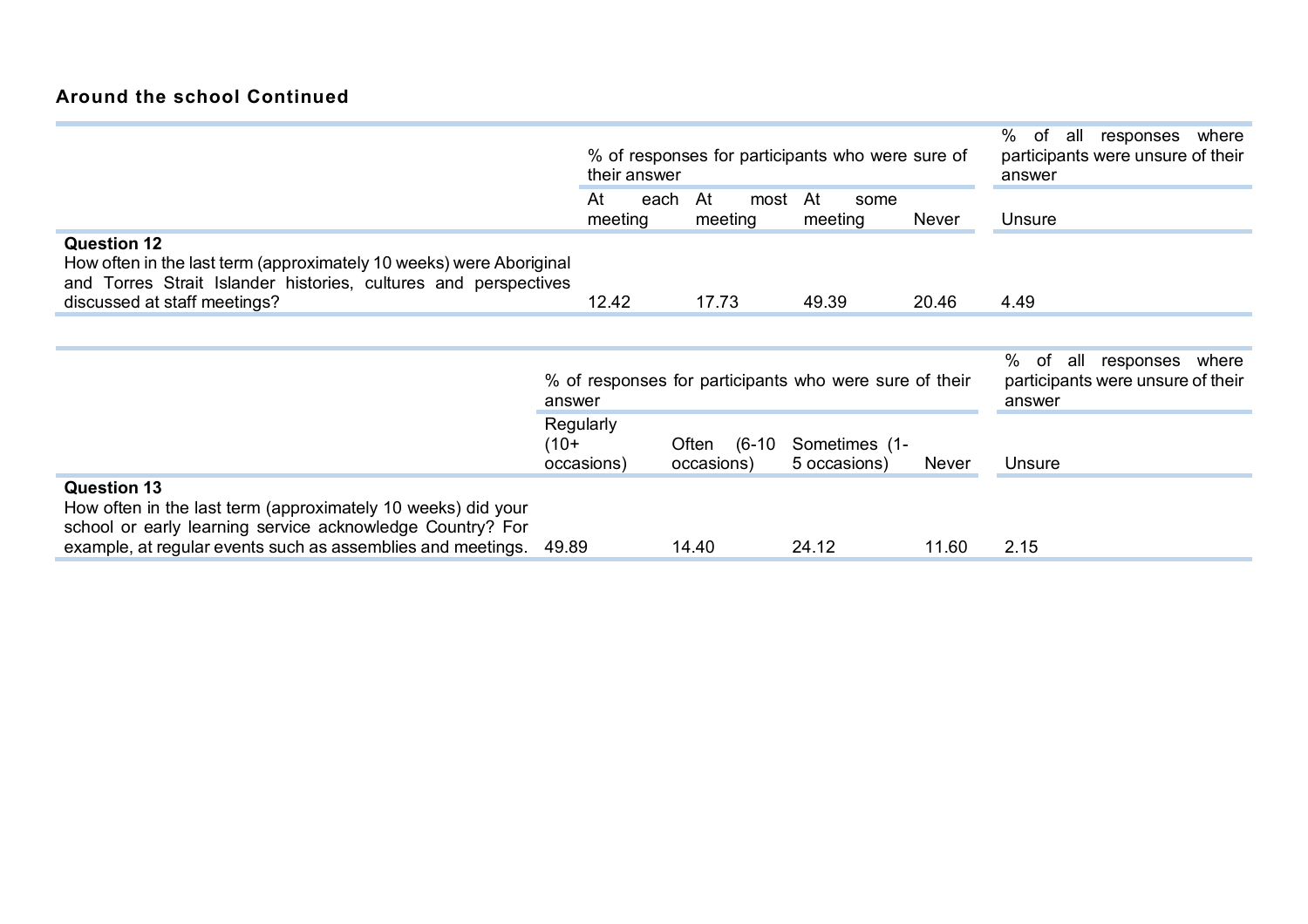## **With the community**

|                                                                                                                                                                                                                                    | answer                           | % of responses for participants who were sure of their | % of all responses where<br>participants were unsure of<br>their answer             |       |        |
|------------------------------------------------------------------------------------------------------------------------------------------------------------------------------------------------------------------------------------|----------------------------------|--------------------------------------------------------|-------------------------------------------------------------------------------------|-------|--------|
|                                                                                                                                                                                                                                    | Regularly (5+<br>occasions)      | Often<br>$(3-4)$<br>occasions)                         | Sometimes (1-2<br>occasions)                                                        | Never | Unsure |
| <b>Question 14</b><br>How often in the last year did your school or early learning service<br>invite Elders or Traditional Owners to deliver a Welcome to<br>Country at significant events?                                        | 5.14                             | 7.35                                                   | 30.90                                                                               | 56.61 | 6.51   |
| <b>Question 15</b><br>How often in the last year were Aboriginal and Torres Strait<br>Islander community members, businesses or organizations<br>invited to be involved in activities at your school or early learning<br>service? | 10.23                            | 14.27                                                  | 43.76                                                                               | 31.75 | 6.26   |
|                                                                                                                                                                                                                                    |                                  |                                                        |                                                                                     |       |        |
|                                                                                                                                                                                                                                    | their answer                     | % of responses for participants who were sure of       | %<br>of<br>all<br>responses where<br>participants<br>were unsure of<br>their answer |       |        |
|                                                                                                                                                                                                                                    | Each year<br>$(5 \text{ years})$ | Most years<br>$(3 \text{ or } 4 \text{ years})$        | Unsure                                                                              |       |        |
| <b>Question 16</b><br>Even though it usually falls outside of term dates, how often in the<br>last 5 years did your school or early learning service celebrate and<br>promote NAIDOC Week?                                         | 54.37                            | 20.38                                                  | 19.26                                                                               | 5.98  | 3.87   |
| <b>Question 17</b><br>How often in the last 5 years did your school or early learning service<br>celebrate and promote National Reconciliation Week (NRW)?                                                                         | 37.30                            | 21.57                                                  | 29.00                                                                               | 12.13 | 6.04   |

# **With the community Continued**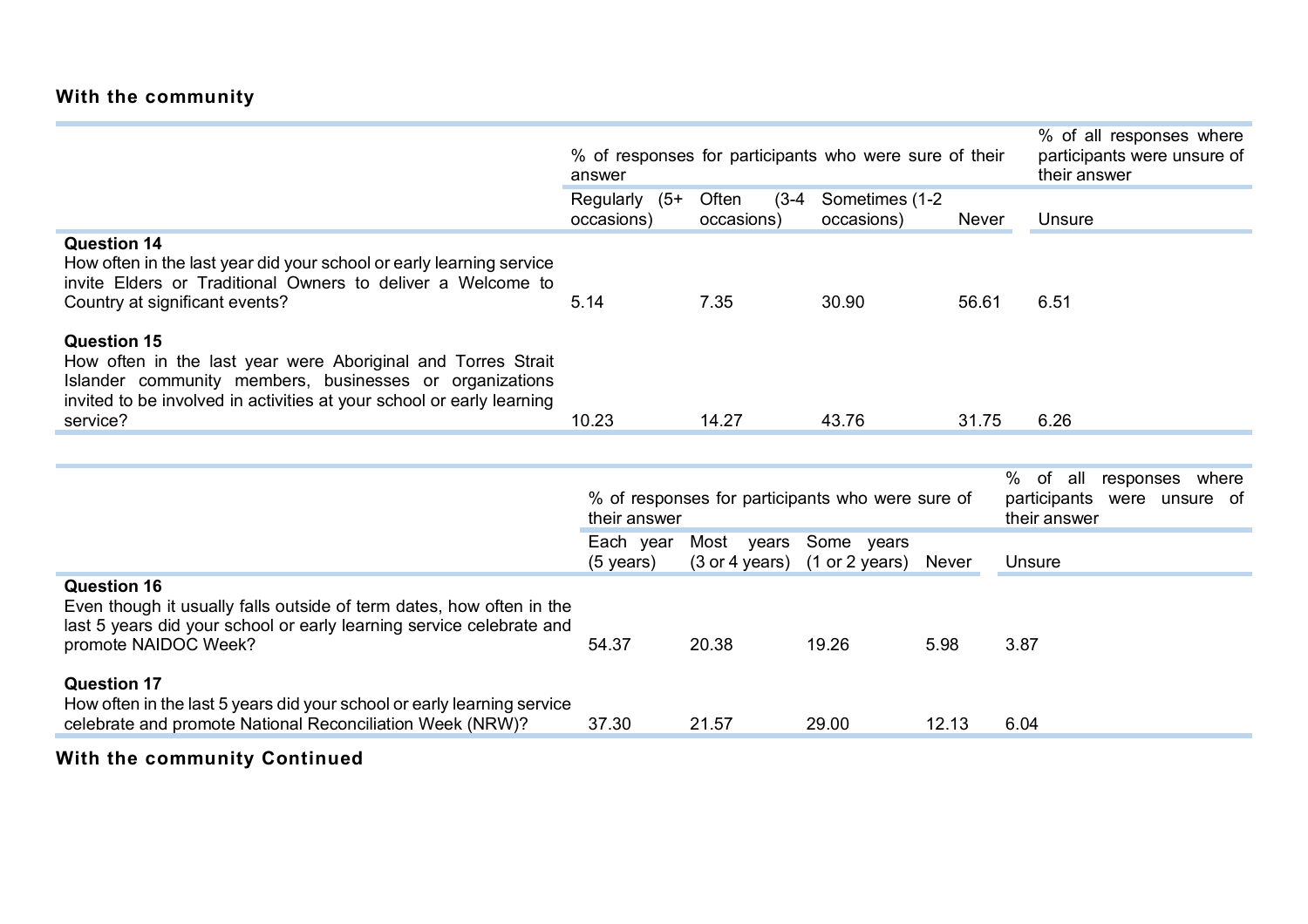|                                                                                                                                                                                                                                                                                          | answer                       |       |                            | % of responses for participants who were sure of their |       | % of all responses where<br>participants were unsure<br>of their answer |
|------------------------------------------------------------------------------------------------------------------------------------------------------------------------------------------------------------------------------------------------------------------------------------------|------------------------------|-------|----------------------------|--------------------------------------------------------|-------|-------------------------------------------------------------------------|
|                                                                                                                                                                                                                                                                                          | Regularly (10+<br>occasions) | Often | (6-10<br>occasions)        | Sometimes (1-<br>5 occasions)                          | Never | Unsure                                                                  |
| <b>Question 18</b><br>How often in the last term (approximately 10 weeks) did staff,<br>students or children visit local Aboriginal and Torres Strait Islander<br>sites and/or attend events in the community as part of school or early<br>learning service activities?                 | 2.54                         | 5.08  |                            | 38.23                                                  | 54.15 | 7.54                                                                    |
|                                                                                                                                                                                                                                                                                          |                              |       | $\%$<br>of<br>their answer | responses<br>participants who were sure of             | for   | % of all responses where<br>participants were unsure of<br>their answer |
|                                                                                                                                                                                                                                                                                          |                              |       | Yes                        | No                                                     |       | Unsure                                                                  |
| <b>Question 19</b><br>Does your school or early learning service engage in learning—or learning about—the First<br>Language(s) of your local area through an inside or outside of hours program delivered or<br>supported by your local Aboriginal and Torres Strait Islander community? |                              |       | 22.60                      | 77.40                                                  |       | 8.80                                                                    |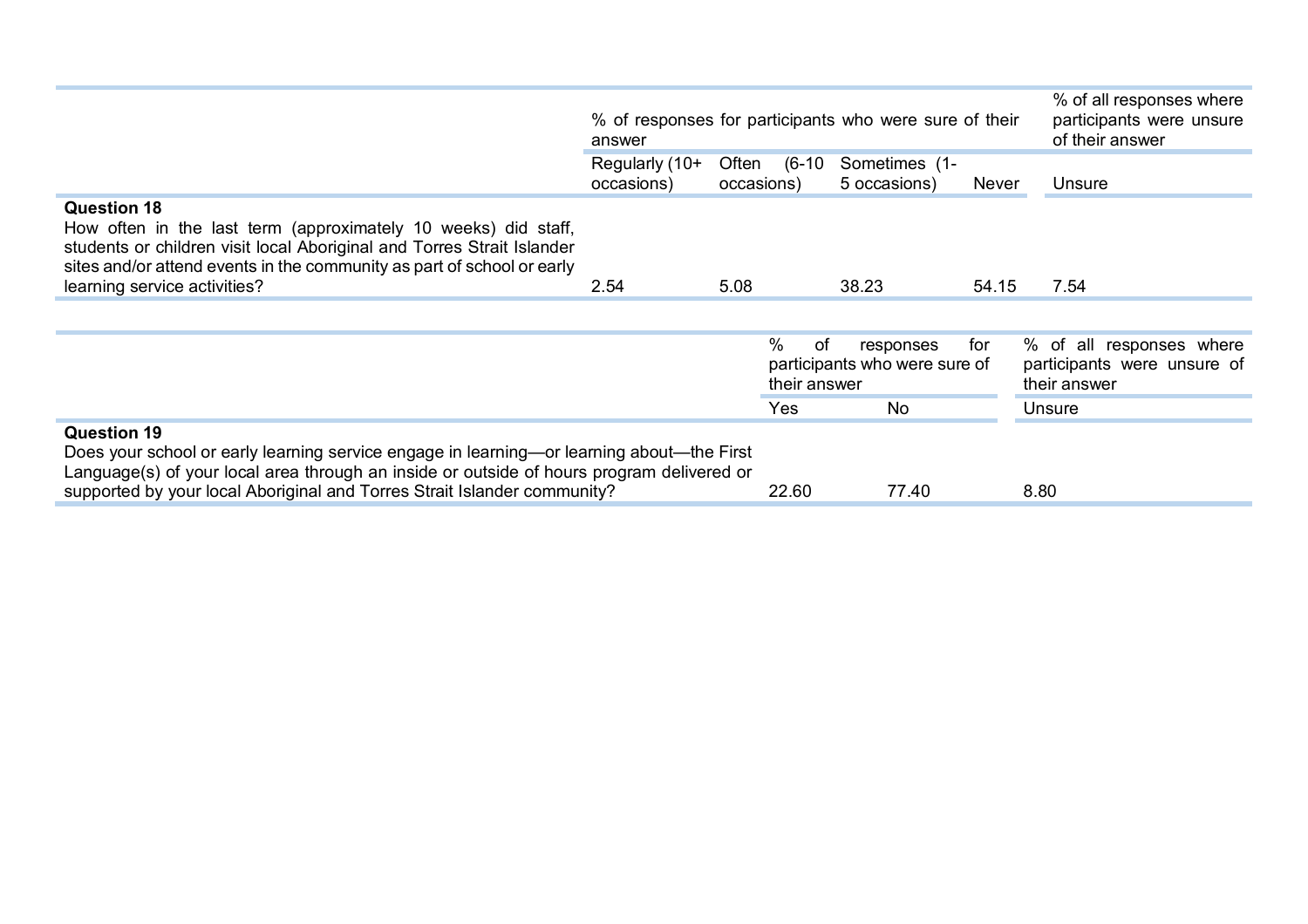|                                                                                                                                                                                                                | of their answer                                                  |      | % of responses for participants who were sure                                       | %<br>where<br>of<br>responses<br>all<br>participants were unsure of their<br>answer |       |        |
|----------------------------------------------------------------------------------------------------------------------------------------------------------------------------------------------------------------|------------------------------------------------------------------|------|-------------------------------------------------------------------------------------|-------------------------------------------------------------------------------------|-------|--------|
|                                                                                                                                                                                                                | At<br>meeting                                                    | each | At<br>most<br>meeting                                                               | At<br>some<br>meeting                                                               | Never | Unsure |
| <b>Question 20</b><br>How often in the last term were Aboriginal and Torres Strait Islander<br>histories, cultures and perspectives discussed at Parents and Citizens<br>(or equivalent) meetings?             | 4.43                                                             |      | 5.70                                                                                | 28.85                                                                               | 61.02 | 18.47  |
|                                                                                                                                                                                                                |                                                                  |      |                                                                                     |                                                                                     |       |        |
|                                                                                                                                                                                                                | % of responses for participants<br>who were sure of their answer |      | %<br>of<br>where<br>all<br>responses<br>participants were unsure of their<br>answer |                                                                                     |       |        |
|                                                                                                                                                                                                                |                                                                  |      | Yes                                                                                 | No                                                                                  |       | Unsure |
| <b>Question 21</b><br>Does your school or early learning service have an Aboriginal and Torres Strait<br>Islander advisory group or equivalent?                                                                |                                                                  |      | 28.35                                                                               | 71.65                                                                               |       | 11.88  |
| <b>Question 22</b><br>Does your school or early learning service have an employment strategy to<br>encourage Aboriginal and Torres Strait Islander people to apply for teaching and<br>non-teaching positions? |                                                                  |      | 48.78                                                                               | 51.22                                                                               |       | 33.57  |